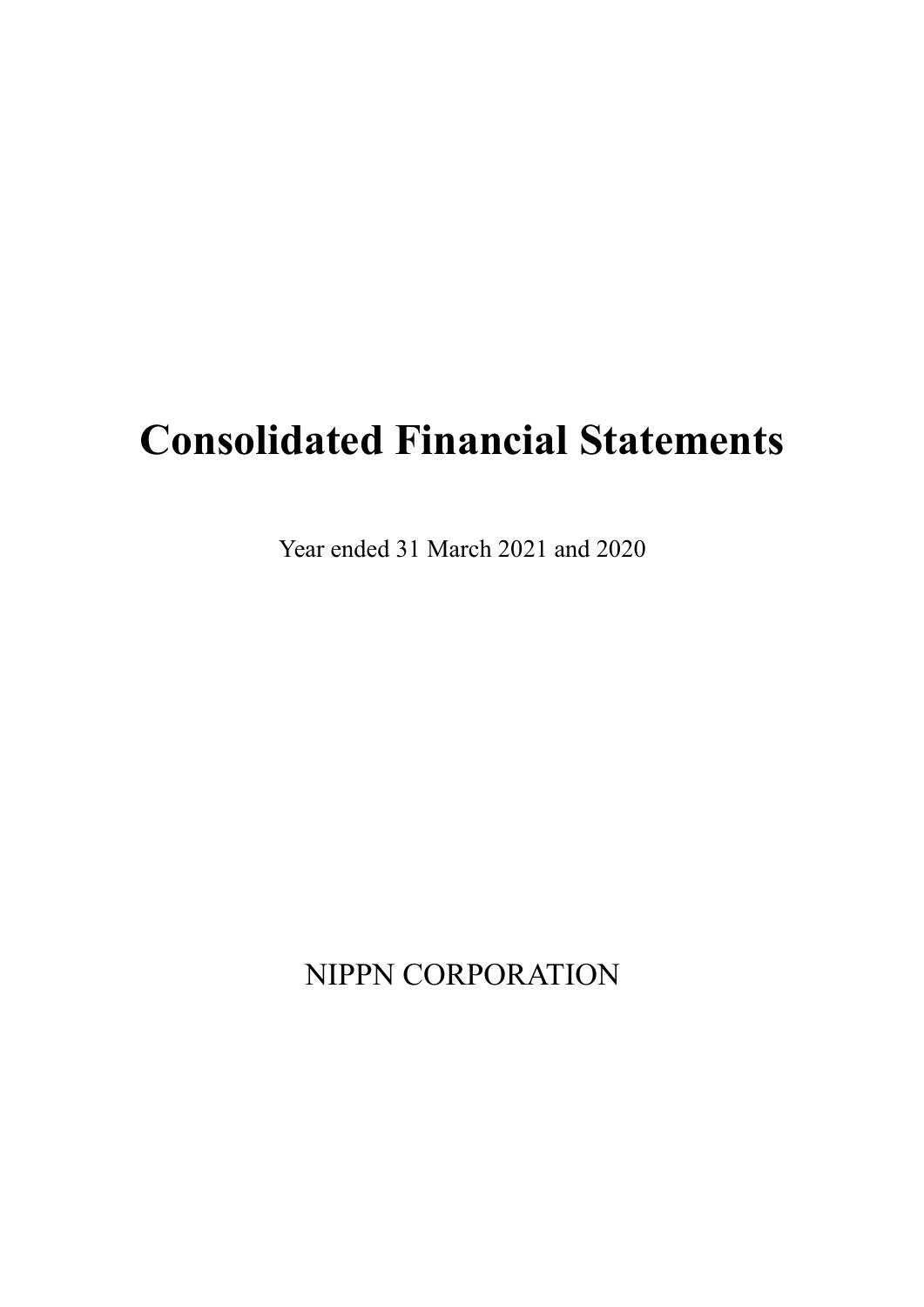### **Independent Auditor's Report**

The Board of Directors NIPPN CORPORATION

#### **Opinion**

We have audited the accompanying consolidated financial statements of NIPPN CORPORATION

 and its consolidated subsidiaries (the Group), which comprise the consolidated balance sheets as at March 31, 2021 and 2020, and the consolidated statements of income, comprehensive income, changes in net assets, and cash flows for the years then ended, and notes to the consolidated financial statements.

In our opinion, the accompanying consolidated financial statements present fairly, in all material respects, the consolidated financial position of the Group as at March 31, 2021 and 2020, and its consolidated financial performance and its consolidated cash flows for the years then ended in accordance with accounting principles generally accepted in Japan.

#### **Basis for Opinion**

We conducted our audit in accordance with auditing standards generally accepted in Japan. Our responsibilities under those standards are further described in the Auditor's Responsibilities for the Audit of the Consolidated Financial Statements section of our report. We are independent of the Group in accordance with the ethical requirements that are relevant to our audit of the consolidated financial statements in Japan, and we have fulfilled our other ethical responsibilities in accordance with these requirements. We believe that the audit evidence we have obtained is sufficient and appropriate to provide a basis for our opinion.

#### **Key Audit Matters**

Key audit matters are those matters that, in our professional judgment, were of most significance in our audit of the consolidated financial statements of the current period. These matters were addressed in the context of the audit of the consolidated financial statements as a whole, and in forming the auditor's opinion thereon, and we do not provide a separate opinion on these matters.

| Valuation of non-current assets belonging to the Food segment                                                                                                             |                                                                                                                                                                                                                                                                                                                    |  |  |  |  |
|---------------------------------------------------------------------------------------------------------------------------------------------------------------------------|--------------------------------------------------------------------------------------------------------------------------------------------------------------------------------------------------------------------------------------------------------------------------------------------------------------------|--|--|--|--|
| Description of Key Audit Matter                                                                                                                                           | Auditor's Response                                                                                                                                                                                                                                                                                                 |  |  |  |  |
| The Company recorded property, plant and<br>intangible assets of 2,858 million yen under<br>non-current assets on its consolidated balance<br>sheet as of March 31, 2021. | The audit procedures we performed with<br>equipment of $114,240$ million yen and respect to the estimate of the total amount of<br>undiscounted future cash flows used in<br>determining whether to recognize impairment<br>loss on non-current assets in the Food segment<br>include the following, among others: |  |  |  |  |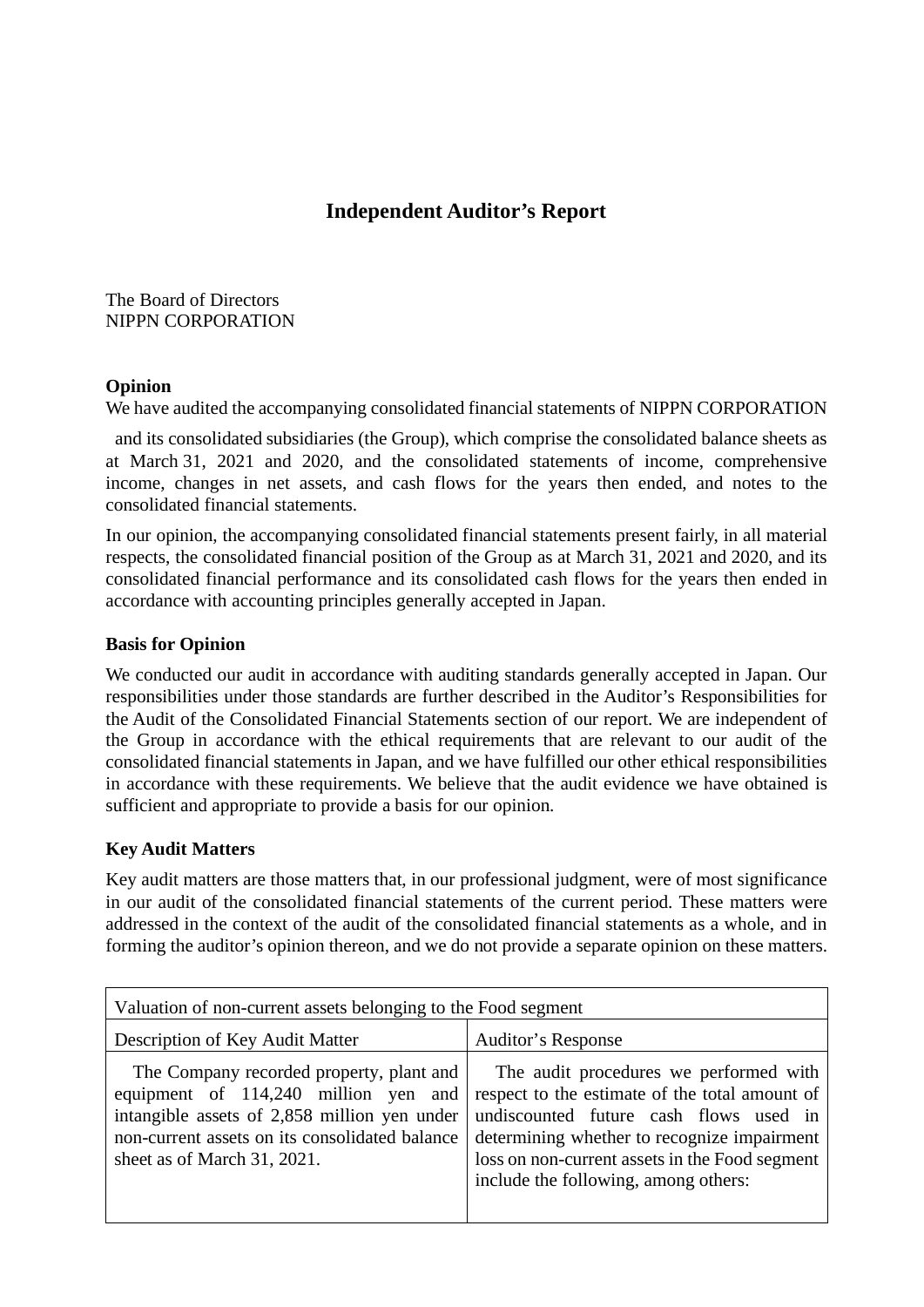As described in (Significant accounting estimates) under Notes to consolidated financial statements, with regards to the following asset groups in the Food segment that include non-current assets of 12,399 million yen, representing active efforts the Company has been making to invest in growth areas, the Company determined that there were indications of impairment due to decreased profitability accompanying changes in the operating environment, but did not recognize impairment loss as undiscounted future cash flows generated from each of these asset groups exceeded their respective book values.

| Asset group                                                   | Location                    | Type of<br>assets           | <b>Book</b><br>value    |
|---------------------------------------------------------------|-----------------------------|-----------------------------|-------------------------|
| 1.<br>Manufacturing<br>factory for<br>delicatessen<br>foods   | Chita<br>city, Aichi        | Land.<br>buildings,<br>etc. | 6,119<br>million<br>yen |
| 2.<br>Manufacturing<br>factory for<br>deep-fried<br>bean curd | Asakura<br>city,<br>Fukuoka | Land,<br>buildings,<br>etc. | 6,280<br>million<br>yen |

(Audit procedures for the first asset group)

We compared the projection period for future cash flows to the remaining useful life of major assets.

We considered whether future cash flows are consistent with the business plan approved by the boards of directors of consolidated subsidiary.

We compared the prior year business plan with subsequent actual figures to evaluate the effectiveness of management's estimation process.

We held discussions with management regarding expansion in sales volume, which is a key assumption underlying the business plan. To confirm the adequacy of the growth rate corresponding to the increase in the sales volume of existing products, we compared the growth rate to market forecasts and available external data based on an understanding of the market environment surrounding major customers, and performed trend analysis based on historical data. In order to confirm the feasibility of sales plans that form the basis of the estimated increase in net sales resulting from expansion in sales volume through the introduction of new products, we considered the consistency between these new products and similar products in terms of actual delivery price and delivery volume.

We considered the consistency between the Company's estimated improvement in the raw material cost rate and actual prior year improvements by making inquiries of management concerning the Company's efforts to reduce the raw material loss and the results of such efforts and by inspecting related documents.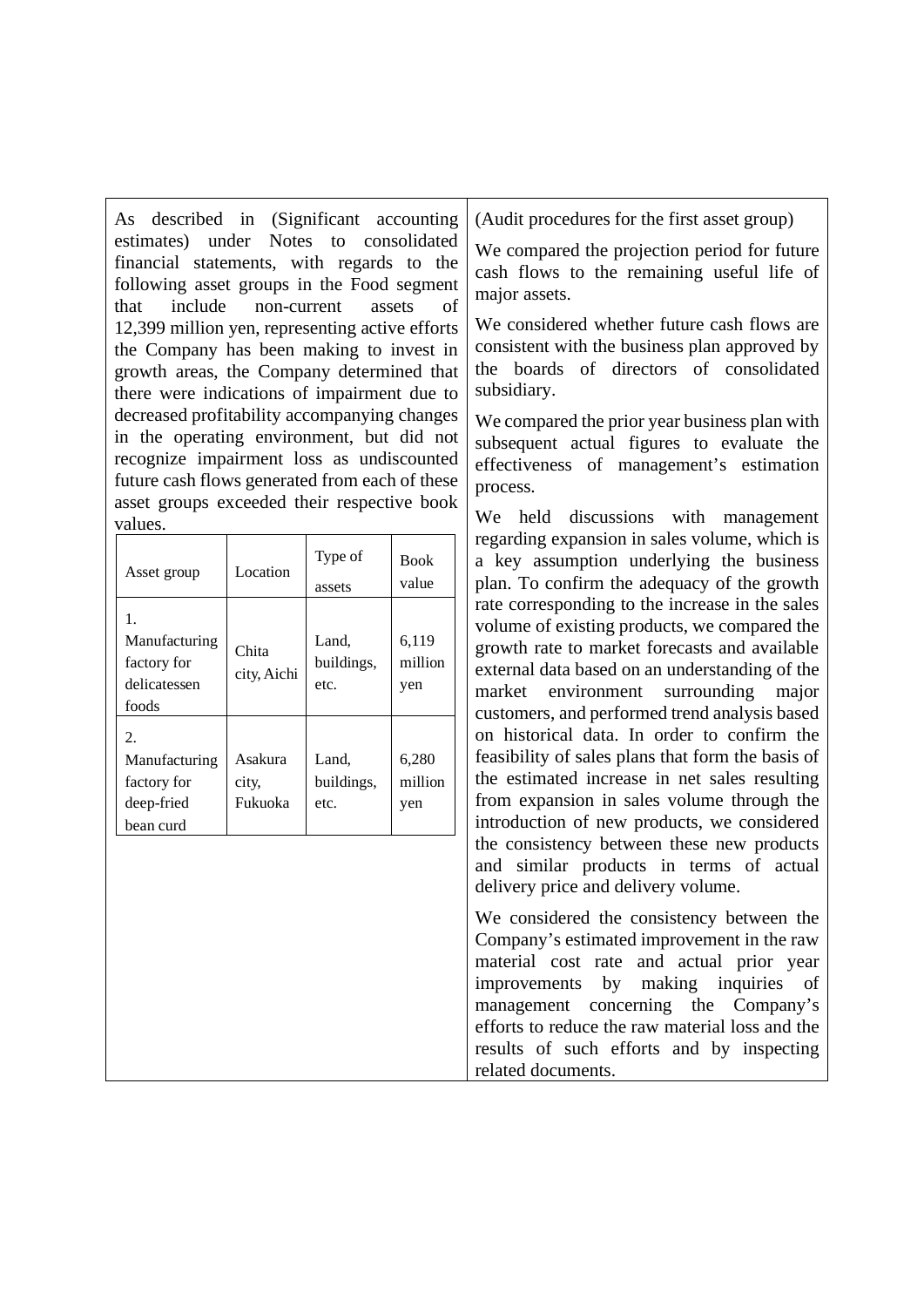Estimates of future cash flows generated from continuing use of the asset groups are based on the business plans approved by the boards of directors of consolidated subsidiaries to which the asset groups belong. As described in (Significant accounting estimates) under Notes to consolidated financial statements, the key assumptions underlying estimates of future cash flows for the first asset group are an increase in net sales due to expansion in sales volume, improvement in the raw material cost rate through a reduction in the raw material loss rate, and a decrease in the labor cost rate, each of which forms the basis for business plans. The key assumptions underlying estimates of future cash flows for the second asset group are a decrease in net sales due to COVID-19, the timing of the start of operations of a new factory currently being constructed in order to enhance productivity, and a cost rate that assumes changes in manufacturing methods and the introduction of a new production system following the commencement of operations at the new factory.

Given that considerations of impairment of non-current assets are subject to a high degree of estimation uncertainty related to key assumptions and involve a high degree of judgment by management, we determined that this is a key audit matter.

We discussed the basis for the estimated labor cost rate with management and, in order to confirm the feasibility of the labor cost rate, we agreed the number of employees, which serves as the basis for the estimate, to recruitment plans related to the number of employees required for production and directly hired personnel.

(Audit procedures for the second asset group)

We considered whether future cash flows are consistent with the budget for the following fiscal year and business plan approved by the boards of directors of consolidated subsidiary.

We compared the prior year business plan with subsequent actual figures to evaluate the effectiveness of management's estimation process.

Regarding the decrease in net sales due to COVID-19, which is a key assumption underlying the business plan, we held discussions with management based on the business plan and considered the consistency between the Company's assumption about the timing with which COVID-19 will be contained and the business plan. In addition, we performed sensitivity analysis related to the rate of decline in net sales taking into account the risk of future fluctuations.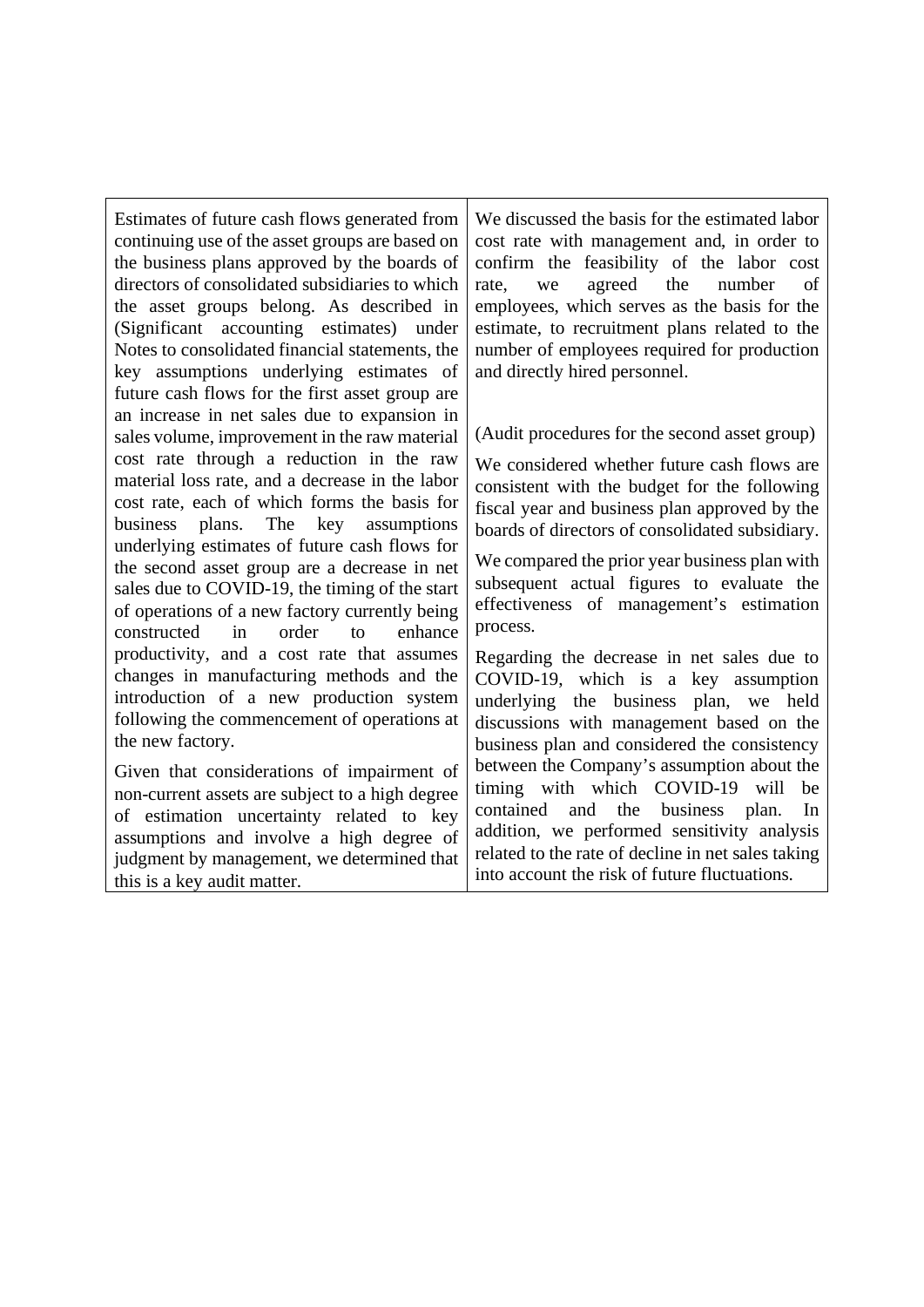| We considered whether the timing of the start     |
|---------------------------------------------------|
| of operations of the new factory is consistent    |
| with capital investment plans for the new         |
| factory and the latest anticipated start date. In |
| addition, with regards to the cost rate that      |
| assumes changes in manufacturing methods          |
| and the introduction of a new production          |
| system following the commencement of              |
| operations at the new factory, we considered      |
| the consistency between the cost rate and         |
| production plans following commencement of        |
| operations at the new factory by comparing the    |
| cost rate with that for the production methods    |
| used and actual production in prior years at      |
| existing factories where the<br>same              |
| manufacturing methods have been adopted.          |

#### **Responsibilities of Management, the Corporate Auditor and the Board of Corporate Auditors for the Consolidated Financial Statements**

Management is responsible for the preparation and fair presentation of these consolidated financial statements in accordance with accounting principles generally accepted in Japan, and for such internal control as management determines is necessary to enable the preparation of consolidated financial statements that are free from material misstatement, whether due to fraud or error.

In preparing the consolidated financial statements, management is responsible for assessing the Group's ability to continue as a going concern and disclosing, as required by accounting principles generally accepted in Japan, matters related to going concern.

The Corporate Auditor and the Board of Corporate Auditors are responsible for overseeing the Group's financial reporting process.

#### **Auditor's Responsibilities for the Audit of the Consolidated Financial Statements**

Our objectives are to obtain reasonable assurance about whether the consolidated financial statements as a whole are free from material misstatement, whether due to fraud or error, and to issue an auditor's report that includes our opinion. Misstatements can arise from fraud or error and are considered material if, individually or in the aggregate, they could reasonably be expected to influence the economic decisions of users taken on the basis of these consolidated financial statements.

As part of an audit in accordance with auditing standards generally accepted in Japan, we exercise professional judgment and maintain professional skepticism throughout the audit. We also:

Identify and assess the risks of material misstatement of the consolidated financial statements, whether due to fraud or error, design and perform audit procedures responsive to those risks, and obtain audit evidence that is sufficient and appropriate to provide a basis for our opinion.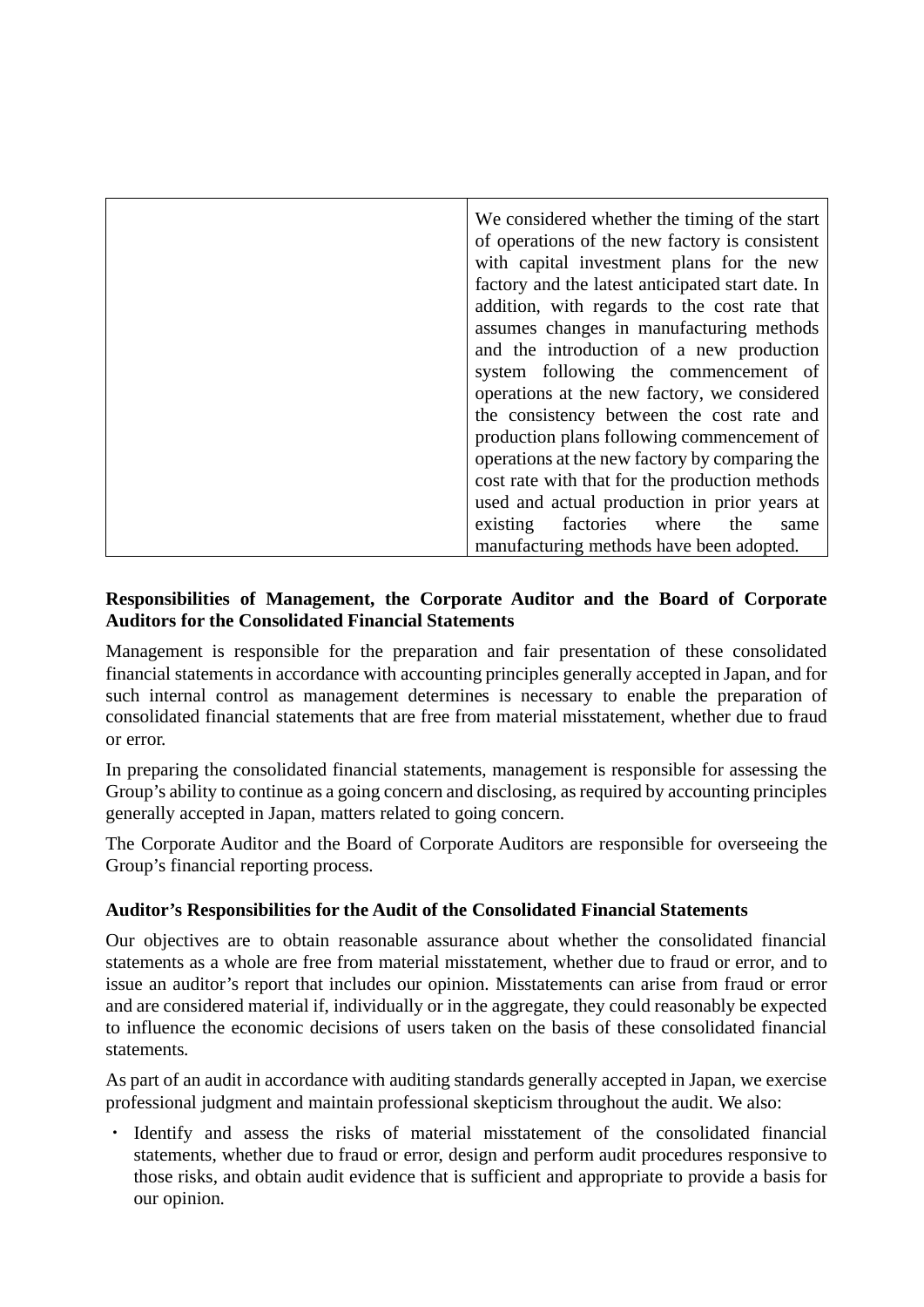- ・ Consider internal control relevant to the audit in order to design audit procedures that are appropriate in the circumstances for our risk assessments, while the purpose of the audit of the consolidated financial statements is not expressing an opinion on the effectiveness of the Group's internal control.
- ・ Evaluate the appropriateness of accounting policies used and the reasonableness of accounting estimates and related disclosures made by management.
- ・ Conclude on the appropriateness of management's use of the going concern basis of accounting and, based on the audit evidence obtained, whether a material uncertainty exists related to events or conditions that may cast significant doubt on the Group's ability to continue as a going concern. If we conclude that a material uncertainty exists, we are required to draw attention in our auditor's report to the related disclosures in the consolidated financial statements or, if such disclosures are inadequate, to modify our opinion. Our conclusions are based on the audit evidence obtained up to the date of our auditor's report. However, future events or conditions may cause the Group to cease to continue as a going concern.
- ・ Evaluate the overall presentation, structure and content of the consolidated financial statements, including the disclosures, and whether the consolidated financial statements represent the underlying transactions and events in a manner that achieves fair presentation in accordance with accounting principles generally accepted in Japan.
- ・ Obtain sufficient appropriate audit evidence regarding the financial information of the entities or business activities within the Group to express an opinion on the consolidated financial statements. We are responsible for the direction, supervision and performance of the group audit. We remain solely responsible for our audit opinion.

We communicate with the Corporate Auditor and the Board of Corporate Auditors regarding, among other matters, the planned scope and timing of the audit and significant audit findings, including any significant deficiencies in internal control that we identify during our audit.

We also provide the Corporate Auditor and the Board of Corporate Auditors with a statement that we have complied with the ethical requirements regarding independence that are relevant to our audit of the financial statements in Japan, and to communicate with them all relationships and other matters that may reasonably be thought to bear on our independence, and where applicable, related safeguards.

From the matters communicated with the Corporate Auditor and the Board of Corporate Auditors, we determine those matters that were of most significance in the audit of the consolidated financial statements of the current period and are therefore the key audit matters. We describe these matters in our auditor's report unless law or regulation precludes public disclosure about the matter or when, in extremely rare circumstances, we determine that a matter should not be communicated in our report because the adverse consequences of doing so would reasonably be expected to outweigh the public interest benefits of such communication.

#### **Interest Required to Be Disclosed by the Certified Public Accountants Act of Japan**

Our firm and its designated engagement partners do not have any interest in the Group which is required to be disclosed pursuant to the provisions of the Certified Public Accountants Act of Japan.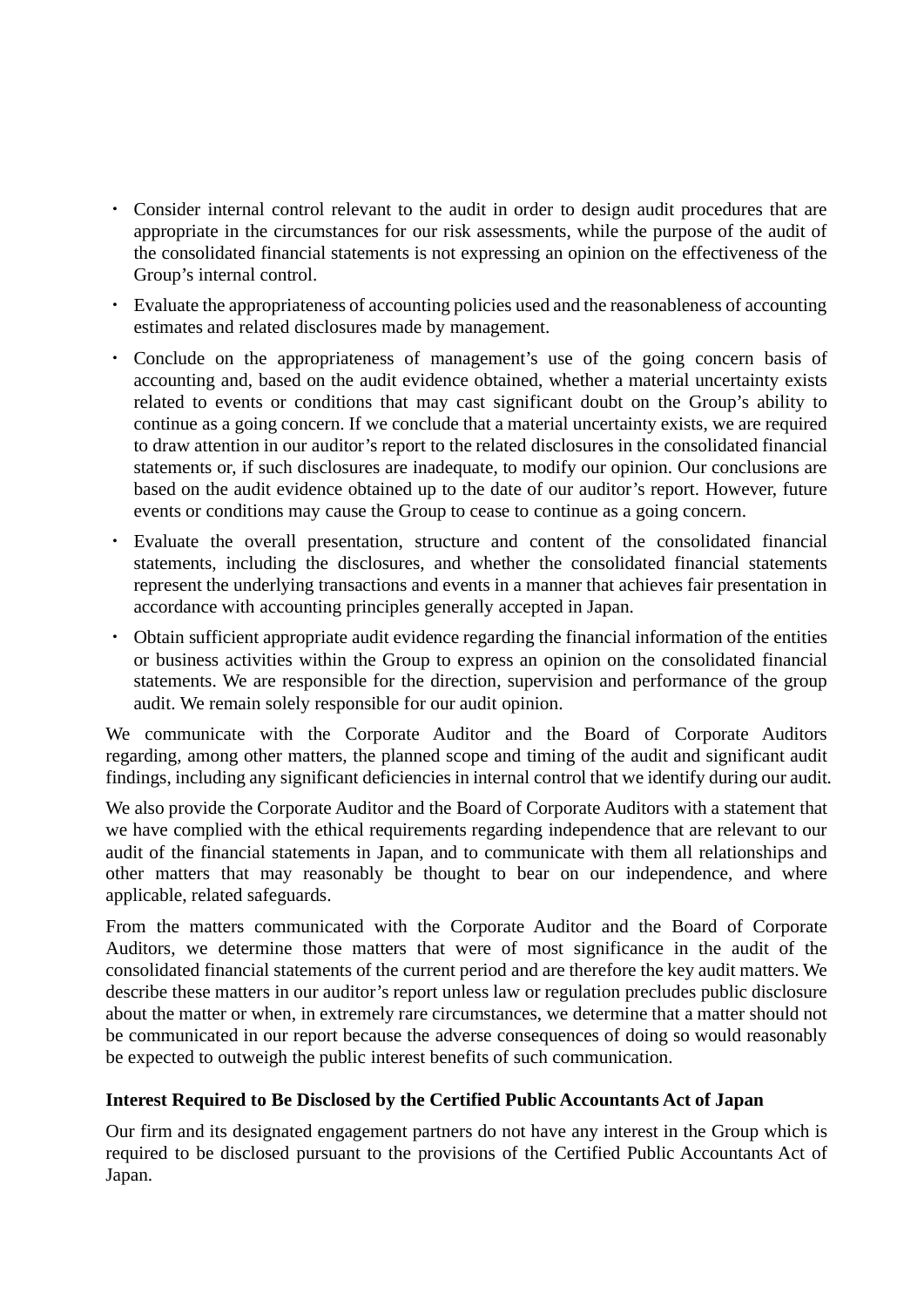Ernst & Young ShinNihon LLC Tokyo, Japan

June 29, 2021

Seiji Yamamoto Designated Engagement Partner Certified Public Accountant

Takashi Yoshikawa Designated Engagement Partner Certified Public Accountant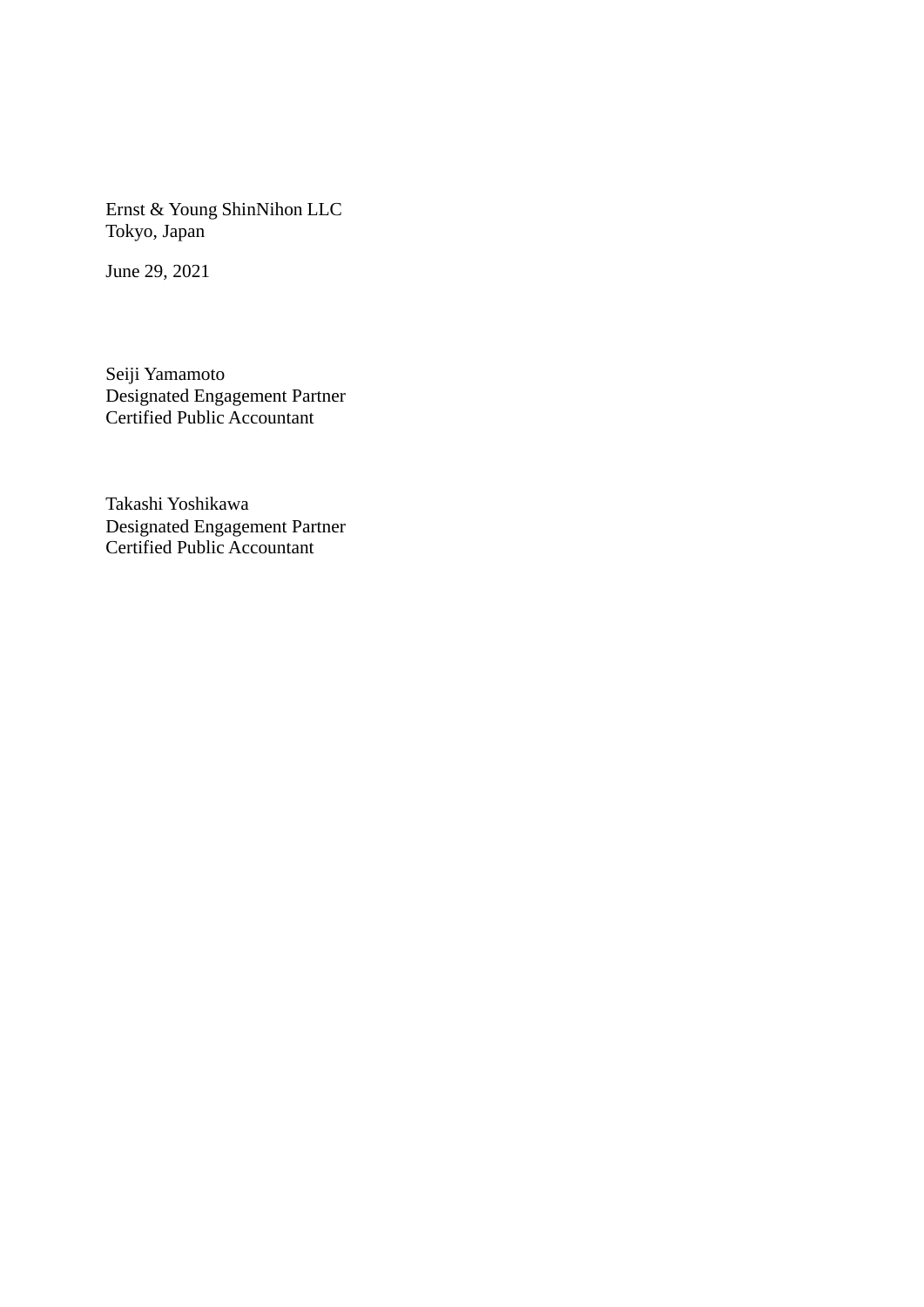#### **1. Consolidated financial statements**

(1) Consolidated financial statements

(i) Consolidated balance sheets

|                                               |                                  | (Millions of yen)                |
|-----------------------------------------------|----------------------------------|----------------------------------|
|                                               | FY2021<br>(As of March 31, 2021) | FY2020<br>(As of March 31, 2020) |
| Assets                                        |                                  |                                  |
| Current assets                                |                                  |                                  |
| Cash and deposits                             | 37,486                           | 33,829                           |
| Notes and accounts receivable - trade         | 42,353                           | 44,928                           |
| Merchandise and finished goods                | 16,365                           | 14,977                           |
| Work in process                               | 219                              | 301                              |
| Raw materials and supplies                    | 17,394                           | 16,717                           |
| Other current assets                          | 4,141                            | 3,916                            |
| Allowance for doubtful accounts               | (59)                             | (136)                            |
| Total current assets                          | 117,900                          | 114,534                          |
| Non-current assets                            |                                  |                                  |
| Property, plant and equipment                 |                                  |                                  |
| Buildings and structures                      | 105,844                          | 98,884                           |
| Accumulated depreciation                      | (59, 911)                        | (56,800)                         |
| Buildings and structures, net *2, *3          | 45,932                           | 42,084                           |
| Machinery, equipment and vehicles             | 124,205                          | 119,288                          |
| Accumulated depreciation                      | (102, 513)                       | (99, 142)                        |
| Machinery, equipment and vehicles, net *2, *3 | 21,692                           | 20,146                           |
| Land $*$ 3                                    | 40,269                           | 40,605                           |
| Construction in progress                      | 3,814                            | 2,199                            |
| Other                                         | 13,278                           | 12,119                           |
| Accumulated depreciation                      | (10,746)                         | (10, 196)                        |
| Other, net *2, *3                             | 2,531                            | 1,922                            |
| Total property, plant and equipment           | 114,240                          | 106,957                          |
| Intangible assets                             | 2,858                            | 1,624                            |
| Investments and other assets                  |                                  |                                  |
| Investment securities *1, *3                  | 65,809                           | 61,525                           |
| Long-term loans receivable                    | 39                               | 57                               |
| Deferred tax assets                           | 1,653                            | 1,567                            |
| Net defined benefit asset                     | 1,202                            | 198                              |
| Other assets *3                               | 4,727                            | 4,532                            |
| Allowance for doubtful accounts               | (464)                            | (631)                            |
| Total investments and other assets            | 72,967                           | 67,249                           |
| Total non-current assets                      | 190,067                          | 175,832                          |
| Deferred assets                               | 49                               | 61                               |
| Total assets                                  |                                  | 290,428                          |
|                                               | 308,017                          |                                  |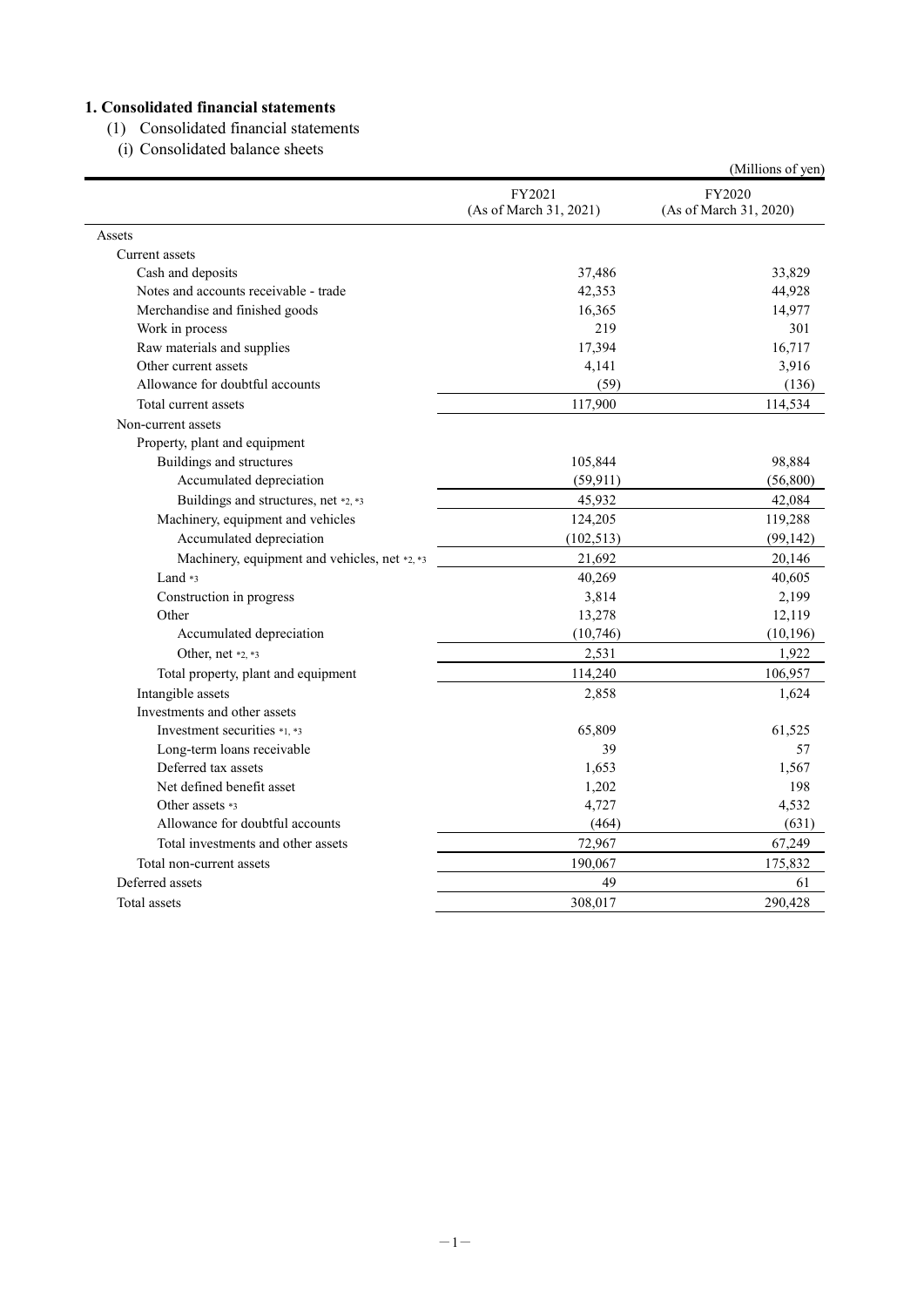|                                                    |                                  | (Millions of yen)                |
|----------------------------------------------------|----------------------------------|----------------------------------|
|                                                    | FY2021<br>(As of March 31, 2021) | FY2020<br>(As of March 31, 2020) |
| Liabilities                                        |                                  |                                  |
| Current liabilities                                |                                  |                                  |
| Notes and accounts payable - trade *3              | 25,931                           | 27,115                           |
| Short-term loans payable *3                        | 22,388                           | 20,824                           |
| Current portion of bonds                           |                                  | 5,000                            |
| Income taxes payable                               | 2,371                            | 2,473                            |
| Accrued expenses                                   | 13,111                           | 13,402                           |
| Provision for bonuses                              | 690                              | 710                              |
| Other current liabilities                          | 5,167                            | 4,552                            |
| Total current liabilities                          | 69,661                           | 74,078                           |
| Non-current liabilities                            |                                  |                                  |
| Bonds payable                                      | 536                              |                                  |
| Convertible bond-type bonds with share acquisition |                                  |                                  |
| rights                                             | 25,074                           | 25,092                           |
| Long-term loans payable *3                         | 22,181                           | 12,418                           |
| Deferred tax liabilities                           | 13,336                           | 10,923                           |
| Net defined benefit liability                      | 3,747                            | 5,212                            |
| Accrued retirement benefits for directors          | 809                              | 873                              |
| Other non-current liabilities                      | 3,544                            | 3,248                            |
| Total non-current liabilities                      | 69,230                           | 57,768                           |
| <b>Total liabilities</b>                           | 138,891                          | 131,847                          |
| Net assets                                         |                                  |                                  |
| Shareholders' equity                               |                                  |                                  |
| Common stock                                       | 12,240                           | 12,240                           |
| Capital surplus                                    | 11,308                           | 11,262                           |
| Retained earnings                                  | 115,424                          | 109,507                          |
| Treasury shares                                    | (3,317)                          | (3,422)                          |
| Total shareholders' equity                         | 135,656                          | 129,587                          |
| Accumulated other comprehensive income             |                                  |                                  |
| Unrealized holding gain (loss) on securities       | 27,770                           | 24,444                           |
| Deferred gain (loss) on hedges                     | 37                               | $\theta$                         |
| Foreign currency translation adjustment            | 493                              | 961                              |
| Retirement benefits liability adjustments          | 308                              | (1,267)                          |
| Total accumulated other comprehensive income       | 28,610                           | 24,139                           |
| Subscription rights to shares                      | 234                              | 260                              |
| Non-controlling interests                          | 4,624                            | 4,593                            |
| Total net assets                                   | 169,126                          | 158,581                          |
| Total liabilities and net assets                   | 308,017                          | 290,428                          |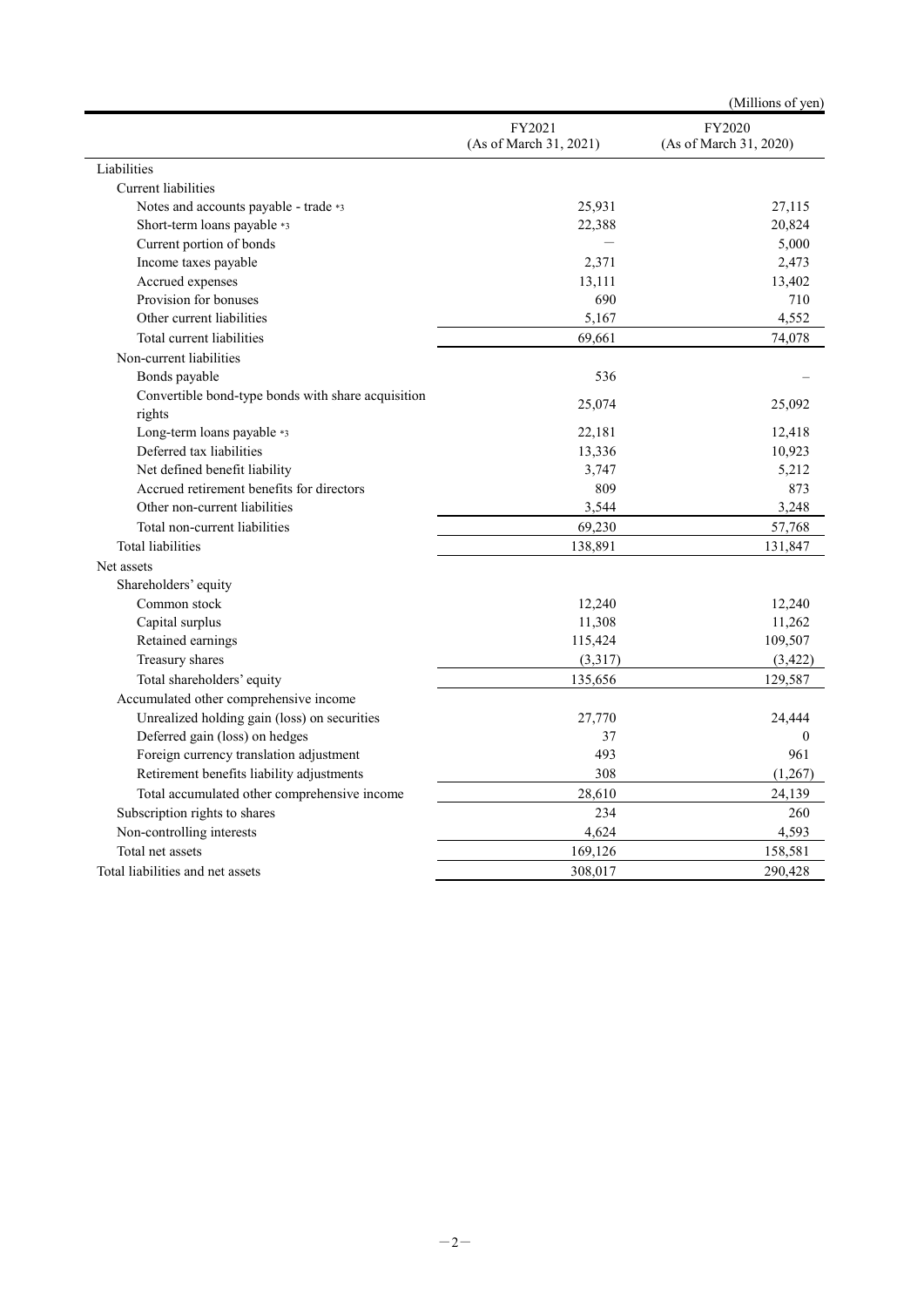#### (ii) Consolidated statements of income and comprehensive income (Consolidated statements of income)

|                                                                         |                                                     | (Millions of yen)                                   |
|-------------------------------------------------------------------------|-----------------------------------------------------|-----------------------------------------------------|
|                                                                         | FY2021<br>(From April 1, 2020<br>to March 31, 2021) | FY2020<br>(From April 1, 2019<br>to March 31, 2020) |
| Net sales                                                               | 329,566                                             | 344,839                                             |
| Cost of sales                                                           | 233,885                                             | 247,264                                             |
| Gross profit                                                            | 95,681                                              | 97,575                                              |
| Selling, general and administrative expenses                            |                                                     |                                                     |
| Freight, sales commission and other expenses                            | 46,707                                              | 46,675                                              |
| Provision for doubtful accounts                                         |                                                     | $\overline{0}$                                      |
| Salaries and wages                                                      | 20,960                                              | 20,700                                              |
| Retirement benefit expenses                                             | 942                                                 | 788                                                 |
| Depreciation                                                            | 1,327                                               | 1,178                                               |
| Other                                                                   | 15,411                                              | 17,130                                              |
| Total selling, general and administrative expenses *1                   | 85,349                                              | 86,473                                              |
| Operating income                                                        | 10,331                                              | 11,101                                              |
| Non-operating income (expenses)                                         |                                                     |                                                     |
| Interest income                                                         | 107                                                 | 102                                                 |
| Dividend income                                                         | 1,517                                               | 1,526                                               |
| Rent income on fixed assets                                             | 151                                                 | 158                                                 |
| Equity in earnings (losses) of unconsolidated                           | 200                                                 | 256                                                 |
| subsidiaries and affiliates                                             |                                                     |                                                     |
| Foreign exchange gains                                                  | 14                                                  |                                                     |
| Interest expenses                                                       | (185)                                               | (210)                                               |
| Rent cost on fixed assets                                               | (63)                                                | (53)                                                |
| Foreign exchange losses                                                 |                                                     | (64)                                                |
| Gain on sales of fixed assets *2                                        | 370                                                 | 279                                                 |
| Gain on sales of investment securities                                  | 891                                                 | 841                                                 |
| Compensation for expropriation *3                                       |                                                     | 488                                                 |
| Gain on step acquisitions                                               | 485                                                 |                                                     |
| Loss on sales and disposal of fixed assets *4                           | (101)                                               | (112)                                               |
| Impairment loss *5                                                      | (576)                                               | (33)                                                |
| Loss on valuation of investment securities                              | (73)                                                | (247)                                               |
| Demolition expenses                                                     | (20)                                                | (72)                                                |
| Expenses for change of the corporate brand logo and<br>related items *6 |                                                     | (397)                                               |
| Company name change cost *7                                             | (297)                                               |                                                     |
| Other non-operating income (expenses), net                              | 257                                                 | (176)                                               |
| Total non-operating income (expenses), net                              | 2,677                                               | 2,285                                               |
| Profit before income taxes                                              | 13,009                                              | 13,386                                              |
| Income taxes - current                                                  | 3,994                                               | 4,164                                               |
| Income taxes - deferred                                                 | 272                                                 | 205                                                 |
|                                                                         |                                                     |                                                     |
| Total income taxes                                                      | 4,266                                               | 4,369                                               |
| Profit                                                                  | 8,743                                               | 9,016                                               |
| Profit attributable to non-controlling interests                        | 134                                                 | 74                                                  |
| Profit attributable to owners of parent                                 | 8,608                                               | 8,941                                               |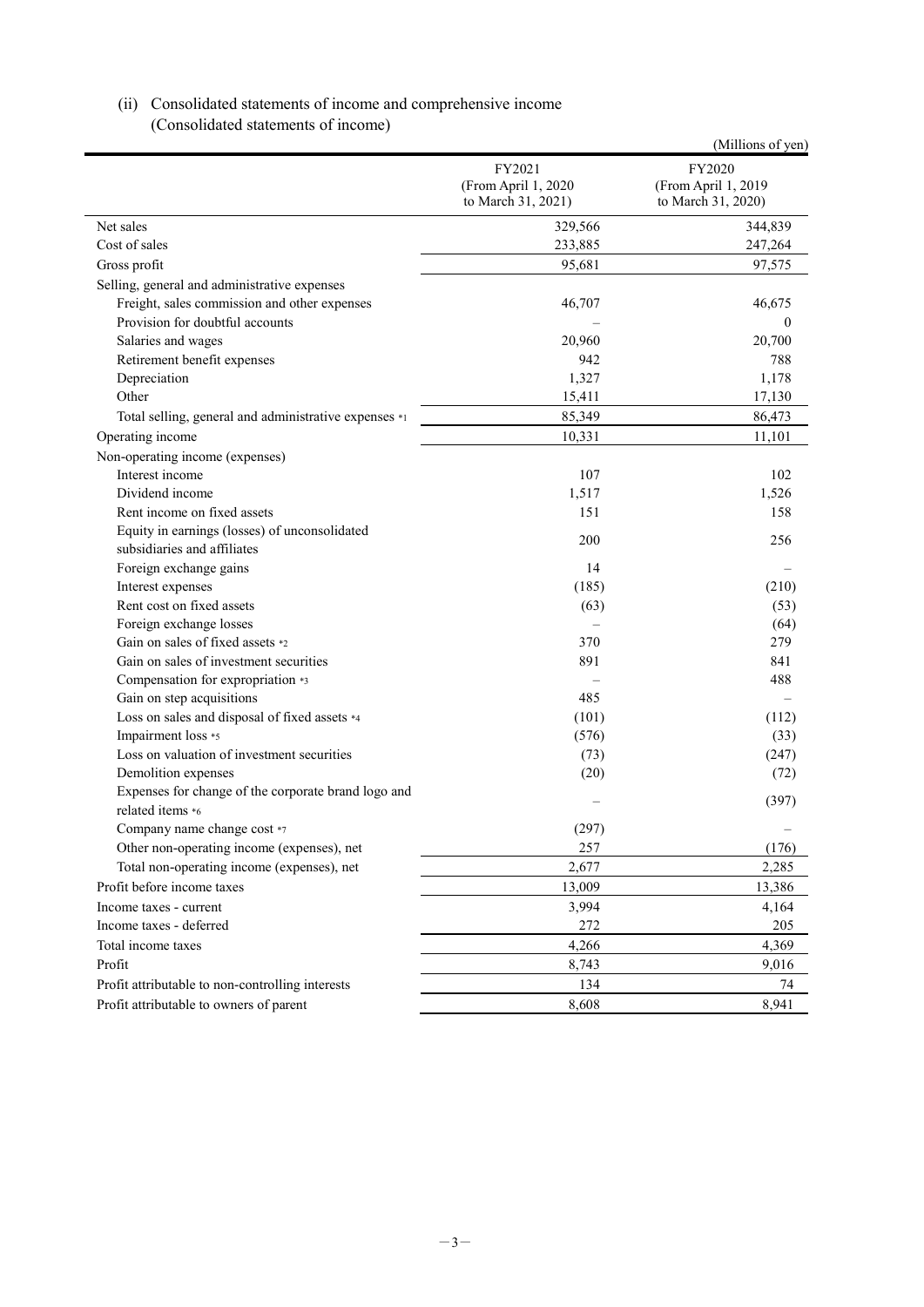### (Consolidated statements of comprehensive income)

|                                                                                      |                                                      | (Millions of yen)                                    |
|--------------------------------------------------------------------------------------|------------------------------------------------------|------------------------------------------------------|
|                                                                                      | FY2021<br>(From April 1, 2020)<br>to March 31, 2021) | FY2020<br>(From April 1, 2019)<br>to March 31, 2020) |
| Profit                                                                               | 8,743                                                | 9,016                                                |
| Other comprehensive income (loss)                                                    |                                                      |                                                      |
| Unrealized holding gain (loss) on securities                                         | 3,432                                                | (1,929)                                              |
| Deferred gain (loss) on hedges                                                       | 37                                                   | 2                                                    |
| Foreign currency translation adjustment                                              | (469)                                                | 269                                                  |
| Retirement benefits liability adjustments                                            | 1,567                                                | (772)                                                |
| Share of other comprehensive income of entities<br>accounted for using equity method | (15)                                                 | (67)                                                 |
| Total other comprehensive income (loss) *1                                           | 4,551                                                | (2, 496)                                             |
| Comprehensive income                                                                 | 13,294                                               | 6,520                                                |
| (Comprehensive income attributable to)                                               |                                                      |                                                      |
| Comprehensive income attributable to owners of<br>parent                             | 13,153                                               | 6,459                                                |
| Comprehensive income attributable to non-<br>controlling interests                   | 141                                                  | 61                                                   |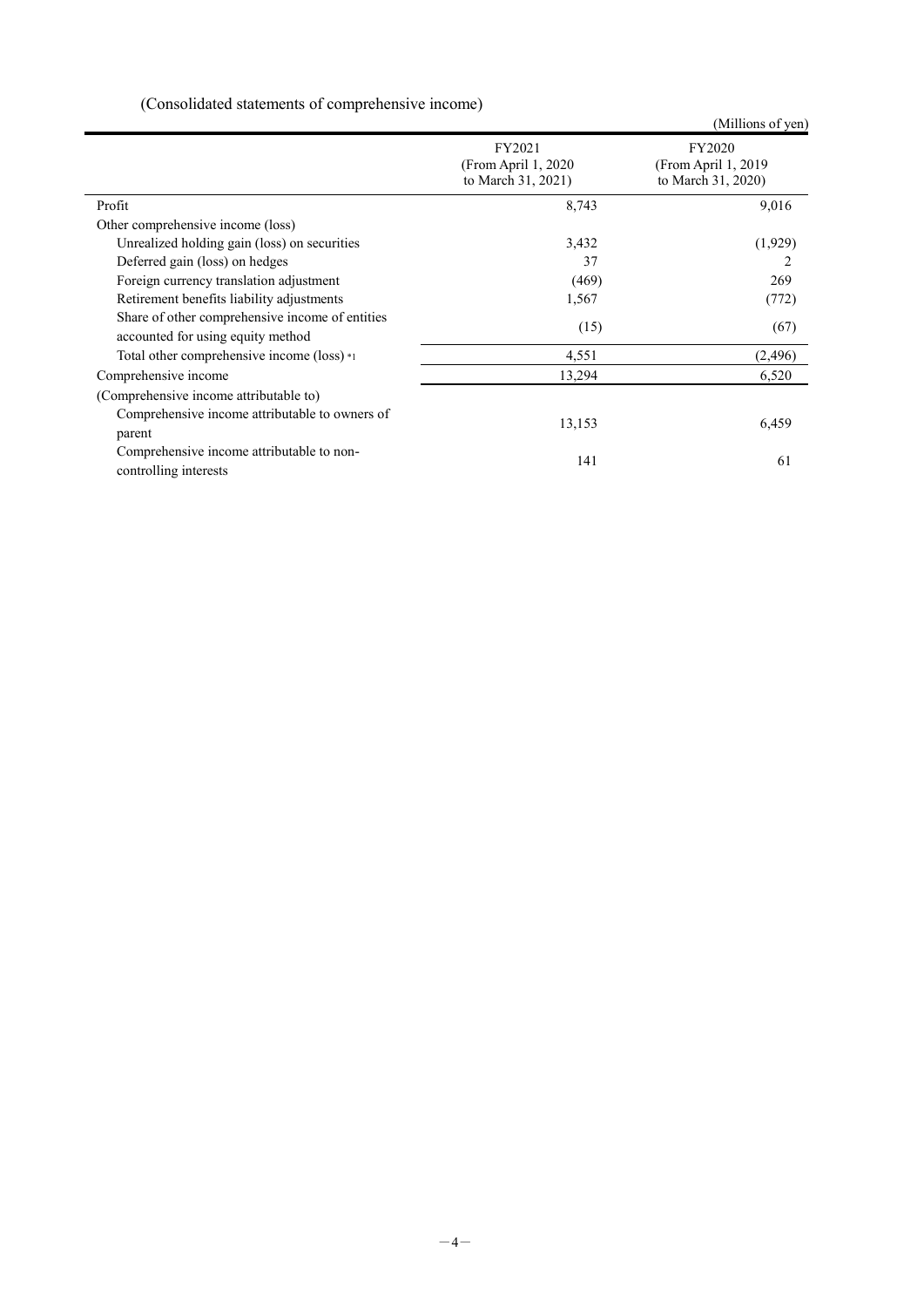#### (iii) Consolidated statements of changes in net assets FY2021 (From April 1, 2020 to March 31, 2021)

|                                                                                                 |              |                 | Shareholders' equity |                 |                               |
|-------------------------------------------------------------------------------------------------|--------------|-----------------|----------------------|-----------------|-------------------------------|
|                                                                                                 | Common stock | Capital surplus | Retained earnings    | Treasury shares | Total shareholders'<br>equity |
| Balance at beginning of current<br>period                                                       | 12,240       | 11,262          | 109,507              | (3,422)         | 129,587                       |
| Changes during period                                                                           |              |                 |                      |                 |                               |
| Dividends of surplus                                                                            |              |                 | (2,689)              |                 | (2,689)                       |
| Profit attributable to owners<br>of parent                                                      |              |                 | 8,608                |                 | 8,608                         |
| Change in scope of<br>consolidation                                                             |              |                 |                      |                 |                               |
| Purchase of treasury shares                                                                     |              |                 |                      | (0)             | (0)                           |
| Disposal of treasury shares                                                                     |              |                 | (2)                  | 105             | 103                           |
| Change in ownership interest<br>of parent due to transactions<br>with non-controlling interests |              | 45              |                      |                 | 45                            |
| Net changes of items other<br>than shareholders' equity                                         |              |                 |                      |                 |                               |
| Total changes during period                                                                     |              | 45              | 5,917                | 105             | 6,068                         |
| Balance at end of current period                                                                | 12,240       | 11,308          | 115,424              | (3,317)         | 135,656                       |

(Millions of yen)

Accumulated other comprehensive income

|                                                                                                 | Unrealized<br>holding gain<br>(loss) on<br>securities | Deferred<br>gain (loss) on<br>hedges | Foreign<br>currency<br>translation<br>adjustment | Retirement<br>benefits<br>liability<br>adjustments | Total<br>accumulated<br>other<br>comprehen-<br>sive income | Subscription<br>rights to shares | Non-<br>controlling<br>interests | Total net<br>assets |
|-------------------------------------------------------------------------------------------------|-------------------------------------------------------|--------------------------------------|--------------------------------------------------|----------------------------------------------------|------------------------------------------------------------|----------------------------------|----------------------------------|---------------------|
| Balance at beginning of current<br>period                                                       | 24,444                                                | $\boldsymbol{0}$                     | 961                                              | (1,267)                                            | 24,139                                                     | 260                              | 4,593                            | 158,581             |
| Changes during period                                                                           |                                                       |                                      |                                                  |                                                    |                                                            |                                  |                                  |                     |
| Dividends of surplus                                                                            |                                                       |                                      |                                                  |                                                    |                                                            |                                  |                                  | (2,689)             |
| Profit attributable to owners<br>of parent                                                      |                                                       |                                      |                                                  |                                                    |                                                            |                                  |                                  | 8,608               |
| Change in scope of<br>consolidation                                                             |                                                       |                                      |                                                  |                                                    |                                                            |                                  |                                  |                     |
| Purchase of treasury shares                                                                     |                                                       |                                      |                                                  |                                                    |                                                            |                                  |                                  | (0)                 |
| Disposal of treasury shares                                                                     |                                                       |                                      |                                                  |                                                    |                                                            |                                  |                                  | 103                 |
| Change in ownership interest<br>of parent due to transactions<br>with non-controlling interests |                                                       |                                      |                                                  |                                                    |                                                            |                                  |                                  | 45                  |
| Net changes of items other<br>than shareholders' equity                                         | 3,325                                                 | 37                                   | (467)                                            | 1,576                                              | 4,471                                                      | (26)                             | 31                               | 4,476               |
| Total changes during period                                                                     | 3,325                                                 | 37                                   | (467)                                            | 1,576                                              | 4,471                                                      | (26)                             | 31                               | 10,544              |
| Balance at end of current period                                                                | 27,770                                                | 37                                   | 493                                              | 308                                                | 28,610                                                     | 234                              | 4,624                            | 169,126             |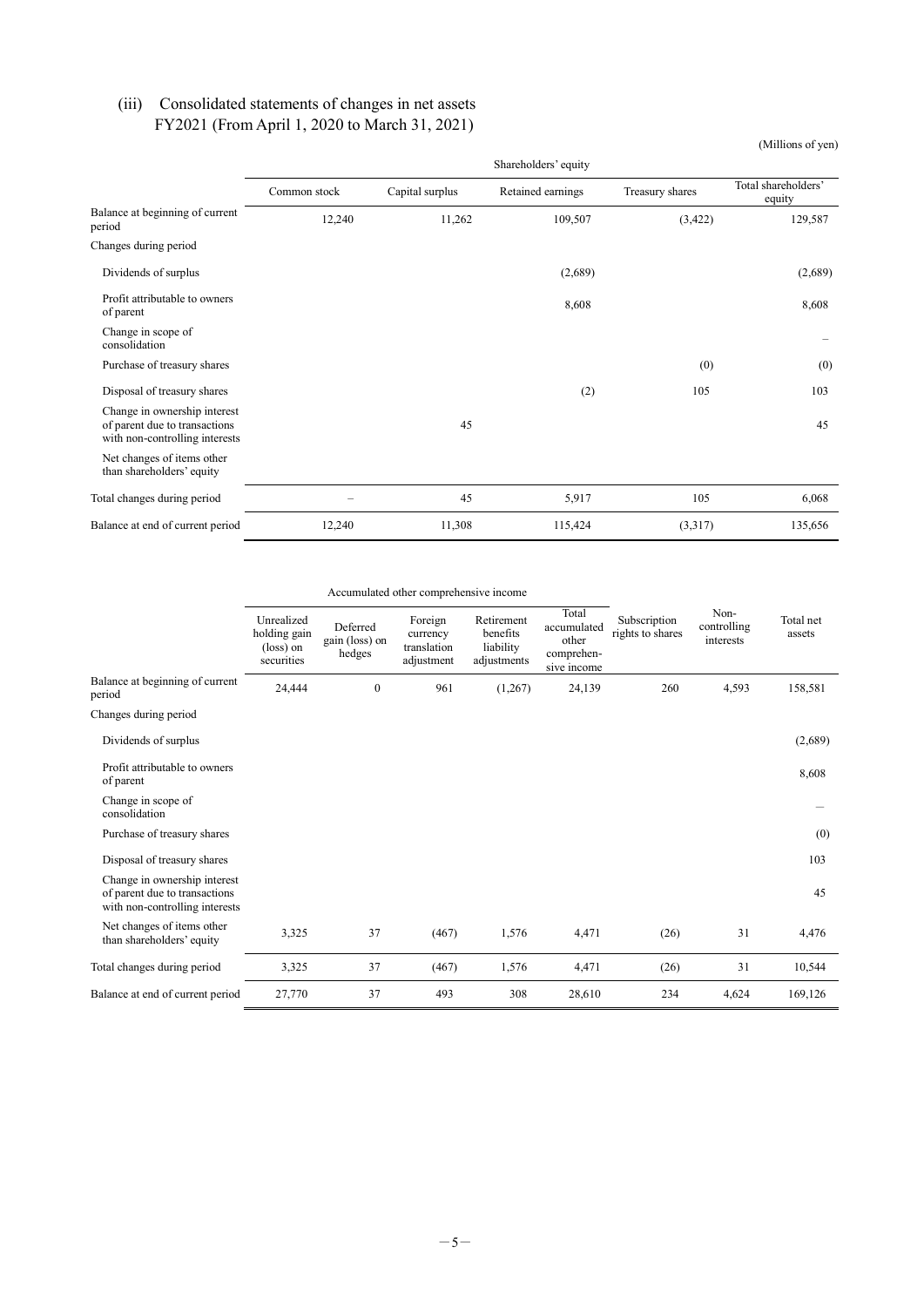#### FY2020 (From April 1, 2019 to March 31, 2020)

Shareholders' equity Common stock Capital surplus Retained earnings Treasury shares Total shareholders' equity Balance at beginning of current  $P_{\text{period}}$  (3,536) 123,648 12,240 11,262 103,682 (3,536) 123,648 Changes during period Dividends of surplus (2,533) (2,533) (2,533) (2,533) Profit attributable to owners of parent 8,941 8,941 Change in scope of (573) (573) (573) Purchase of treasury shares (0) (0) (0) Disposal of treasury shares (9) 114 104 Change in ownership interest of parent due to transactions with non-controlling interests  $\sim$  0 Net changes of items other than shareholders' equity Total changes during period – 113 5,939 Balance at end of current period 12,240 11,262 109,507 (3,422) 129,587

Accumulated other comprehensive income

|                                                                                                 | Unrealized<br>holding gain<br>$(\text{loss})$ on<br>securities | Deferred<br>gain (loss) on<br>hedges | Foreign<br>currency<br>translation<br>adjustment | Retirement<br>benefits<br>liability<br>adjustments | Total<br>accumulated<br>other<br>comprehen-<br>sive income | Subscription<br>rights to shares | Non-<br>controlling<br>interests | Total net<br>assets |
|-------------------------------------------------------------------------------------------------|----------------------------------------------------------------|--------------------------------------|--------------------------------------------------|----------------------------------------------------|------------------------------------------------------------|----------------------------------|----------------------------------|---------------------|
| Balance at beginning of current<br>period                                                       | 26,424                                                         | (2)                                  | 572                                              | (495)                                              | 26,498                                                     | 287                              | 4,552                            | 154,986             |
| Changes during period                                                                           |                                                                |                                      |                                                  |                                                    |                                                            |                                  |                                  |                     |
| Dividends of surplus                                                                            |                                                                |                                      |                                                  |                                                    |                                                            |                                  |                                  | (2, 533)            |
| Profit attributable to owners<br>of parent                                                      |                                                                |                                      |                                                  |                                                    |                                                            |                                  |                                  | 8,941               |
| Change in scope of<br>consolidation                                                             |                                                                |                                      |                                                  |                                                    |                                                            |                                  |                                  | (573)               |
| Purchase of treasury shares                                                                     |                                                                |                                      |                                                  |                                                    |                                                            |                                  |                                  | (0)                 |
| Disposal of treasury shares                                                                     |                                                                |                                      |                                                  |                                                    |                                                            |                                  |                                  | 104                 |
| Change in ownership interest<br>of parent due to transactions<br>with non-controlling interests |                                                                |                                      |                                                  |                                                    |                                                            |                                  |                                  | $\mathbf{0}$        |
| Net changes of items other<br>than shareholders' equity                                         | (1,979)                                                        | 2                                    | 389                                              | (771)                                              | (2,359)                                                    | (26)                             | 41                               | (2,344)             |
| Total changes during period                                                                     | (1,979)                                                        | $\overline{c}$                       | 389                                              | (771)                                              | (2,359)                                                    | (26)                             | 41                               | 3,594               |
| Balance at end of current period                                                                | 24,444                                                         | $\mathbf{0}$                         | 961                                              | (1,267)                                            | 24,139                                                     | 260                              | 4,593                            | 158,581             |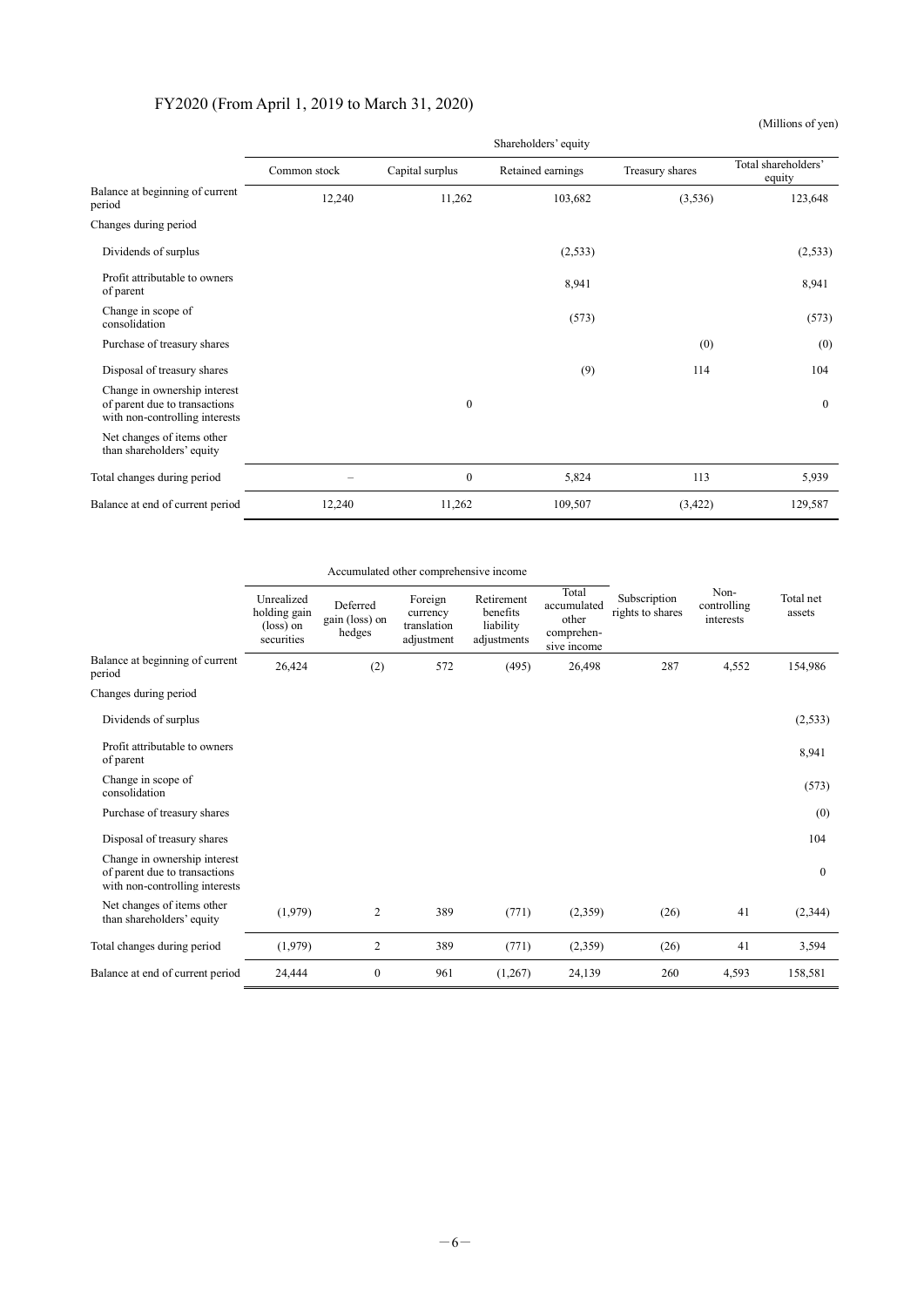|                                                                              | FY2021<br>(From April 1, 2020<br>to March 31, 2021) | (Millions of yen)<br>FY2020<br>(From April 1, 2019<br>to March 31, 2020) |
|------------------------------------------------------------------------------|-----------------------------------------------------|--------------------------------------------------------------------------|
| Operating activities                                                         |                                                     |                                                                          |
| Profit before income taxes                                                   | 13,009                                              | 13,386                                                                   |
| Depreciation                                                                 | 8,981                                               | 8,375                                                                    |
| Changes in net defined benefit asset and net defined<br>benefit liability    | (514)                                               | (577)                                                                    |
| Increase (decrease) in accrued retirement benefits for<br>directors          | (63)                                                | 54                                                                       |
| Increase (decrease) in allowance for doubtful accounts                       | (247)                                               | (12)                                                                     |
| Impairment loss                                                              | 576                                                 | 33                                                                       |
| Proceeds from compensation for expropriation                                 |                                                     | (488)                                                                    |
| Demolition expenses                                                          | 20                                                  | 72                                                                       |
| Interest and dividend income                                                 | (1,626)                                             | (1,628)                                                                  |
| Interest expenses                                                            | 185                                                 | 210                                                                      |
| Loss (gain) on sales of investment securities                                | (939)                                               | (773)                                                                    |
| Loss (gain) on valuation of investment securities                            | 73                                                  | 247                                                                      |
| Loss (gain) on step acquisitions                                             | (485)                                               |                                                                          |
| Foreign exchange losses (gains)                                              | (18)                                                | 52                                                                       |
| Equity in (earnings) losses of unconsolidated<br>subsidiaries and affiliates | (200)                                               | (256)                                                                    |
| Loss (gain) on sales of fixed assets                                         | (370)                                               | (275)                                                                    |
| Loss on disposal of fixed assets                                             | 122                                                 | 117                                                                      |
| Expenses for change of the corporate brand logo and<br>related items         |                                                     | 397                                                                      |
| Company name change cost                                                     | 297                                                 |                                                                          |
| Decrease (increase) in notes and accounts receivable -<br>trade              | 2,682                                               | 2,503                                                                    |
| Decrease (increase) in inventories                                           | (1,623)                                             | 2,802                                                                    |
| Increase (decrease) in notes and accounts payable -<br>trade                 | (1,899)                                             | (7, 403)                                                                 |
| Increase (decrease) in accrued consumption taxes                             | (1,816)                                             | (294)                                                                    |
| Decrease (increase) in other receivables                                     | 1,690                                               | 59                                                                       |
| Increase (decrease) in other payables                                        | (770)                                               | 1,073                                                                    |
| Other, net                                                                   | 489                                                 | 261                                                                      |
| Subtotal                                                                     | 17,554                                              | 17,936                                                                   |
| Interest and dividend income received                                        | 1,618                                               | 1,633                                                                    |
| Interest expenses paid                                                       | (206)                                               | (212)                                                                    |
| Income taxes paid                                                            | (4,162)                                             | (3,824)                                                                  |
| Net cash provided by (used in) operating activities                          | 14,804                                              | 15,532                                                                   |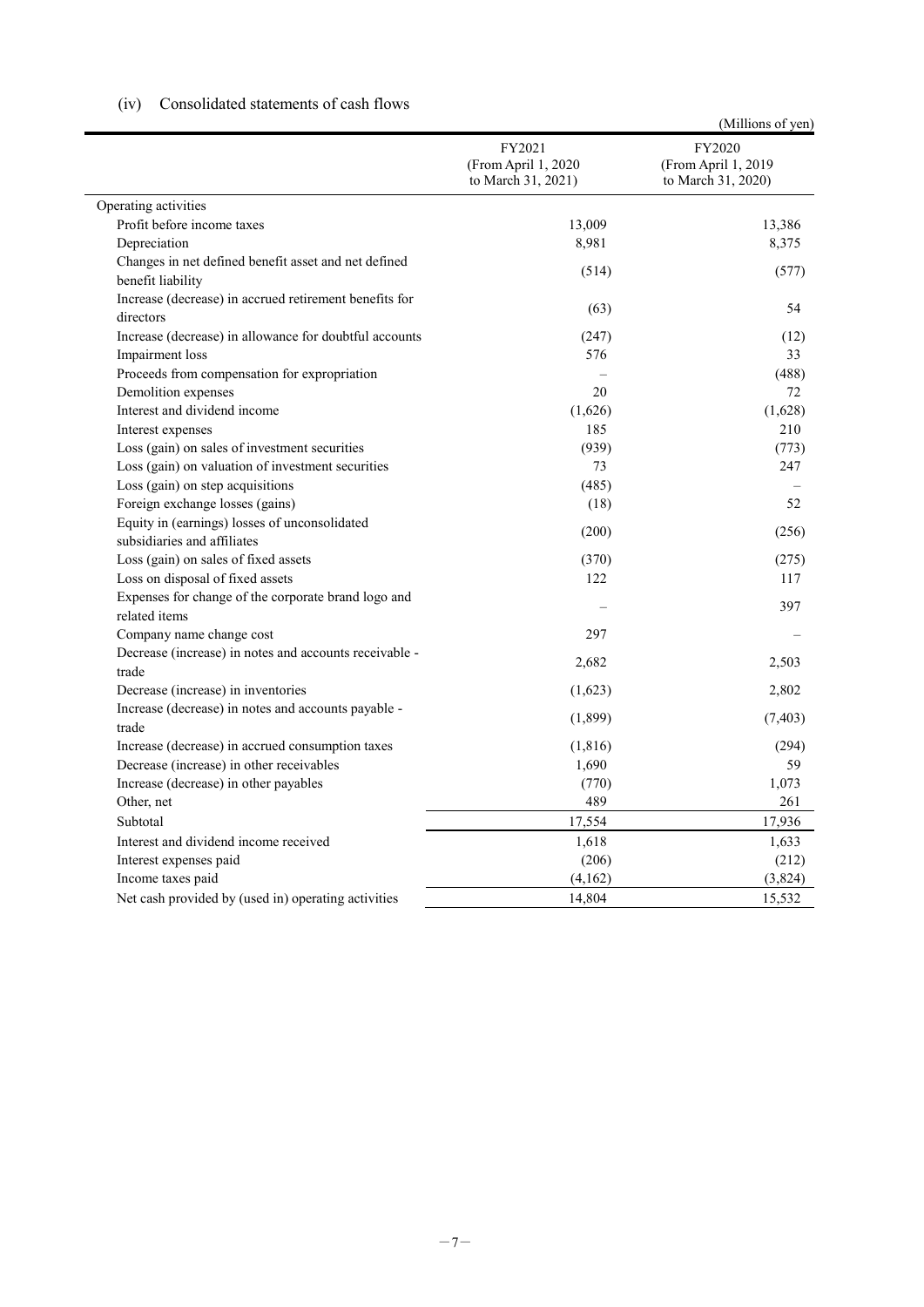|                                                                                                      |                                                     | (Millions of yen)                                   |
|------------------------------------------------------------------------------------------------------|-----------------------------------------------------|-----------------------------------------------------|
|                                                                                                      | FY2021<br>(From April 1, 2020<br>to March 31, 2021) | FY2020<br>(From April 1, 2019<br>to March 31, 2020) |
| Investing activities                                                                                 |                                                     |                                                     |
| Decrease (increase) in time deposits                                                                 | 542                                                 | 162                                                 |
| Purchase of fixed assets                                                                             | (15,828)                                            | (15,607)                                            |
| Proceeds from sales of fixed assets                                                                  | 621                                                 | 509                                                 |
| Purchase of investment securities                                                                    | (137)                                               | (671)                                               |
| Proceeds from sales and redemption of investment<br>securities                                       | 2,056                                               | 1,455                                               |
| Purchase of shares of subsidiaries resulting in change<br>in scope of consolidation *2               | (62)                                                |                                                     |
| Payments of loans receivable                                                                         | (5)                                                 | (11)                                                |
| Collection of loans receivable                                                                       | 22                                                  | 19                                                  |
| Decrease (increase) in other investments                                                             | 205                                                 | 13                                                  |
| Net cash provided by (used in) investing activities                                                  | (12, 585)                                           | (14, 130)                                           |
| Financing activities                                                                                 |                                                     |                                                     |
| Net increase (decrease) in short-term loans payable                                                  | 1,134                                               | 1,668                                               |
| Proceeds from long-term loans payable                                                                | 12,036                                              | 2,646                                               |
| Repayments of long-term loans payable                                                                | (2, 584)                                            | (2,313)                                             |
| Redemption of bonds                                                                                  | (5,048)                                             |                                                     |
| Purchase of treasury shares                                                                          | (0)                                                 | (0)                                                 |
| Cash dividends paid                                                                                  | (2,689)                                             | (2,533)                                             |
| Dividends paid to non-controlling interests                                                          | (22)                                                | (18)                                                |
| Repayments of finance lease obligations                                                              | (190)                                               | (208)                                               |
| Other, net                                                                                           | (81)                                                | (0)                                                 |
| Net cash provided by (used in) financing activities                                                  | 2,553                                               | (759)                                               |
| Effect of exchange rate changes on cash and cash<br>equivalents                                      | (145)                                               | 113                                                 |
| Net increase (decrease) in cash and cash equivalents                                                 | 4,627                                               | 755                                                 |
| Cash and cash equivalents at beginning of period                                                     | 31,012                                              | 30,085                                              |
| Increase in cash and cash equivalents from newly<br>consolidated subsidiary                          |                                                     | 171                                                 |
| Decrease in cash and cash equivalents resulting from<br>exclusion of subsidiaries from consolidation | (319)                                               |                                                     |
| Cash and cash equivalents at end of period *1                                                        | 35,320                                              | 31,012                                              |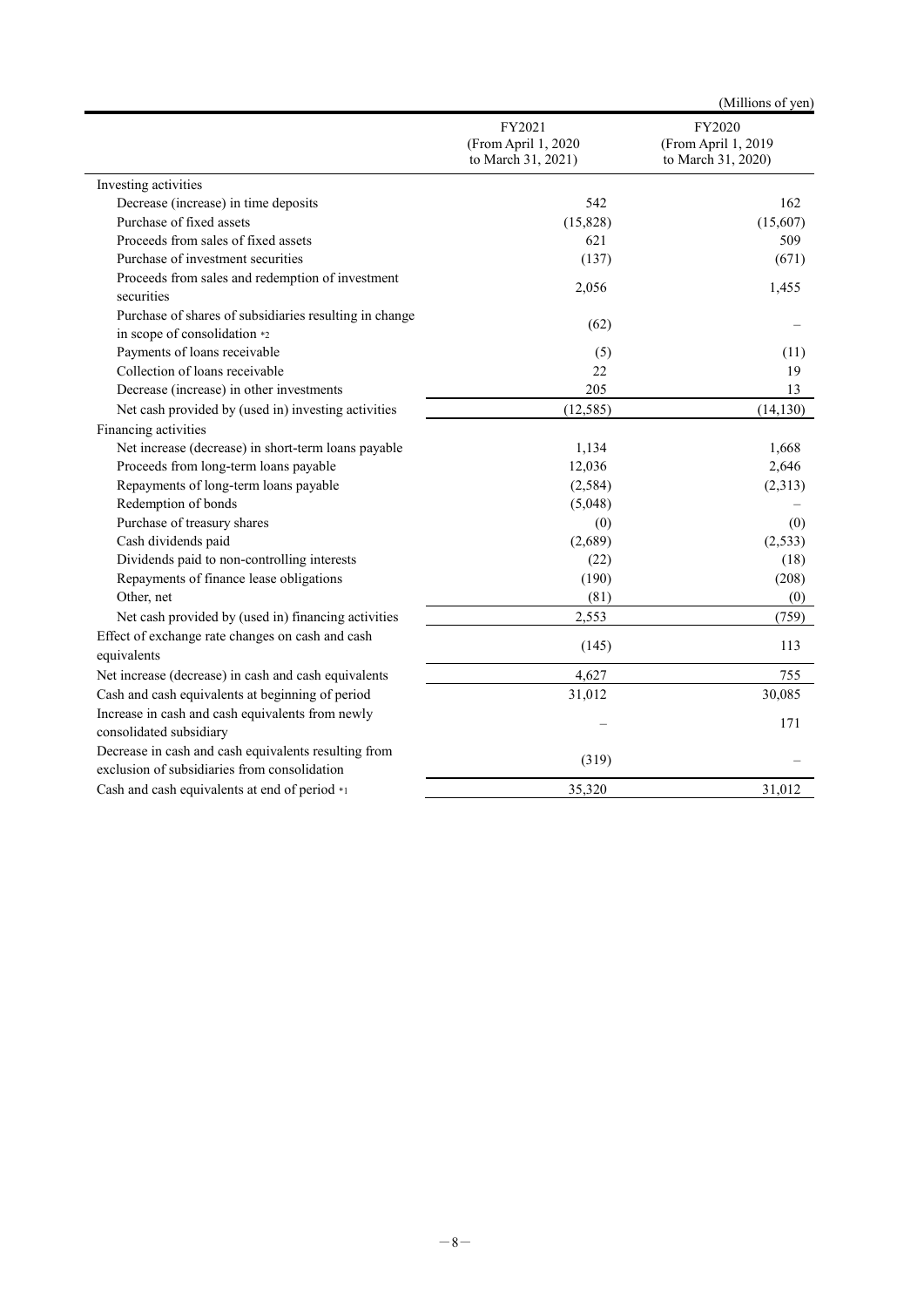## Notes to consolidated financial statements

(Basis of preparation of the consolidated financial statements)

#### 1. Basis of preparation

The accompanying consolidated financial statements of NIPPN CORPORATION (the "Company") and consolidated subsidiaries are prepared on the basis of accounting principles generally accepted in Japan, which are different in certain respects as to the application and disclosure requirements of International Financial Reporting Standards ("IFRS"), and are compiled from the consolidated financial statements prepared by the Company as required by the Financial Instruments and Exchange Act of Japan.

In preparing these consolidated financial statements, certain reclassifications and rearrangements have been made to the consolidated financial statements issued domestically within Japan so as to present them in a format which in more familiar to readers outside Japan. In addition, certain reclassifications have been made to the consolidated financial statements for the year ended March 31, 2020 to conform to the classifications used for the year ended March 31, 2021.

Japanese yen figures less than one million yen are rounded down to the nearest million yen, except for per share data.

The consolidated financial statements are stated in Japanese yen, the currency of the country in which the Company is incorporated and mainly operates.

#### 2. Scope of consolidation

(1) Number and names of consolidated subsidiaries 49 (48 in 2020) companies

Names of major consolidated subsidiaries

NIPPN Donut Co., Ltd., Nippon Rich Co., Ltd., NIPPN ENGINEERING CO., Ltd., NPF Japan Co., Ltd., NIPPN Frozen Foods Co., Ltd., OHMY Co., Ltd., Matsuya Flour Mills Co., Ltd., NIPPN SHOJI Co., Ltd., Fast Foods Co., Ltd., OK Food Industry Co., Ltd., NAGANO TOMATO Co., Ltd., Tofuku Flour Mills Co., Ltd., and Yamato Foods Co., Ltd.

Jackle Urashimaya Co., Ltd. and G&L mart Co., Ltd. have been included in the scope of consolidation in the current fiscal year following a business combination through which the Company acquired shares in these companies. In addition, Nippon Flour Mills (Shanghai) Co., Ltd. has been excluded from the scope of consolidation because its significance diminished in monetary terms.

(2) Name of major unconsolidated subsidiaries

NIPPN Logistics Co., Ltd.

(Reasons for exclusion of unconsolidated subsidiaries from the scope of consolidation) Each of the 16 unconsolidated subsidiaries is small in scale and their total assets, sales and net profit or loss (amount corresponding to the equity interest) and retained earnings (amount corresponding to the equity interest) and others do not have a material effect on the consolidated financial statements.

#### 3. Application of equity method

(1) Number of unconsolidated subsidiaries and affiliates accounted for using equity method 14 (14 in 2020) companies (of which six (six in 2020) unconsolidated subsidiaries and eight (eight in 2020) affiliates)

Names of major equity method companies NIPPN Logistics Co., Ltd. and Chiba Grain Center Co., Ltd.

(2) There are 10 (nine in 2020) unconsolidated subsidiaries and 15 (16 in 2020) affiliates not accounted for using the equity method. They are not accounted for using the equity method because they have only a minor effect on the consolidated financial statements and have no significance as a whole in terms of net profit or loss (amount corresponding to the equity interest), retained earnings (amount corresponding to the equity interest) and others.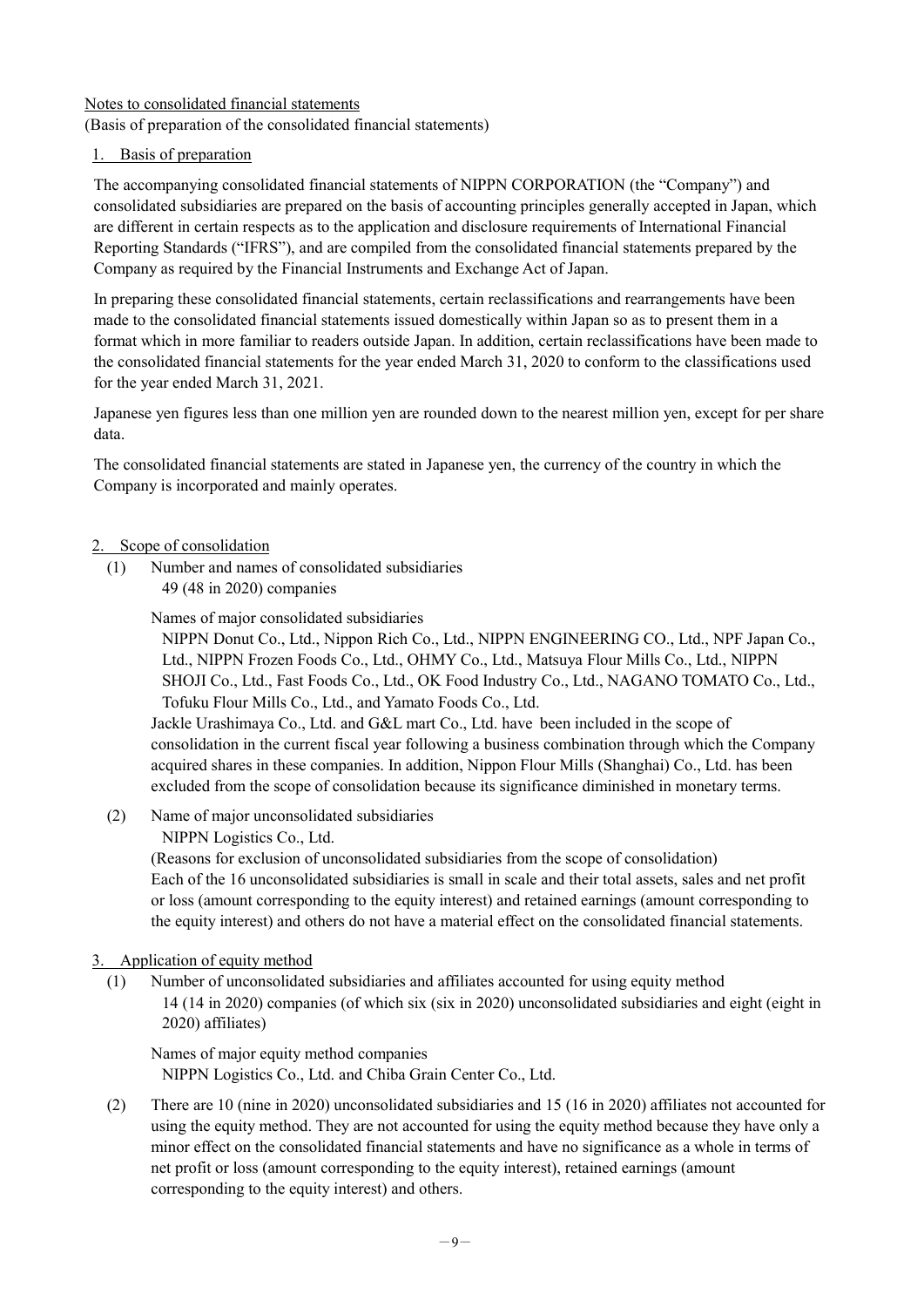#### 4. Fiscal year end of consolidated subsidiaries

The consolidated subsidiaries whose balance sheet date is different from the consolidated balance sheet date are as follows:

| are as follows: |                                                                                                                                                                                                                                                                                                                                                                                                                                                                                                                                                                                                                                                                                                                                                       |                                                                                                                                                                                                                                                                                                                 |
|-----------------|-------------------------------------------------------------------------------------------------------------------------------------------------------------------------------------------------------------------------------------------------------------------------------------------------------------------------------------------------------------------------------------------------------------------------------------------------------------------------------------------------------------------------------------------------------------------------------------------------------------------------------------------------------------------------------------------------------------------------------------------------------|-----------------------------------------------------------------------------------------------------------------------------------------------------------------------------------------------------------------------------------------------------------------------------------------------------------------|
|                 | Company name                                                                                                                                                                                                                                                                                                                                                                                                                                                                                                                                                                                                                                                                                                                                          | Balance sheet date                                                                                                                                                                                                                                                                                              |
|                 | Pasta Montana, L.L.C. and eight (nine in 2020) other companies                                                                                                                                                                                                                                                                                                                                                                                                                                                                                                                                                                                                                                                                                        | December 31*                                                                                                                                                                                                                                                                                                    |
|                 | * Financial statements as of the balance sheet date of each consolidated subsidiary have been used. However, necessary<br>adjustments are made on consolidation for significant transactions that occurred between the balance sheet date of these<br>subsidiaries and the consolidated financial statements date.<br>For a consolidated subsidiary whose balance sheet date is June 30 and a consolidated subsidiary whose<br>balance sheet date is August 31, financial statements based on provisional settlement of account as of                                                                                                                                                                                                                 |                                                                                                                                                                                                                                                                                                                 |
|                 | March 31 are used.                                                                                                                                                                                                                                                                                                                                                                                                                                                                                                                                                                                                                                                                                                                                    |                                                                                                                                                                                                                                                                                                                 |
| 5.              | Significant accounting policies                                                                                                                                                                                                                                                                                                                                                                                                                                                                                                                                                                                                                                                                                                                       |                                                                                                                                                                                                                                                                                                                 |
| (1)<br>(i)      | Valuation bases and methods for significant assets<br>Securities<br>Other securities<br>Securities with available fair market values                                                                                                                                                                                                                                                                                                                                                                                                                                                                                                                                                                                                                  | Stated at fair value based on the market price at the end of the fiscal year (unrealized gain or<br>loss is included as a separate component of net assets, and cost of securities sold is determined                                                                                                           |
|                 | based on the moving-average method).<br>Securities without available fair market values<br>Stated at cost using the moving-average method.                                                                                                                                                                                                                                                                                                                                                                                                                                                                                                                                                                                                            |                                                                                                                                                                                                                                                                                                                 |
| (ii)            | Derivatives<br>Derivatives financial instruments are stated at fair value.                                                                                                                                                                                                                                                                                                                                                                                                                                                                                                                                                                                                                                                                            |                                                                                                                                                                                                                                                                                                                 |
| (iii)           | Inventories<br>Merchandise and finished goods<br>The Company and domestic consolidated subsidiaries mainly adopt the cost method based on the<br>or market value method, with cost determined by the first-in first-out method.                                                                                                                                                                                                                                                                                                                                                                                                                                                                                                                       | (monthly) gross average method (carrying amounts on the balance sheet are subject to the lower of<br>cost or market value method), and foreign consolidated subsidiaries mainly adopt the lower of cost                                                                                                         |
|                 | Raw materials and supplies<br>the (monthly) gross average method (carrying amounts on the balance sheet are subject to the<br>lower of cost or market value method). Foreign consolidated subsidiaries mainly adopt the lower<br>of cost or market value method, with cost determined by the first-in first-out method.                                                                                                                                                                                                                                                                                                                                                                                                                               | For raw materials on an immediate sale basis, the Company and domestic consolidated subsidiaries<br>mainly adopt the first-in first-out cost method (carrying amounts on the balance sheet are subject to<br>the lower of cost or market value method). For other raw materials and supplies, they mainly adopt |
| (2)<br>(i)      | Depreciation and amortization methods for major depreciable and amortizable assets<br>Property, plant and equipment (excluding leased assets)<br>The Company and domestic consolidated subsidiaries mainly adopt the declining-balance method and<br>foreign consolidated subsidiaries mainly adopt the straight-line method. However, the Company and<br>domestic consolidated subsidiaries adopt the straight-line method for buildings (excluding facilities<br>attached to buildings) acquired on or after April 1, 1998 and facilities attached to buildings and<br>structures acquired on or after April 1, 2016.<br>The estimated useful lives of major items are as follows:<br>Buildings and structures<br>Machinery, equipment and vehicles | 3 to 50 years<br>4 to 12 years                                                                                                                                                                                                                                                                                  |

- (ii) Intangible assets (excluding leased assets) The Company and domestic consolidated subsidiaries adopt the straight-line method. Software for internal use is based on the estimated useful life as internally determined (five years).
- (iii) Leased assets

The straight-line method is applied on the assumptions that the useful life equals the lease term and the residual value is zero.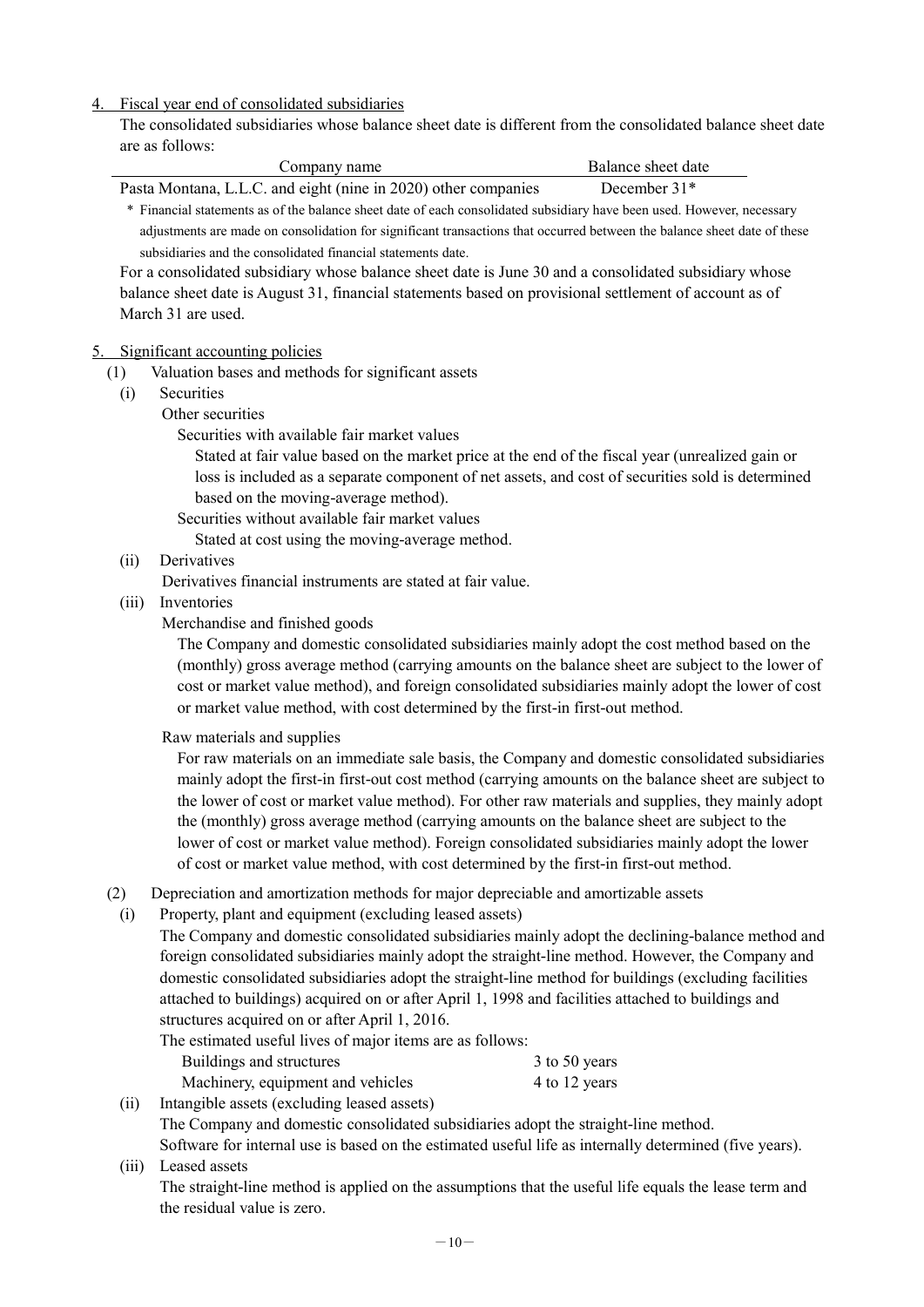For finance lease transactions in which ownership is not transferred commencing on or prior to March 31, 2008, the Company adopts an accounting method similar to that applied to operating lease transactions.

- (3) Accounting policy for significant provisions
- (i) Allowance for doubtful accounts

For the Company and domestic consolidated subsidiaries, allowance for doubtful accounts is provided based on past experience for normal receivables and using a specific estimate of the collectability of individual receivables from companies in financial difficulty in order to prepare for losses from bad debt.

- (ii) Accrued retirement benefits for directors To provide for the payment of directors' retirement benefits, the Company and domestic consolidated subsidiaries reserve the amount required as of the end of the current fiscal year based on their internal regulations.
- (iii) Provision for bonuses To prepare for the payment of bonuses to employees, the amount is provided based on the expected amount to be paid.
- (4) Accounting methods for retirement benefits
	- (i) Method of attributing expected retirement benefits to periods In calculating retirement benefit obligations, the benefit formula basis is used as the method for attributing the expected retirement benefits to the periods.
	- (ii) Actuarial differences Unrecognized actuarial gains and losses are amortized by the straight-line method over a fixed period (ten years) which is within the average remaining service period of employees, starting from the respective fiscal years following the fiscal year in which they arose.
- (5) Significant hedge accounting method
	- (i) Hedge accounting method Deferred hedge accounting is applied. Interest rate swaps that satisfy certain requirements are accounted for by the special treatment.
	- (ii) Hedging instruments and hedged items
		- · Hedging instruments Interest rate swaps and forward exchange contracts · Hedged items Loans payable, receivables and payables denominated in foreign currencies or expected transactions denominated in foreign currencies
	- (iii) Hedging policy

For interest rate-related transactions, hedges are entered into solely for avoiding risks arising from possible interest rate changes in the future. For currency-related transactions, forward exchange contracts are used to hedge risks arising from possible fluctuations of foreign exchange rates on transactions denominated in foreign currencies.

(iv) Assessment of hedge effectiveness

The hedge effectiveness of interest rate swaps is assessed by comparing the accumulated cash flow changes of the hedged items and the accumulated cash flow changes of the hedging instruments. However, the assessment of hedge effectiveness has been omitted for interest rate swaps by which the risk of changes in interest rate would be entirely eliminated. For forward foreign exchange contracts, the evaluation of hedge effectiveness has been omitted as significant conditions are identical for the exchange contracts and the hedged items or scheduled transactions and it is assumed that market fluctuations or cash flow changes are offset at the time of commencement of hedging and thereafter.

- (6) Method and period for amortization of goodwill Goodwill is amortized by the straight-line method over a period of five to ten years.
- (7) Scope of cash and cash equivalents in consolidated statements of cash flows Cash and cash equivalents in the consolidated statements of cash flows consist of cash on hand, demand deposits, and short-term investments with a maturity of three months or less when purchased which can easily be converted to cash and are subject to little risk of change in value.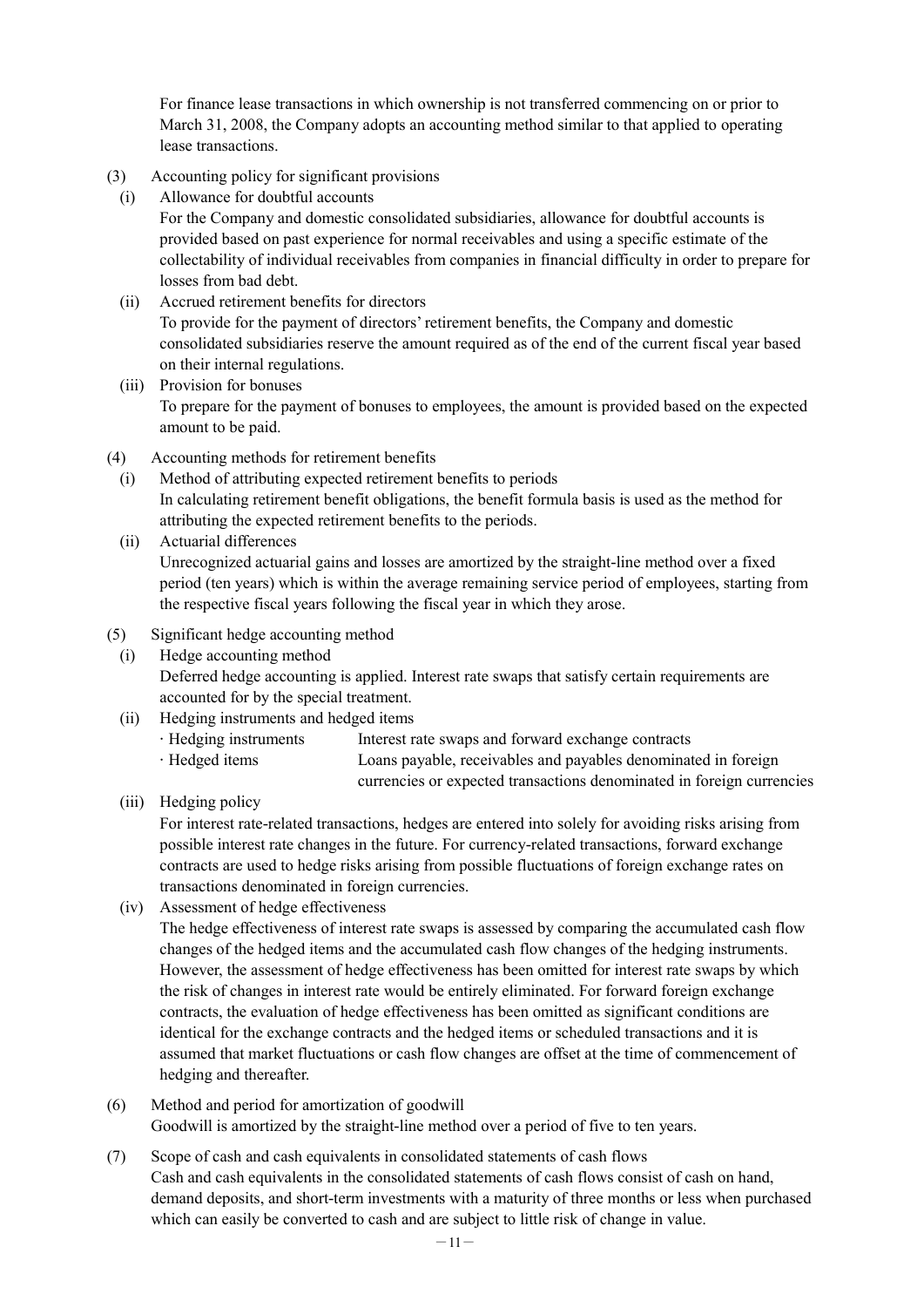(8) Method for processing deferred assets

Bond issuance cost is amortized by the straight-line method across the period from the date of issuance until the date of redemption.

(9) Accounting methods for consumption taxes

Items subject to consumption taxes are accounted for at amounts exclusive of consumption taxes. (Significant accounting estimates)

(Impairment of non-current assets)

1. Amounts recorded on the consolidated financial statements for the current fiscal year The Group owns various non-current assets which are used for business purposes. When the Group assesses the possibility of impairment, these assets are categorized into business assets that are grouped by branches and factories and based on certain regions, etc. according to mutual complementarity in cash flows, an asset group for common use, leased assets, and idle assets. Of the non-current asset groups identified as having indications of impairment, the significant ones were the non-current assets of ¥12,399 million included in the following asset groups belonging to the Food segment. However, impairment loss has not been recognized as undiscounted future cash flows arising from each of these asset groups exceed their respective book values.

| Asset group                                          | Location                                                                             | Intended use | Type of assets                                               | Book value |
|------------------------------------------------------|--------------------------------------------------------------------------------------|--------------|--------------------------------------------------------------|------------|
| 1. Manufacturing factory for<br>delicatessen foods   | Chita city, Aichi                                                                    |              | Business assets Land, buildings, etc. \[ \ff\{6,119} million |            |
| 2. Manufacturing factory for<br>deep-fried bean curd | Asakura city, Fukuoka Business assets Land, buildings, etc. \\ \ \ \ \ 6,280 million |              |                                                              |            |

2. Other information that contributes to the understanding of the users of the financial statements (Asset group 1)

The Group is actively investing in the delicatessen foods business, a growth area in the Food segment. A manufacturing factory for delicatessen foods was newly established in Chita city, Aichi in February 2019, but the asset group relating to the factory is deemed as indicating impairment, due to decreased profitability accompanying changes in the operating environment, resulting in performance deviating from the business plan.

(1) Calculation method of undiscounted future cash flows

Undiscounted future cash flows have been calculated based on the business plan approved by the Board of Directors of a consolidated subsidiary to which the asset group belongs.

(2) Principal assumptions

Principal assumptions in the estimation of future cash flows are as follows.

(i) Increase in net sales due to expansion in sales volume

The delicatessen market to which the asset group belongs has been growing, and is expected to maintain a constant growth rate. It is therefore assumed that the sales volume of our existing products will increase into the future at a constant rate. As the Group has been developing new products with a focus on those tailored to the needs of the region, a certain increase in net sales is projected due to an expansion in sales volume from the introduction of these products.

(ii) Reduction of raw material cost and labor cost rates

With regard to the raw material cost rate, we have been working to improve the rate of loss, and have achieved a certain amount of reduction compared to the first year of operation. It is therefore assumed that we will be able to maintain the current level of reduction effects in the raw material cost rate into the future. In terms of the labor cost rate, we established a stable manufacturing system and secured personnel in a systematic manner, and this helped reduce unexpected labor costs. It is therefore assumed that we will be able to maintain the current level of reduction effects in the labor cost rate into the future.

(3) Impact on the consolidated financial statements for the next fiscal year

Expansion in sales volume, which is one of the principal assumptions, is highly uncertain in terms of the estimation of the delicatessen market growth rate and the introduction rates for new products. If sales volume expansion is not achieved, net sales is projected to decrease in and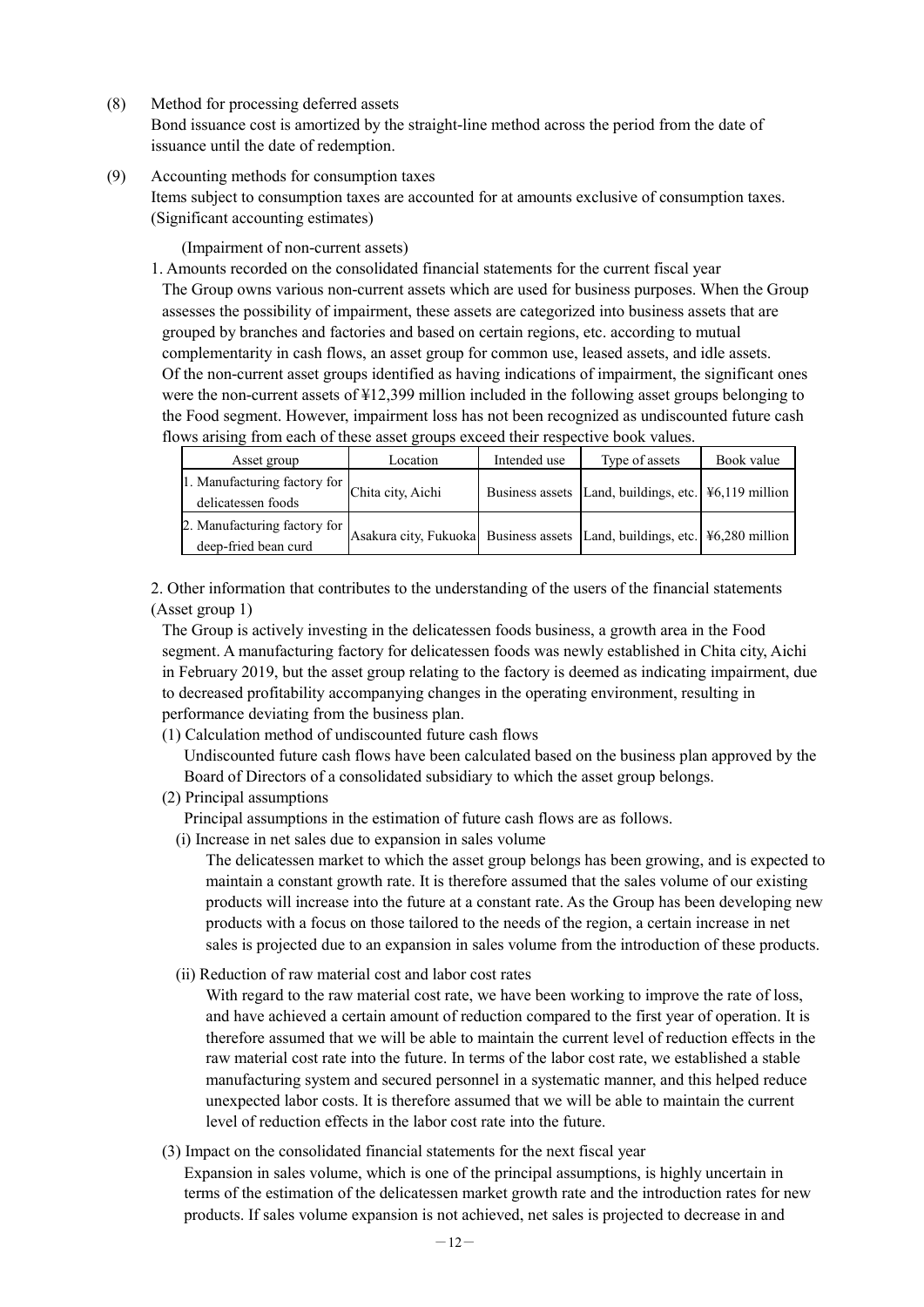after the next fiscal year. In such case, undiscounted future cash flows may fall below the book value of the asset group, and impairment loss may be recorded.

(Asset group 2)

The asset group relating to a manufacturing factory for deep-fried bean curd in Asakura city, Fukuoka is deemed as indicating impairment, due to decreased profitability accompanying changes in the operating environment such as the spread of the novel coronavirus disease (COVID-19).

(1) Calculation method of undiscounted future cash flows

Undiscounted future cash flows have been calculated based on the business plan approved by the Board of Directors of a consolidated subsidiary to which the asset group belongs.

(2) Principal assumptions

Principal assumptions in the estimation of future cash flows are as follows.

(i) Impact of COVID-19

The asset group is facing the risk of lower net sales due to sluggish demand during the tourist season owing to the spread of COVID-19. Assuming that the impact of COVID-19 will last until the middle of FY2022, the Group expects that net sales in and after the next fiscal year will be down around 10% compared with the pre-COVID-19 level.

(ii) Construction of a new factory

A new factory is currently under construction in the asset group. Estimates were made based on the assumption that there will be changes in the timing of the start of operations of the new factory and manufacturing methods therein, which may have an impact on future cash flows.

(3) Impact on the consolidated financial statements for the next fiscal year

Changes in principal assumptions may result in a decrease in the total undiscounted future cash flows to be derived from the asset group when determining whether an impairment loss will be recognized. If the undiscounted future cash flows fall below the book value, impairment loss may be recorded.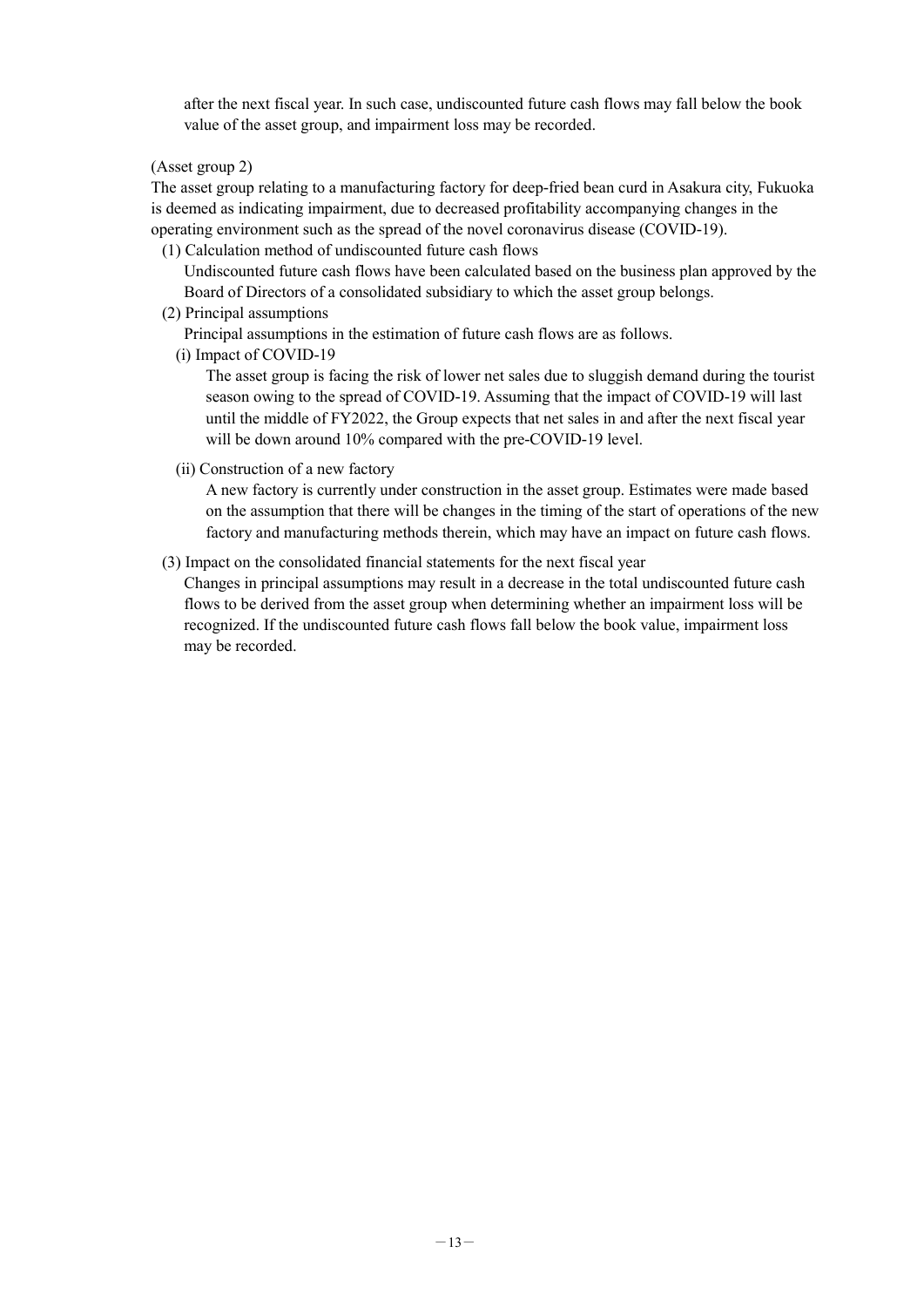(Accounting standards issued but not yet effective, etc.)

- "Accounting Standard for Revenue Recognition" (ASBJ Statement No. 29, March 31, 2020, Accounting Standards Board of Japan)
- "Implementation Guidance on Accounting Standard for Revenue Recognition" (ASBJ Guidance No. 30, March 26, 2021, Accounting Standards Board of Japan)

#### (1) Summary

The International Accounting Standards Board ("IASB") and the Financial Accounting Standards Board ("FASB") jointly developed comprehensive accounting standards for revenue recognition and published the "Revenue from Contracts with Customers" (IFRS 15 at the IASB and Topic 606 at the FASB) in May 2014. Given that IFRS 15 is to be applied from fiscal years starting on or after January 1, 2018 and that Topic 606 is to be applied from fiscal years starting after December 15, 2017, the ASBJ has developed comprehensive accounting standards for revenue recognition and published them in conjunction with the implementation guidance.

The basic policy of the ASBJ in developing accounting standards for revenue recognition is thought to be setting accounting standards incorporating the basic principles of IFRS 15 as a starting point from the standpoint of comparability between financial statements, which is one of the benefits of ensuring consistency with IFRS 15, and to be adding alternative accounting treatments without losing comparability if there is an item that should take into account practices, etc., that have been conducted in Japan.

#### (2) Scheduled date of application

These are scheduled to be applied from the beginning of the fiscal year ending March 31, 2022.

(3) Effect of application of the aforementioned accounting standards, etc.

The effect of application of the "Accounting Standard for Revenue Recognition," etc., on the consolidated financial statements is currently under review.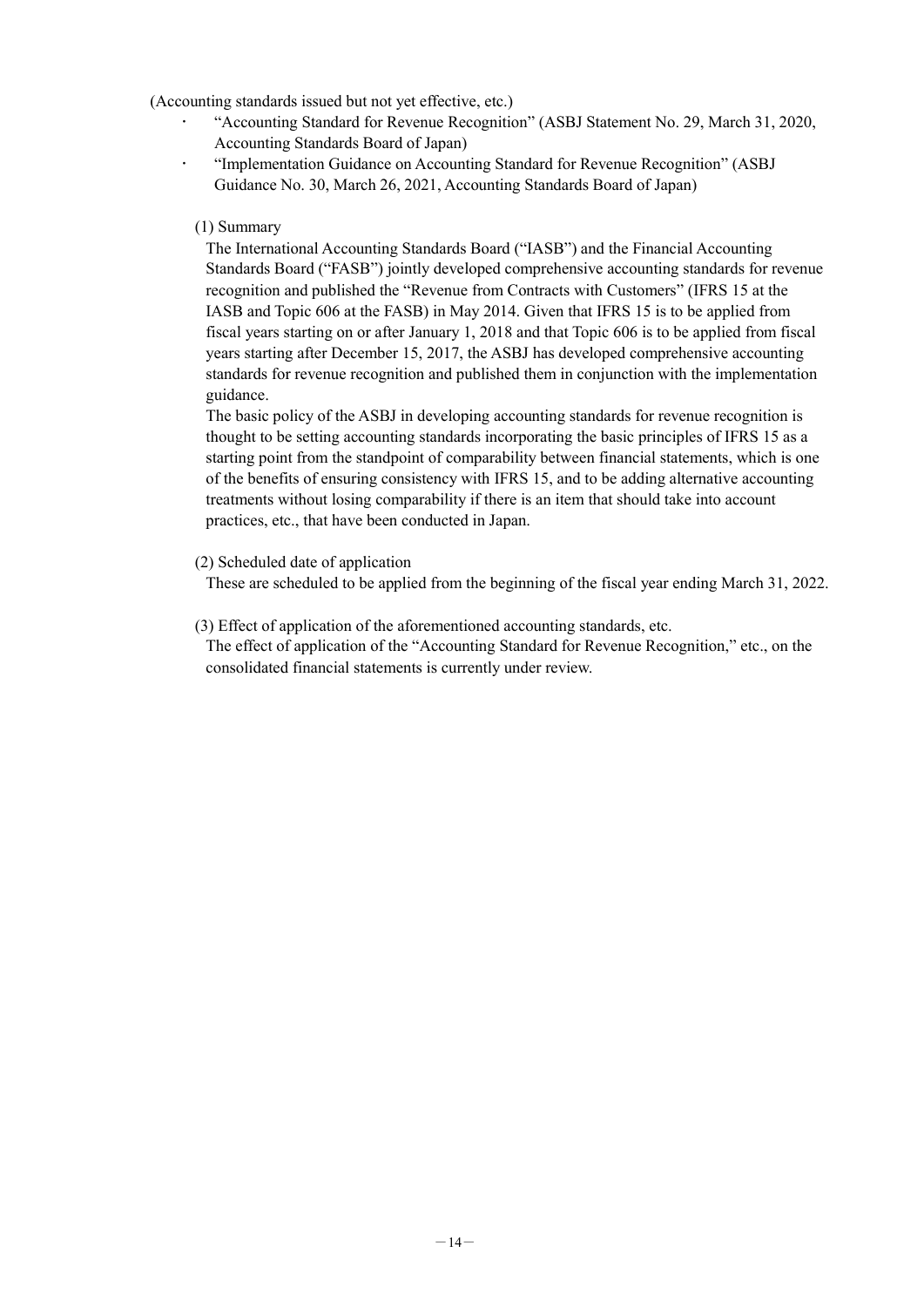- "Accounting Standard for Fair Value Measurement" (ASBJ Statement No. 30, July 4, 2019, Accounting Standards Board of Japan)
- "Accounting Standard for Measurement of Inventories" (ASBJ Statement No. 9, July 4, 2019, Accounting Standards Board of Japan)
- "Accounting Standard for Financial Instruments" (ASBJ Statement No. 10, July 4, 2019, Accounting Standards Board of Japan)
- "Implementation Guidance on Accounting Standard for Fair Value Measurement" (ASBJ Guidance No. 31, July 4, 2019, Accounting Standards Board of Japan)
- "Implementation Guidance on Disclosures about Fair Value of Financial Instruments" (ASBJ Guidance No. 19, March 31, 2020, Accounting Standards Board of Japan)

#### (1) Summary

The International Accounting Standards Board ("IASB") and the Financial Accounting Standards Board ("FASB") provide similar comprehensive guidance on fair value measurement (IFRS 13 "Fair Value Measurement" under International Financial Reporting Standards (IFRS) and the Accounting Standards Codification Topic 820 "Fair Value Measurement" under US-GAAP). In light of this situation, the ASBJ sought to ensure that Japanese standards are consistent with international accounting standards, especially for the guidance and disclosure of the fair value of financial instruments, and published the "Accounting Standard for Fair Value Measurement," etc.

The basic policy of the ASBJ in developing accounting standards for fair value measurement is thought to be generally adopting all the provisions of IFRS 13, in order to improve the comparability of financial statements between domestic and foreign companies by using a standardized measurement method, as well as to be specifying alternative accounting treatment for specific items without significantly undermining the comparability of financial statements, by taking into account the practices that have been used in Japan.

#### (2) Scheduled date of application

These are scheduled to be applied from the beginning of the fiscal year ending March 31, 2022.

- (3) Effect of application of the aforementioned accounting standards, etc.
- The effect of application of the "Accounting Standard for Fair Value Measurement," etc., on the consolidated financial statements is currently under review.

#### (Changes in presentation)

(Application of the "Accounting Standard for Disclosure of Accounting Estimates")

The "Accounting Standard for Disclosure of Accounting Estimates" (ASBJ Statement No. 31, March 31, 2020) has been applied to the consolidated financial statements pertaining to the end of the current fiscal year, thereby notes to significant accounting estimates are provided in the consolidated financial statements.

In the notes, however, contents pertaining to the previous fiscal year are not provided, pursuant to the transitional provisions as set forth in provisory clause in Paragraph 11 of the said Accounting Standard.

#### (Consolidated statements of income)

"Impairment loss" included in "Other non-operating income (expenses), net" in the previous fiscal year, is reclassified as a separate item in the current fiscal year, because the amount has become significant.

As a result, ¥33 million included in "Other non-operating income (expenses), net" in the consolidated financial statements for the previous fiscal year has been reclassified as "Impairment loss."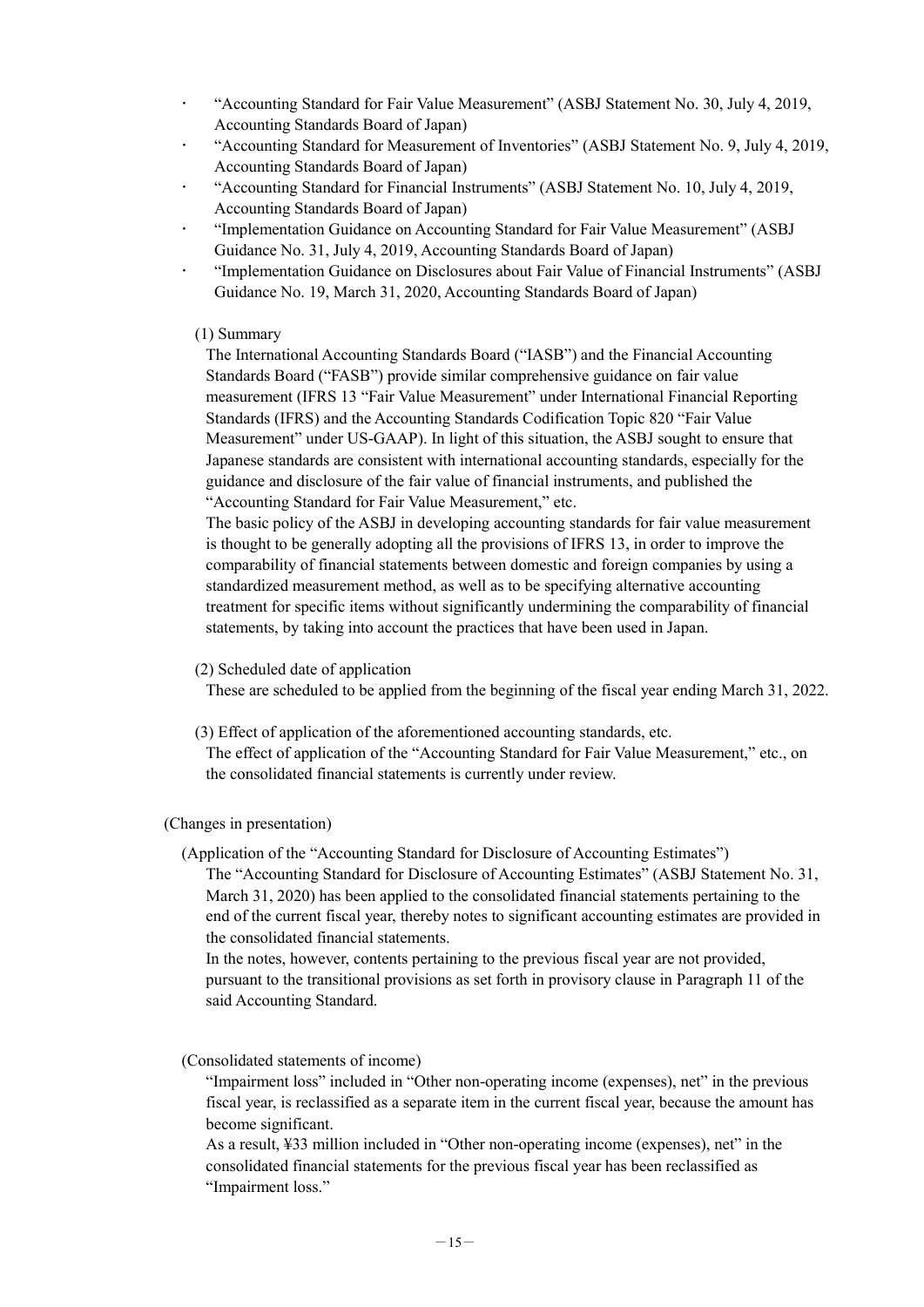(Consolidated statements of cash flows)

"Impairment loss" included in "Other, net" under "Operating activities" in the previous fiscal year, is reclassified as a separate item in the current fiscal year, because the amount has become significant.

As a result, ¥33 million included in "Other, net" under "Operating activities" in the consolidated financial statements for the previous fiscal year has been reclassified as "Impairment loss."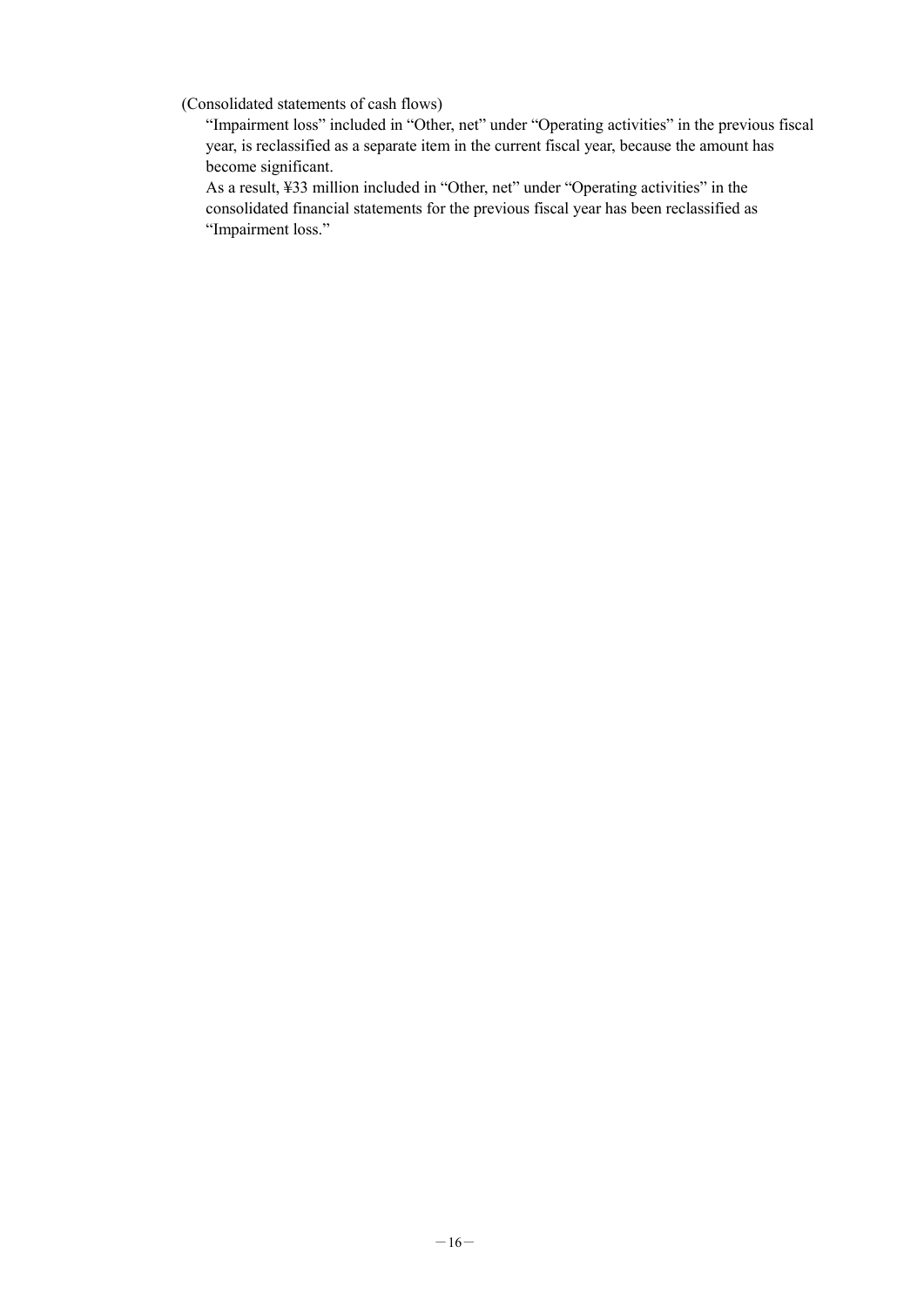#### (Consolidated balance sheets)

\*1 Investment securities in unconsolidated subsidiaries and affiliates are as follows:

|                       |                                  | (Millions of yen)                       |
|-----------------------|----------------------------------|-----------------------------------------|
|                       | FY2021<br>(As of March 31, 2021) | <b>FY2020</b><br>(As of March 31, 2020) |
| Investment securities | 5,506                            | 5,147                                   |

\*2 Accumulated reduction entry amount deducted from the acquisition cost of property, plant and equipment due to acceptance of government subsidies and others are as follows:

|                                  | (Millions of yen)                |
|----------------------------------|----------------------------------|
| FY2021<br>(As of March 31, 2021) | FY2020<br>(As of March 31, 2020) |
| 576                              | 423                              |

#### \*3 Assets pledged as collateral

(1) Assets pledged as collateral

| $(1)$ there is promoted the context of |                                  | (Millions of yen)                       |
|----------------------------------------|----------------------------------|-----------------------------------------|
|                                        | FY2021<br>(As of March 31, 2021) | <b>FY2020</b><br>(As of March 31, 2020) |
| Buildings and structures               | 1,097                            | 1,133                                   |
| Machinery and equipment                | 502                              | 551                                     |
| Land                                   | 1,039                            | 1,039                                   |
| Property, plant and equipment (other)  | $\boldsymbol{0}$                 | $\overline{0}$                          |
| Investment securities                  | 179                              | 136                                     |
| Total                                  | 2,819                            | 2,861                                   |

Of the above, assets pledged as collateral on mortgages of factory foundation are as follows:

|                          |                                  | (Millions of yen)                       |
|--------------------------|----------------------------------|-----------------------------------------|
|                          | FY2021<br>(As of March 31, 2021) | <b>FY2020</b><br>(As of March 31, 2020) |
| Buildings and structures | 406                              | 372                                     |
| Machinery and equipment  | 341                              | 344                                     |
| Land                     | 91                               | 91                                      |
| Total                    | 840                              | 808                                     |

#### (2) Liabilities corresponding to assets pledged as collateral

| $\sim$<br>Liabilities corresponding to assets picaged as conateral |                                  | (Millions of yen)                       |
|--------------------------------------------------------------------|----------------------------------|-----------------------------------------|
|                                                                    | FY2021<br>(As of March 31, 2021) | <b>FY2020</b><br>(As of March 31, 2020) |
| Short-term loans payable                                           | 1,600                            | 1,600                                   |
| Long-term loans payable                                            |                                  |                                         |
| (including current portion)                                        | 165                              | 237                                     |
| Notes and accounts payable - trade                                 | 635                              | 760                                     |
| Total                                                              | 2,400                            | 2,598                                   |

Of the above, liabilities corresponding to mortgages of factory foundation are as follows:

|                             |                                  | (Millions of yen)                       |
|-----------------------------|----------------------------------|-----------------------------------------|
|                             | FY2021<br>(As of March 31, 2021) | <b>FY2020</b><br>(As of March 31, 2020) |
| Short-term loans payable    | 400                              | 400                                     |
| Long-term loans payable     |                                  | 42                                      |
| (including current portion) |                                  |                                         |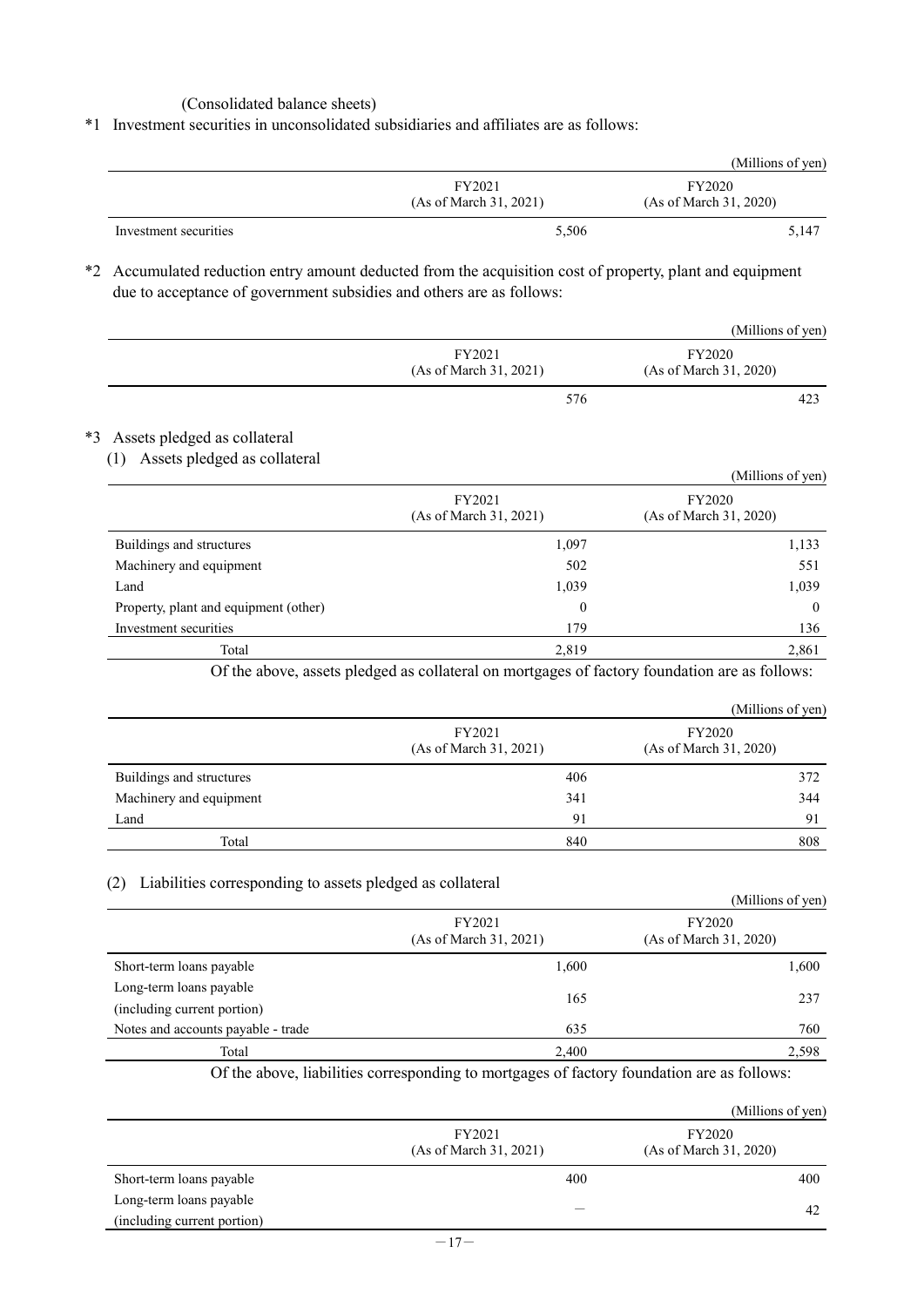| 'La | 100 | . . |
|-----|-----|-----|
|     |     |     |

\*4 The Company has provided guarantees for borrowings of its employees and others as follows:

|           |                                  | (Millions of yen)                |
|-----------|----------------------------------|----------------------------------|
|           | FY2021<br>(As of March 31, 2021) | FY2020<br>(As of March 31, 2020) |
| Employees | h                                |                                  |

(Consolidated statements of income)

\*1 Research and development expenses included in general and administrative expenses are as follows:

|                      | (Millions of yen)    |
|----------------------|----------------------|
| FY2021               | FY2020               |
| (From April 1, 2020) | (From April 1, 2019) |
| to March 31, 2021)   | to March 31, 2020)   |
|                      | 3,330<br>3,381       |

\*2 Gain on sales of fixed assets represents gain on sales of land and others.

\*3 Compensation for expropriation

FY2020 (From April 1, 2019 to March 31, 2020) This is compensation for expropriation related to the eviction of Nippon Flour Mills (Shanghai) Co., Ltd.

- \*4 Loss on sales and disposal of fixed assets represents loss on retirement and sales of machinery and equipment, and others.
- \*5 Impairment loss

Impairment loss has been recorded for the following assets.

| FY2021 (From April 1, 2020 to March 31, 2021) |  |  |
|-----------------------------------------------|--|--|
|                                               |  |  |

| Location                       | Intended use           | Type of assets  |
|--------------------------------|------------------------|-----------------|
| Narashino city,<br>Chiba, etc. | <b>Business assets</b> | Buildings, etc. |

In assessing the possibility of impairment, the Group categorizes its assets into business assets that are grouped by branches and factories and based on certain regions, etc. according to mutual complementarity in cash flows, an asset group for common use, leased assets, and idle assets. The book value of the abovementioned assets has been reduced to a recoverable amount. The amount recorded as impairment loss is ¥268 million.

Although the recoverable amount is measured by value in use, it is stated as zero, as no future cash flow is expected.

| Location                       | Intended use    | Type of assets  |
|--------------------------------|-----------------|-----------------|
| Saitama city,<br>Saitama, etc. | Business assets | Buildings, etc. |

The book value of the abovementioned assets has been reduced to a recoverable amount. The amount recorded as impairment loss is ¥307 million.

The recoverable amount is measured by net realizable value, which is calculated based on appraisal reports obtained from independent real estate appraisers and other information.

FY2020 (From April 1, 2019 to March 31, 2020)

| Location                                      | Intended use | Type of assets  |
|-----------------------------------------------|--------------|-----------------|
| Itabashi ward, Tokyo, Business assets<br>etc. |              | Buildings, etc. |

In assessing the possibility of impairment, the Group categorizes its assets into business assets that are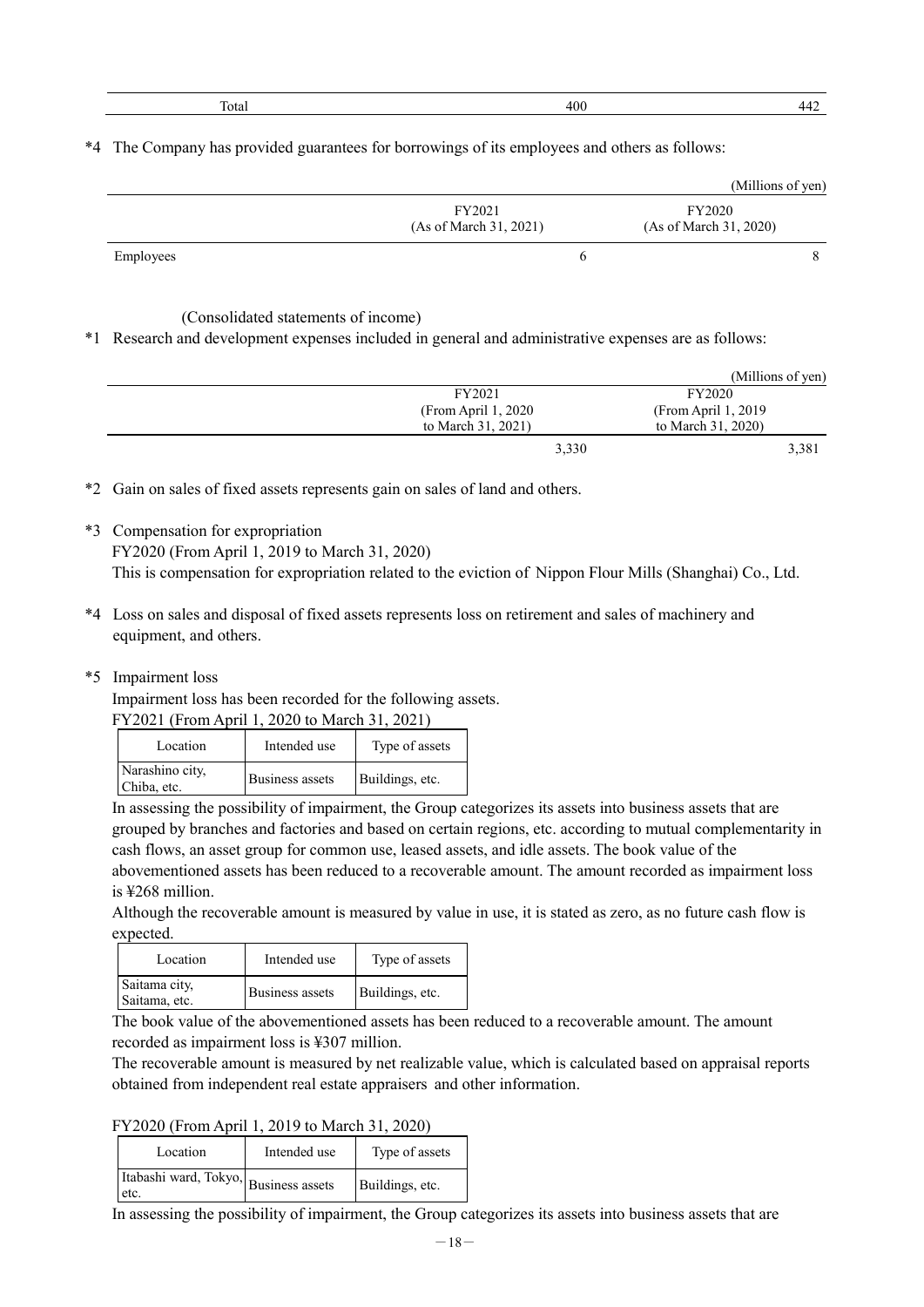grouped by branches and factories and based on certain regions, etc. according to mutual complementarity in cash flows, an asset group for common use, leased assets, and idle assets. The book value of the abovementioned assets has been reduced to a recoverable amount. The amount recorded as impairment loss is ¥33 million.

Although the recoverable amount is measured by value in use, it is stated as zero, as no future cash flow is expected.

\*6 Expenses for change of the corporate brand logo and related items FY2020 (From April 1, 2019 to March 31, 2020) These are expenses incurred for altering packaging and other related expenses as a result of changing the corporate brand logo.

\*7 Company name change cost

FY2021 (From April 1, 2020 to March 31, 2021) These are expenses incurred for altering packaging and other related expenses as a result of changing the company name.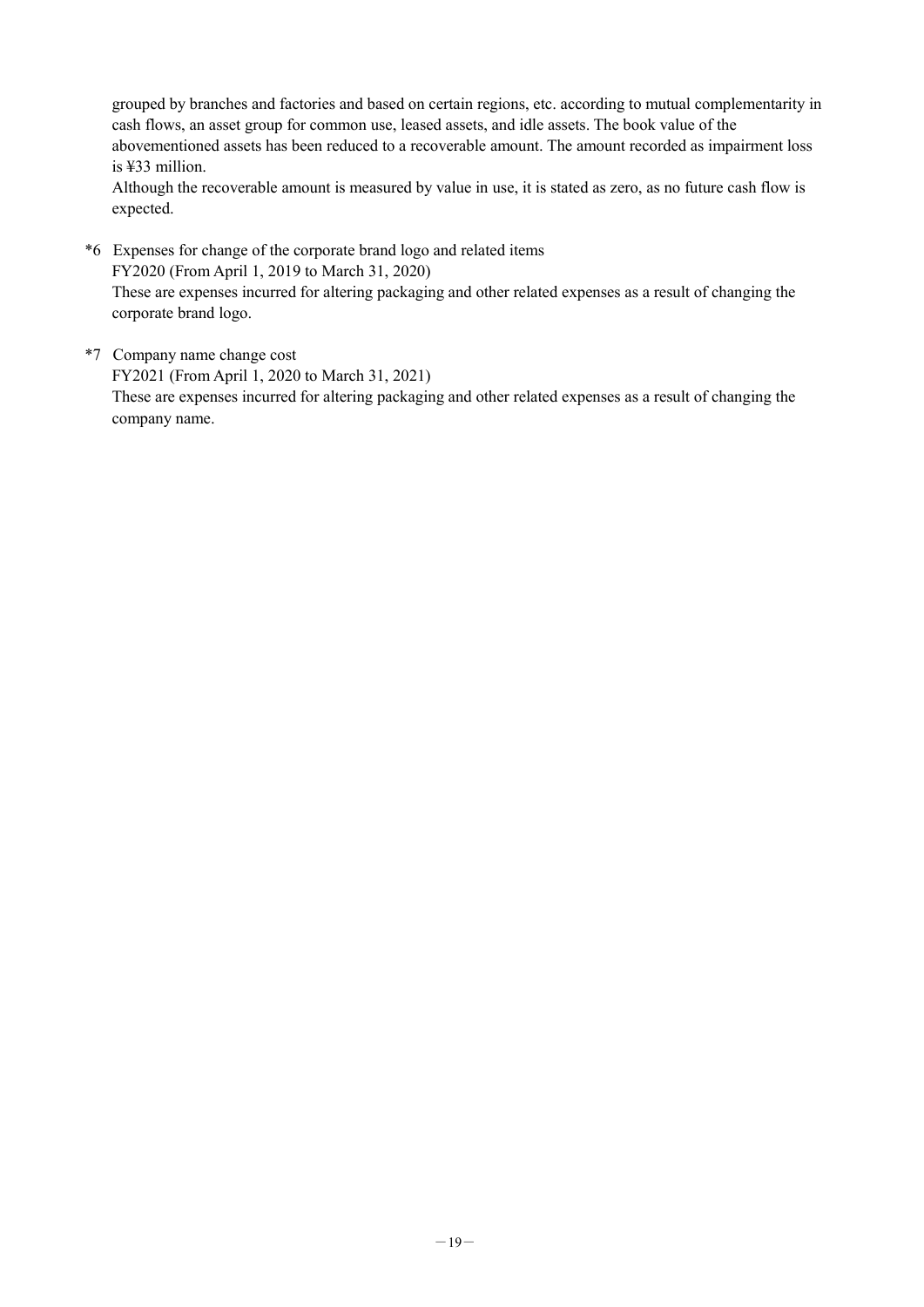### (Consolidated statements of comprehensive income)

### \*1 Reclassification adjustments and tax effects relating to other comprehensive income

|                                                 |                                                      | (Millions of yen)                                   |
|-------------------------------------------------|------------------------------------------------------|-----------------------------------------------------|
|                                                 | FY2021<br>(From April 1, 2020)<br>to March 31, 2021) | FY2020<br>(From April 1, 2019<br>to March 31, 2020) |
| Unrealized holding gain (loss) on securities:   |                                                      |                                                     |
| Amount arising during the year                  | 5,581                                                | (2,248)                                             |
| Reclassification adjustments                    | (667)                                                | (535)                                               |
| Before tax effect adjustments                   | 4,914                                                | (2,783)                                             |
| Tax effects                                     | (1, 482)                                             | 853                                                 |
| Unrealized holding gain (loss) on securities    | 3,432                                                | (1,929)                                             |
| Deferred gain (loss) on hedges:                 |                                                      |                                                     |
| Amount arising during the year                  | 35                                                   | (13)                                                |
| Reclassification adjustments                    | 18                                                   | 17                                                  |
| Before tax effect adjustments                   | 53                                                   | 4                                                   |
| Tax effects                                     | (16)                                                 | (1)                                                 |
| Deferred gain (loss) on hedges                  | 37                                                   | $\overline{2}$                                      |
| Foreign currency translation adjustment:        |                                                      |                                                     |
| Amount arising during the year                  | (423)                                                | 269                                                 |
| Reclassification adjustments                    | (45)                                                 |                                                     |
| Foreign currency translation adjustment         | (469)                                                | 269                                                 |
| Retirement benefits liability adjustments:      |                                                      |                                                     |
| Amount arising during the year                  | 1,963                                                | (1, 187)                                            |
| Reclassification adjustments                    | 266                                                  | 59                                                  |
| Before tax effect adjustments                   | 2,229                                                | (1, 128)                                            |
| Tax effects                                     | (661)                                                | 355                                                 |
| Retirement benefits liability adjustments       | 1,567                                                | (772)                                               |
| Share of other comprehensive income of entities |                                                      |                                                     |
| accounted for using equity method:              |                                                      |                                                     |
| Amount arising during the year                  | (15)                                                 | (67)                                                |
| Total other comprehensive income (loss)         | 4,551                                                | (2, 496)                                            |
|                                                 |                                                      |                                                     |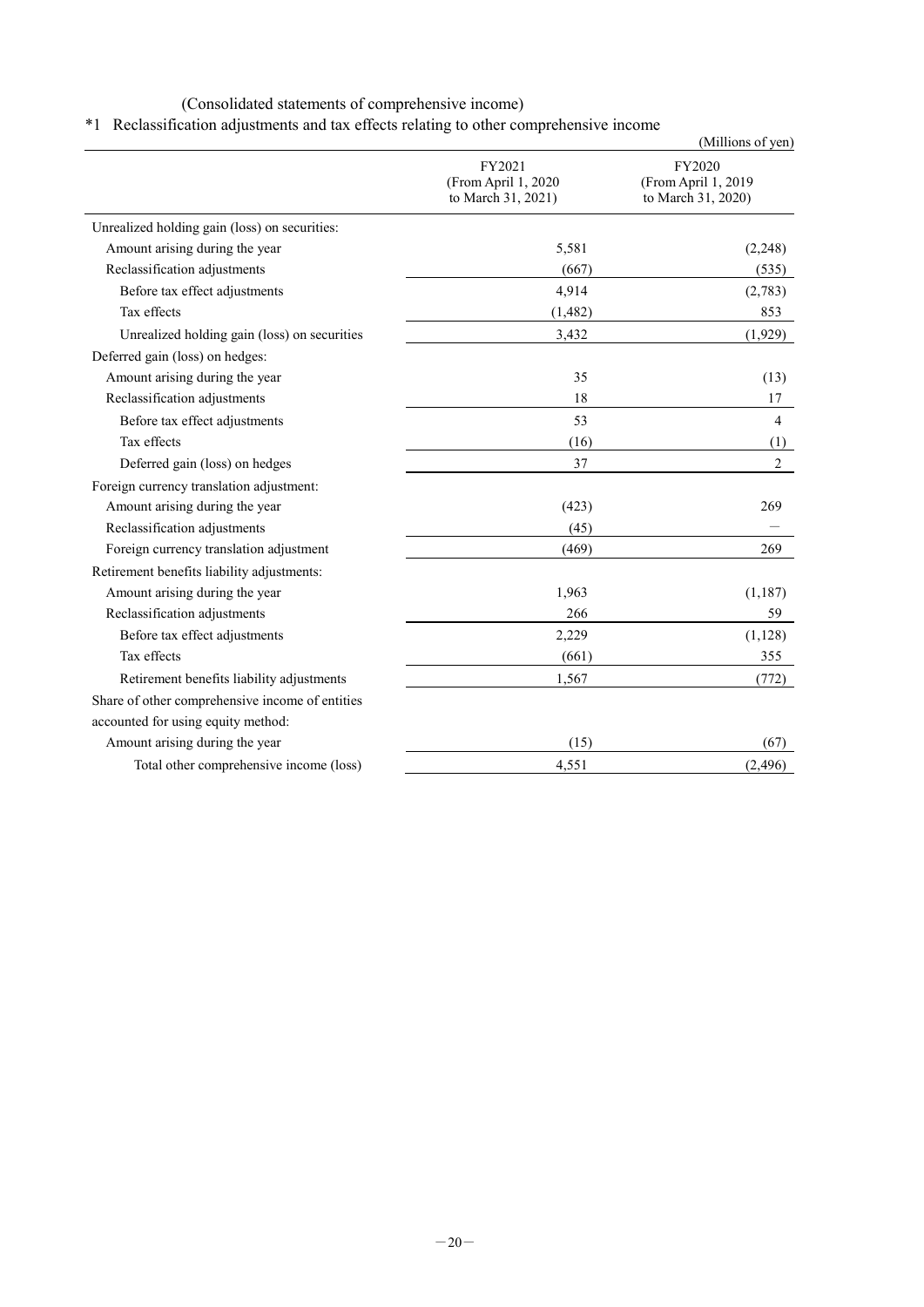(Consolidated statements of changes in net assets)

The Companies Act of Japan provides that an amount equal to 10% of the amount to be disbursed as distributions of capital surplus (other than the capital reserve) and retained earnings (other than the legal reserve) be transferred to the capital reserve and the legal reserve, respectively, until the sum of the capital reserve and the legal reserve equals 25% of the capital stock account. Such distributions can be made at any time by resolution of the shareholders, or by the Board of Directors if certain conditions are met.

#### FY2021 (From April 1, 2020 to March 31, 2021)

1. Class and total number of issued shares and treasury shares

|                                |                                         |                                                    |                                                    | (Thousands of shares)                    |
|--------------------------------|-----------------------------------------|----------------------------------------------------|----------------------------------------------------|------------------------------------------|
|                                | Number of shares as of<br>April 1, 2020 | Increase in number of<br>shares during fiscal year | Decrease in number of<br>shares during fiscal year | Number of shares as of<br>March 31, 2021 |
| Issued shares                  |                                         |                                                    |                                                    |                                          |
| Common stock                   | 78,824                                  | $\overline{\phantom{a}}$                           | $\overline{\phantom{a}}$                           | 78,824                                   |
| Treasury shares                |                                         |                                                    |                                                    |                                          |
| Common stock<br>(Note $1, 2$ ) | 2,157                                   | $\Omega$                                           | 64                                                 | 2,093                                    |

Notes: 1. The increase of 0 thousand shares in the number of treasury shares of common stock was mainly due to the purchase of shares less than one unit.

2. The decrease in the number of treasury shares of common stock was due to the disposal of 64 thousand shares through the exercise of stock options.

| Category                        |                                                                                                  | Class of shares<br>to be issued                      | Number of shares to be issued upon exercise of<br>subscription rights to shares (Shares) | Balance<br>as of |          |                            |                                           |
|---------------------------------|--------------------------------------------------------------------------------------------------|------------------------------------------------------|------------------------------------------------------------------------------------------|------------------|----------|----------------------------|-------------------------------------------|
|                                 | Breakdown of subscription<br>rights to shares                                                    | upon exercise<br>of subscription<br>rights to shares | As of<br>April 1,<br>2020                                                                | Increase         | Decrease | As of<br>March 31,<br>2021 | March 31,<br>2021<br>(Millions of<br>yen) |
| Reporting<br>company<br>(Parent | Euro-yen denominated<br>convertible bond-type bonds<br>with share acquisition rights<br>due 2025 | Common<br>stock                                      | 10,900,370                                                                               | 26,681           |          | 10,927,051                 | $(Note) -$                                |
| company)                        | Subscription rights to shares<br>as stock options                                                |                                                      |                                                                                          |                  |          |                            | 234                                       |
|                                 | Total                                                                                            |                                                      |                                                                                          |                  |          |                            | 234                                       |

#### 2. Subscription rights to shares and treasury subscription rights to shares

Note: The lump-sum method is used for the convertible bond-type bonds with share acquisition rights.

#### 3. Dividends

(1) Cash dividends paid

| Resolution                                                  | Class of shares | Total amount<br>of dividends<br>(Millions of yen) | Dividends per<br>share (Yen) | Record date           | Effective date       |
|-------------------------------------------------------------|-----------------|---------------------------------------------------|------------------------------|-----------------------|----------------------|
| Annual Shareholders<br>Meeting held on June 26,<br>2020     | Common stock    | 1,382                                             | 18.0                         | March<br>31, 2020     | June<br>29, 2020     |
| Board of Directors<br>meeting held on<br>November $5, 2020$ | Common stock    | 1,306                                             | 17.0                         | September<br>30, 2020 | November<br>30, 2020 |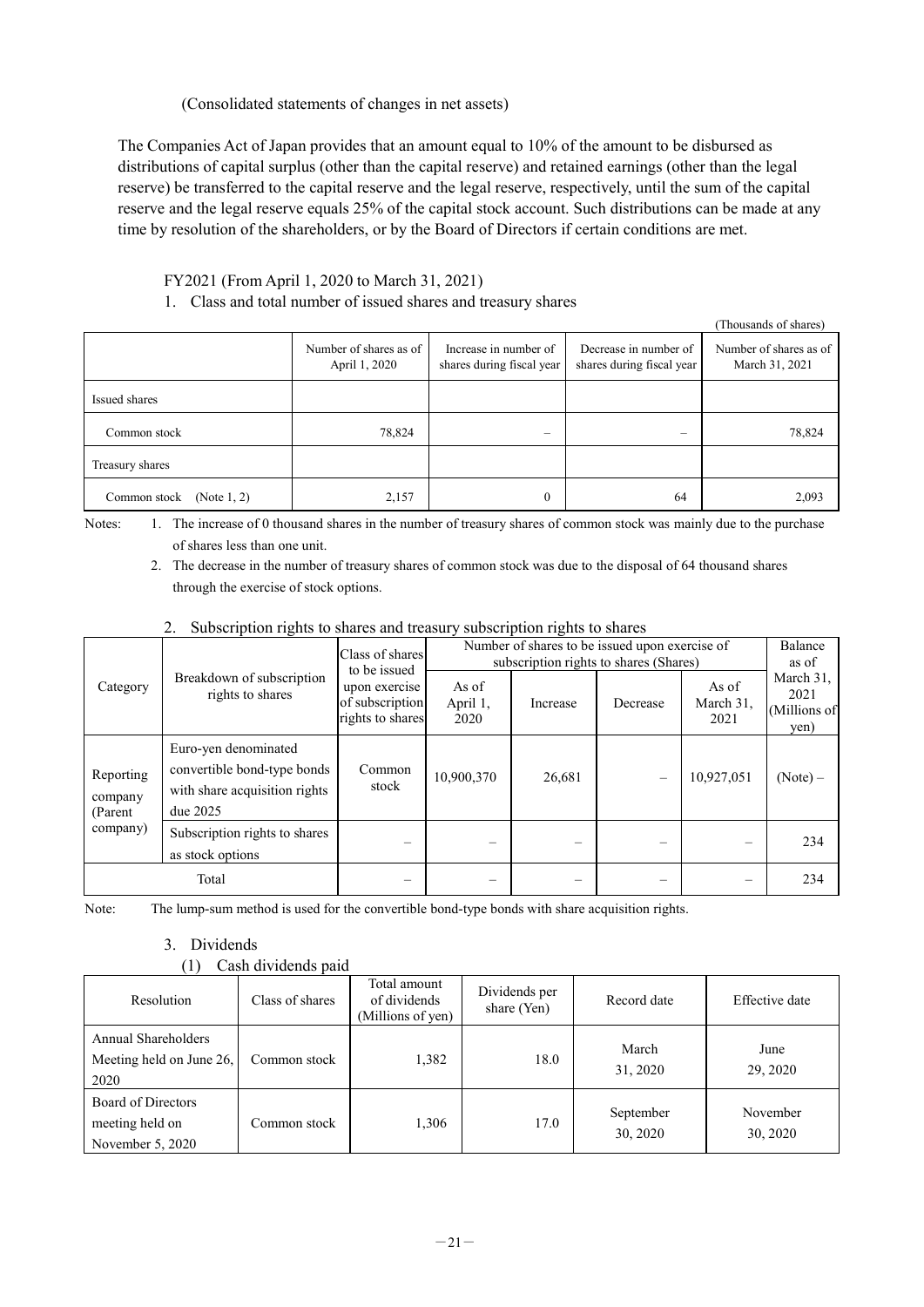#### (2) Dividends for which record date is in the fiscal year but whose effective date is in the following fiscal year

| Resolution                                             | Class of shares | Total amount of<br>dividends<br>(Millions of yen) | Source of<br>dividends | Dividends per<br>share (Yen) | Record date       | Effective date   |
|--------------------------------------------------------|-----------------|---------------------------------------------------|------------------------|------------------------------|-------------------|------------------|
| Annual Shareholders Meeting<br>held on June $29, 2021$ | Common stock    | 1.460                                             | Retained<br>earnings   | 19.0                         | March<br>31, 2021 | June<br>30, 2021 |

#### FY2020 (From April 1, 2019 to March 31, 2020)

#### 1. Class and total number of issued shares and treasury shares

(Thousands of shares) Number of shares as of April 1, 2019 Increase in number of shares during fiscal year Decrease in number of shares during fiscal year Number of shares as of March 31, 2020 Issued shares  $18,824$  –  $78,824$  –  $78,824$ Treasury shares Common stock (Note 1, 2) 2,226 2,226 0 69 2,157

Notes: 1. The increase in the number of treasury shares of common stock was due to the purchase of 0 thousand shares less than one unit.

2. The decrease in the number of treasury shares of common stock was due to the disposal of 69 thousand shares through the exercise of stock options and the request for purchasing 0 thousand additional shares less than one unit.

#### 2. Subscription rights to shares and treasury subscription rights to shares

| Category                        | Breakdown of subscription<br>rights to shares                                                    | Class of shares<br>to be issued<br>upon exercise<br>of subscription<br>rights to shares | Number of shares to be issued upon exercise of<br>subscription rights to shares (Shares) | Balance<br>as of |          |                            |                                           |
|---------------------------------|--------------------------------------------------------------------------------------------------|-----------------------------------------------------------------------------------------|------------------------------------------------------------------------------------------|------------------|----------|----------------------------|-------------------------------------------|
|                                 |                                                                                                  |                                                                                         | As of<br>April 1,<br>2019                                                                | Increase         | Decrease | As of<br>March 31,<br>2020 | March 31,<br>2020<br>(Millions of<br>yen) |
| Reporting<br>company<br>(Parent | Euro-yen denominated<br>convertible bond-type bonds<br>with share acquisition rights<br>due 2025 | Common<br>stock                                                                         | 10,888,501                                                                               | 11,869           |          | 10,900,370                 | $(Note) -$                                |
| company)                        | Subscription rights to shares<br>as stock options                                                |                                                                                         |                                                                                          |                  |          |                            | 260                                       |
|                                 | Total                                                                                            |                                                                                         |                                                                                          |                  |          |                            | 260                                       |

Note: The lump-sum method is used for the convertible bond-type bonds with share acquisition rights.

#### 3. Dividends

#### (1) Cash dividends paid

| Resolution                                                | Class of shares | Total amount<br>of dividends<br>(Millions of yen) | Dividends per<br>share (Yen) | Record date           | Effective date       |
|-----------------------------------------------------------|-----------------|---------------------------------------------------|------------------------------|-----------------------|----------------------|
| Annual Shareholders<br>Meeting held on June 27,<br>2019   | Common stock    | 1,304                                             | 17.0                         | March<br>31, 2019     | June<br>28, 2019     |
| Board of Directors<br>meeting held on<br>November 7, 2019 | Common stock    | 1,229                                             | 16.0                         | September<br>30, 2019 | November<br>29, 2019 |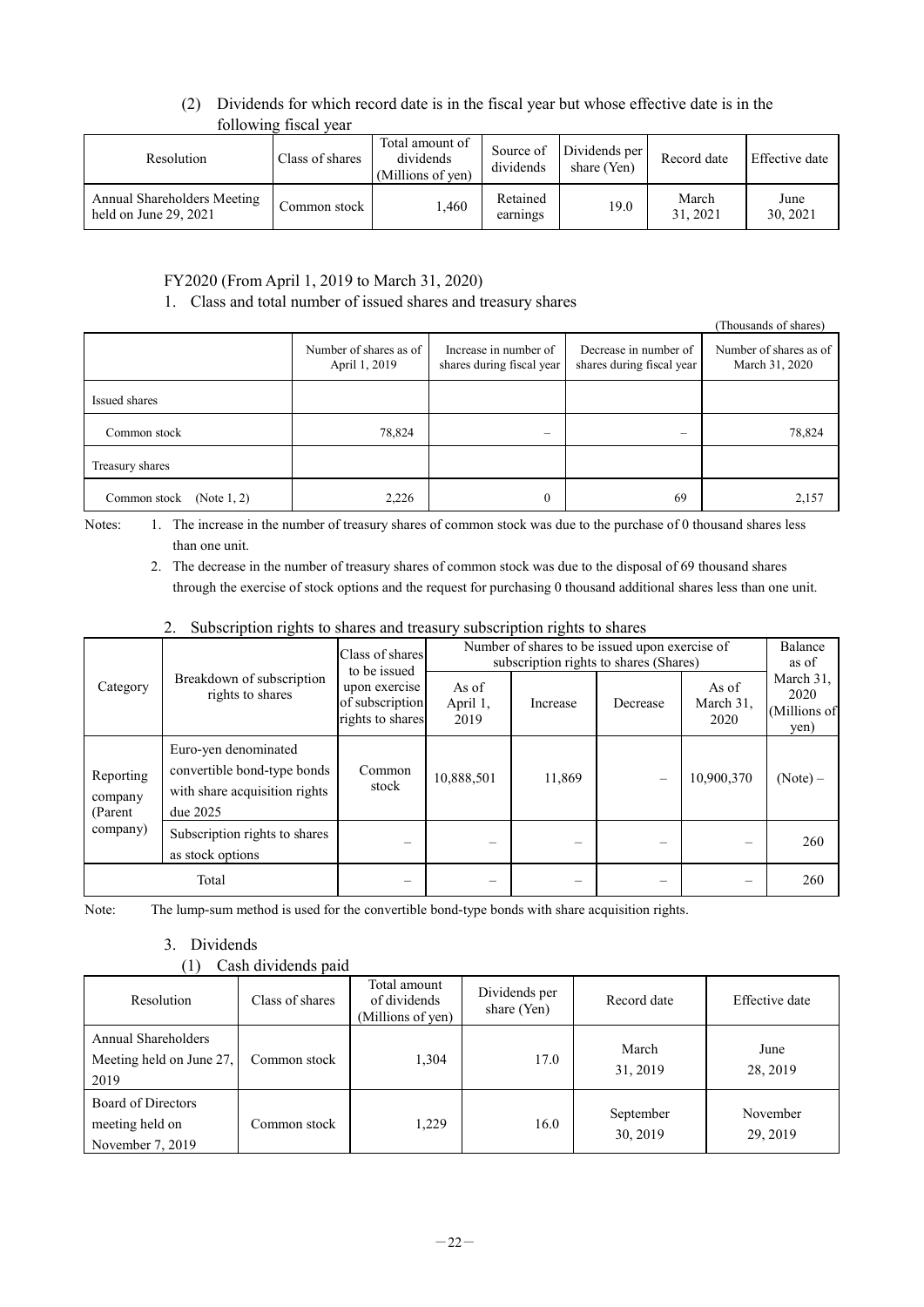#### (2) Dividends for which record date is in the fiscal year but whose effective date is in the following fiscal year

| Resolution                                             | Class of shares | Total amount of<br>dividends<br>(Millions of yen) | Source of<br>dividends | Dividends per<br>share (Yen) | Record date       | Effective date   |
|--------------------------------------------------------|-----------------|---------------------------------------------------|------------------------|------------------------------|-------------------|------------------|
| Annual Shareholders Meeting<br>held on June $26, 2020$ | Common stock    | 1.382                                             | Retained<br>earnings   | 18.0                         | March<br>31, 2020 | June<br>29, 2020 |

(Consolidated statements of cash flows)

#### \*1 Cash and cash equivalents as of the year end are reconciled to the accounts reported in the consolidated balance sheets as follows:

|                                               |                                                      | (Millions of yen)                                    |  |
|-----------------------------------------------|------------------------------------------------------|------------------------------------------------------|--|
|                                               | FY2021<br>(From April 1, 2020)<br>to March 31, 2021) | FY2020<br>(From April 1, 2019)<br>to March 31, 2020) |  |
| Cash and deposits                             | 37,486                                               |                                                      |  |
| Time deposits with maturity over three months | (2,165)                                              | (2,817)                                              |  |
| Cash and cash equivalents                     | 35,320                                               | 31,012                                               |  |

\*2 Major components of assets and liabilities owned by a company that newly became a consolidated subsidiary as a result of share acquisition during the current fiscal year:

Components of assets and liabilities of Jackle Urashimaya Co., Ltd. and G&L mart Co., Ltd. at the time of their consolidation resulting from the share acquisition, as well as the relationship between the acquisition price of shares and expenditures (net) for their acquisition are as follows:

|                                                                                       | (Millions of yen) |
|---------------------------------------------------------------------------------------|-------------------|
| Current assets                                                                        | 2,553             |
| Non-current assets                                                                    | 1,680             |
| Goodwill                                                                              | 1,264             |
| Current liabilities                                                                   | (2,161)           |
| Non-current liabilities                                                               | (1,439)           |
| Minority shareholders' interest                                                       | (40)              |
| Acquisition price prior to acquisition of controlling interest                        | (73)              |
| Gain on step acquisitions                                                             | (485)             |
| Acquisition price of shares                                                           | 1,297             |
| Accounts payable                                                                      | (297)             |
| Cash and cash equivalents                                                             | (937)             |
| Net: Purchase of shares of subsidiaries resulting in change in scope of consolidation | 62                |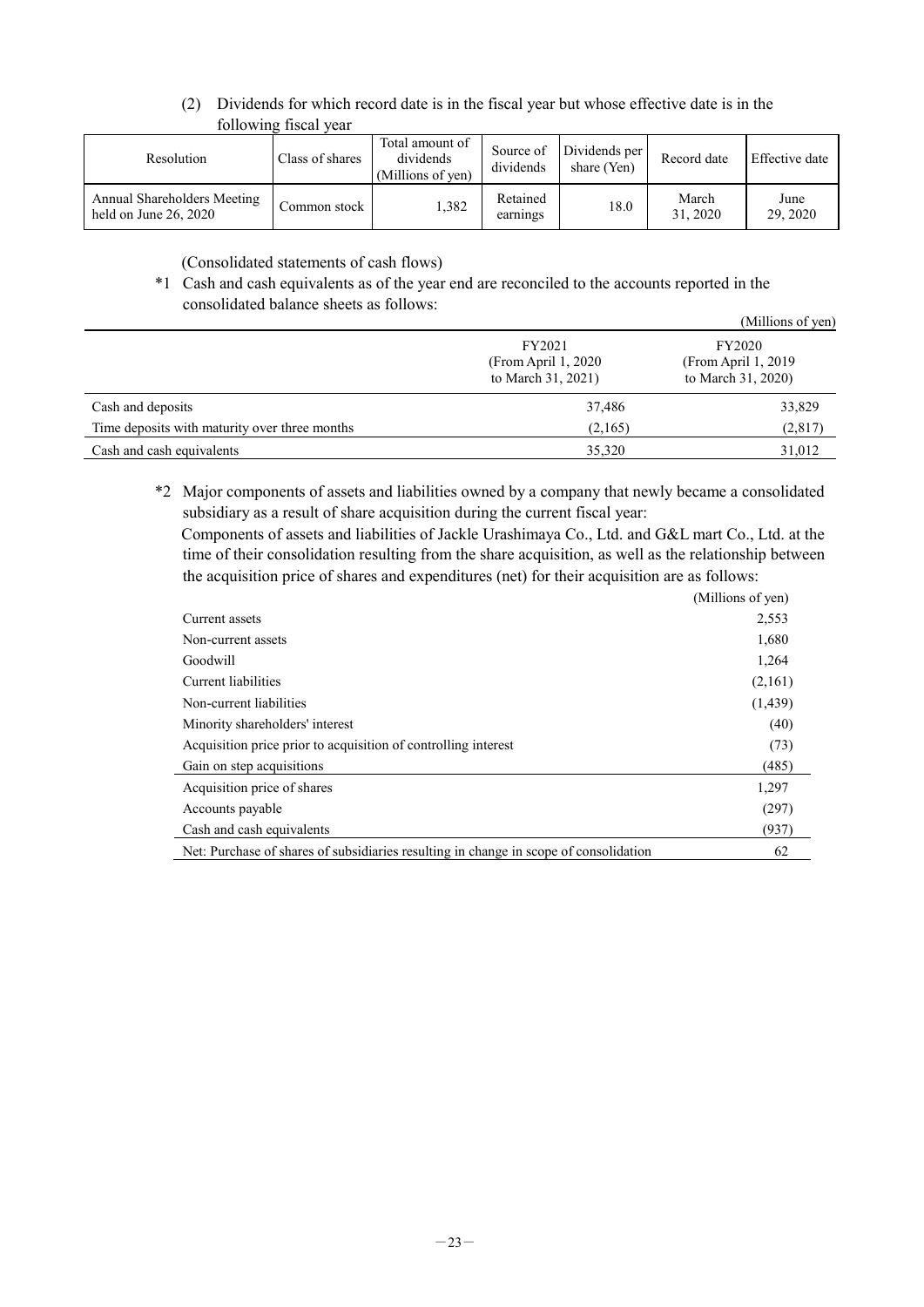#### (Lease transactions)

#### (Lessee)

- 1. Finance leases transactions
- Finance lease transactions in which ownership is not transferred
- (1) Details of leased assets
	- Property, plant and equipment

Principally production facilities (machinery, equipment and vehicles) and others in the Food segment.

(2) Depreciation method of leased assets

Depreciation method of leased assets is described in "5. Significant accounting policies (2) Depreciation and amortization methods for major depreciable and amortizable assets" above.

Finance lease transactions in which ownership is not transferred commencing on or prior to March 31, 2008 are accounted using an accounting method similar to that applied to operating lease transactions. However, the description of this information has been omitted as the amount is immaterial.

(Millions of yen)

(Millions of yen)

#### 2. Operating lease transactions

Future lease payments for non-cancelable operating lease transactions

|                     | FY2021<br>(As of March 31, 2021) | $($ <sup>1</sup><br><b>FY2020</b><br>(As of March 31, 2020) |
|---------------------|----------------------------------|-------------------------------------------------------------|
| Due within one year | 39                               |                                                             |
| Due after one year  | 55                               | 4 <sup>7</sup>                                              |
| Total               | 95                               |                                                             |

(Lessor)

1. Operating lease transactions

Future lease payments for non-cancelable operating lease transactions

|                     | FY2021<br>(As of March 31, 2021) | FY2020<br>(As of March 31, 2020) |
|---------------------|----------------------------------|----------------------------------|
| Due within one year | 822                              | 845                              |
| Due after one year  | 3,128                            | 3,937                            |
| Total               | 3,951                            | 4,783                            |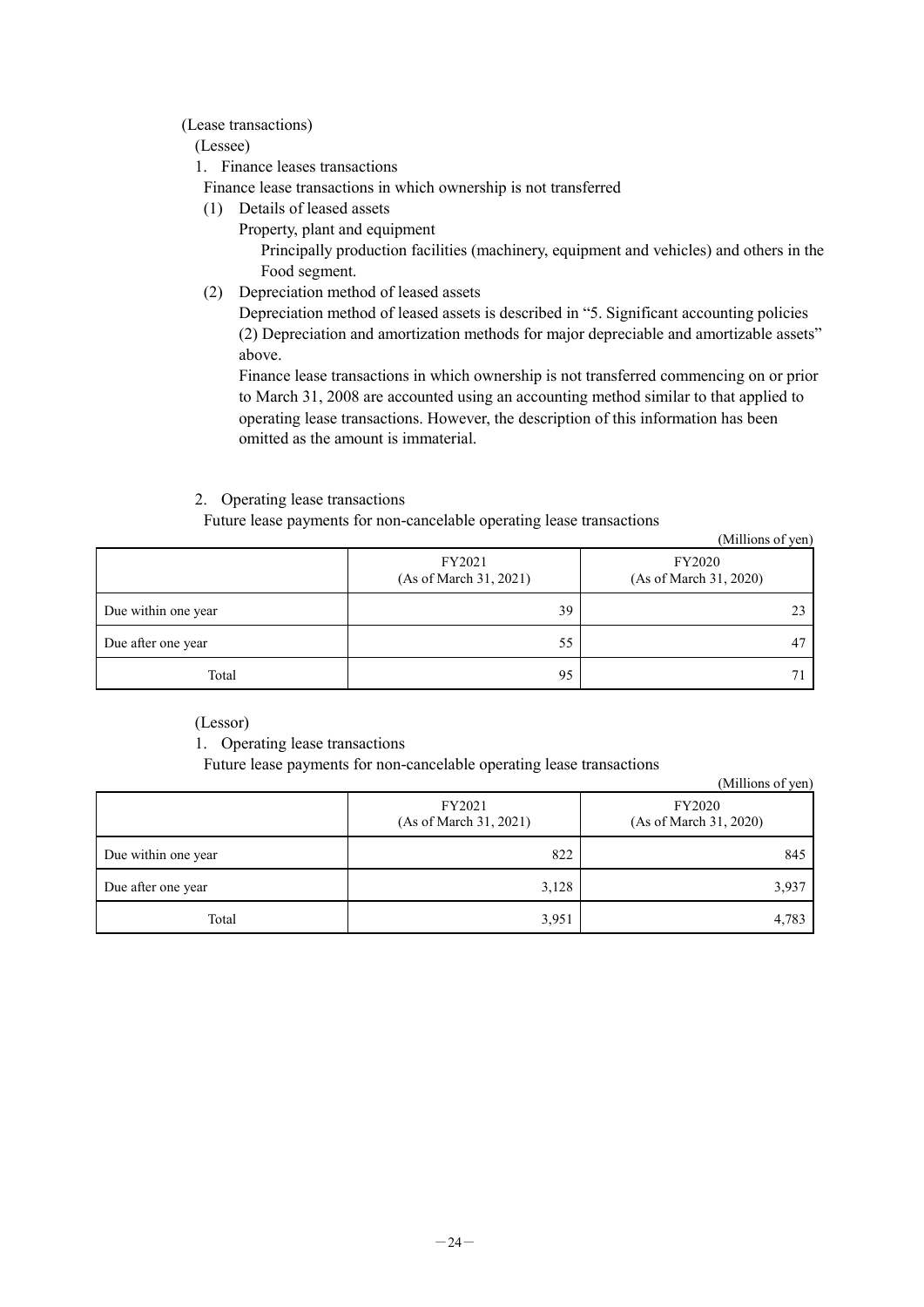(Financial instruments)

- 1. Conditions of financial instruments
- (1) Policy for financial instruments

The Group limits its fund management activities to short-term deposits and others, and procures funds through bank loans and issuances of corporate bonds. It conducts derivative transactions only for the purpose of hedging risks as described below within the scope of actual demand, and no speculative or high risk transactions are allowed in principle.

(2) Details and risks of financial instruments and risk management system

Notes and accounts receivable - trade, which are operating receivables, are exposed to customer credit risk. The Group reduces the risk by performing credit research into primary trading partners and controlling maturity dates of receivables of each customer and preparing reports on the balance for each customer.

Investment securities are primarily shares in companies with which the Group has business relationships, of which listed shares are exposed to market price fluctuation risk. Consequently, the market values of the listed shares are monitored on a quarterly basis.

Most of notes and accounts payable - trade, which are operating debts, are due within one year.

Among loans payable, short-term loans are mainly operating funds, and long-term loans are mainly for procuring funds relating to capital investments. Though some long-term loans are exposed to interest rate fluctuation risk, the Group hedges that risk by entering into derivative transactions (interest rate swap transactions).

Bonds payable are issued for the purpose of procuring funds for repayment of loans and operating funds.

Convertible bond-type bonds with share acquisition rights are issued for the purpose of procuring funds for business investments and the acquisition of treasury shares.

Derivative transactions are comprised of forward exchange contracts with the purpose to hedge exchange rate fluctuation risk in respect of foreign currency denominated operating receivables and operating payables, as well as interest rate swaps transactions with the purpose to hedge fluctuation risk in interest rates on loans payable. As to hedging instruments, hedged items, hedging policy, assessment of hedge effectiveness and others relating to hedge accounting, please refer to "5. Significant accounting policies (5) Significant hedge accounting method" above.

Derivative transactions are executed and controlled by internal rules for transaction authorization. In order to reduce credit risk, the counterparties to these derivative transactions are limited to major financial institutions with high credit ratings.

Operating payables and loans payable are exposed to liquidity risk. The Group manages the risk by each member company's preparing a monthly plan for raising funds and other methods.

(3) Supplementary explanation on the fair values of financial instruments The notional amounts of derivatives in "2. Fair values of financial instruments," in themselves, do not reflect the market risk relating to the derivative transactions.

#### 2. Fair values of financial instruments

Carrying amounts, fair values and their differences are shown in the following table. The amounts shown in the following tables do not include financial instruments whose fair values are deemed to be extremely difficult to determine (see Note 2 below).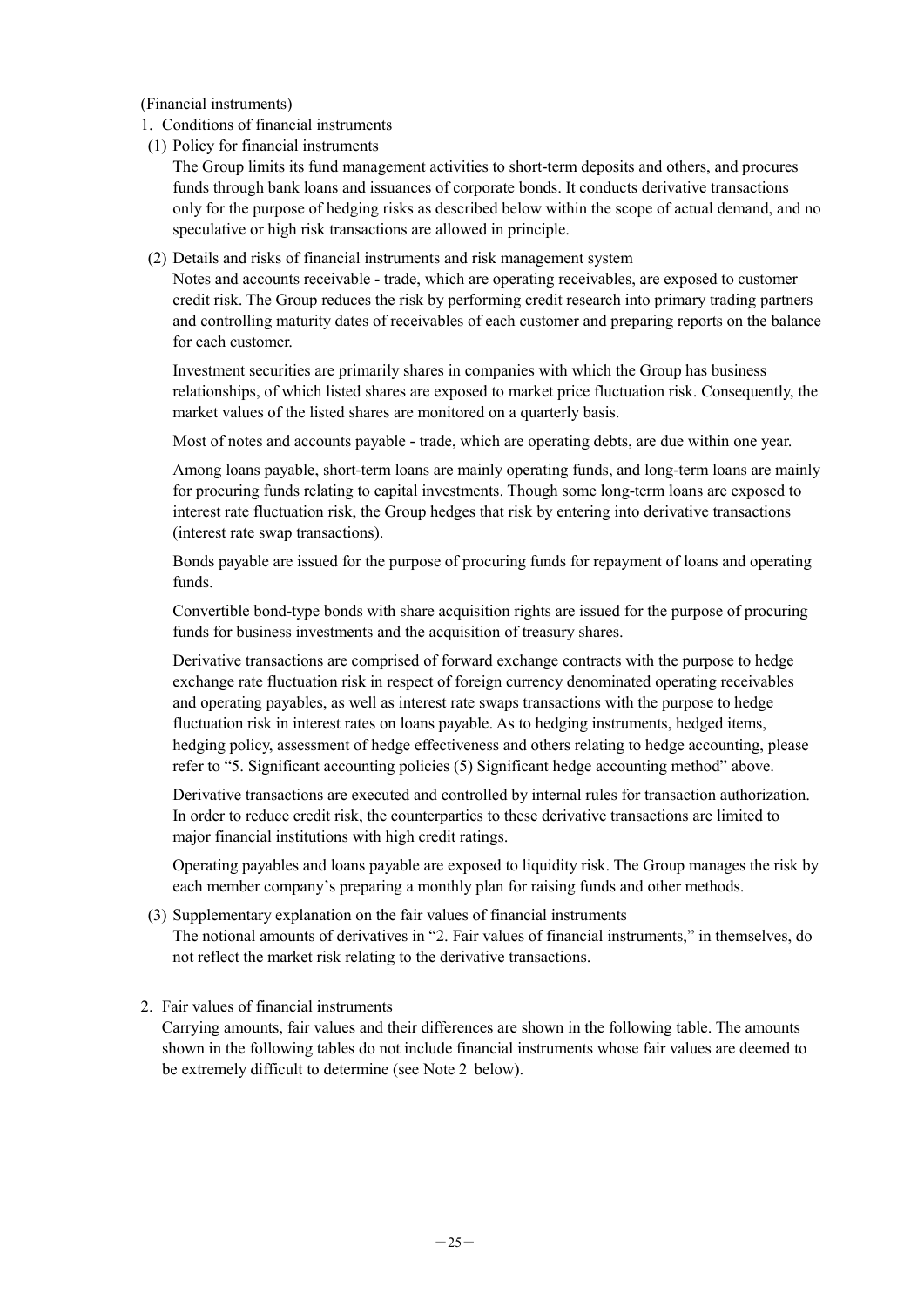#### FY2021 (As of March 31, 2021)

(Millions of yen)

|                                                                                           | Carrying amount (*) | Fair value (*) | Difference |
|-------------------------------------------------------------------------------------------|---------------------|----------------|------------|
| (1) Cash and deposits                                                                     | 37,486              | 37,486         |            |
| (2) Notes and accounts receivable -<br>trade                                              | 42,353              | 42,353         |            |
| (3) Investment securities                                                                 | 56,094              | 56,094         |            |
| (4) Notes and accounts payable - trade                                                    | (25, 931)           | (25, 931)      |            |
| (5) Short-term loans payable<br>(excluding current portion of<br>long-term loans payable) | (19, 927)           | (19, 927)      |            |
| (6) Bonds payable (including current<br>portion of bonds payable)                         | (536)               | (532)          | 3          |
| (7) Convertible bond-type bonds with<br>share acquisition rights                          | (25,074)            | (25, 400)      | (326)      |
| (8) Long-term loans payable<br>(including current portion of<br>long-term loans payable)  | (24, 643)           | (24, 334)      | 308        |
| (9) Derivatives                                                                           | 53                  | 53             |            |

(\*) Liabilities are presented in parentheses.

#### FY2020 (As of March 31, 2020)

|                                                                                           |                     |                  | (Millions of yen) |
|-------------------------------------------------------------------------------------------|---------------------|------------------|-------------------|
|                                                                                           | Carrying amount (*) | Fair value $(*)$ | Difference        |
| (1) Cash and deposits                                                                     | 33,829              | 33,829           |                   |
| (2) Notes and accounts receivable -<br>trade                                              | 44,928              | 44,928           |                   |
| (3) Investment securities                                                                 | 51,744              | 51,744           |                   |
| (4) Notes and accounts payable - trade                                                    | (27, 115)           | (27, 115)        |                   |
| (5) Short-term loans payable<br>(excluding current portion of<br>long-term loans payable) | (18, 593)           | (18, 593)        |                   |
| (6) Bonds payable (including current<br>portion of bonds payable)                         | (5,000)             | (5,000)          | (0)               |
| (7) Convertible bond-type bonds with<br>share acquisition rights                          | (25,092)            | (25,575)         | (483)             |
| (8) Long-term loans payable                                                               |                     |                  |                   |
| (including current portion of                                                             | (14,650)            | (14, 496)        | 154               |
| long-term loans payable)                                                                  |                     |                  |                   |
| (9) Derivatives                                                                           | (0)                 | (0)              |                   |

(\*) Liabilities are presented in parentheses.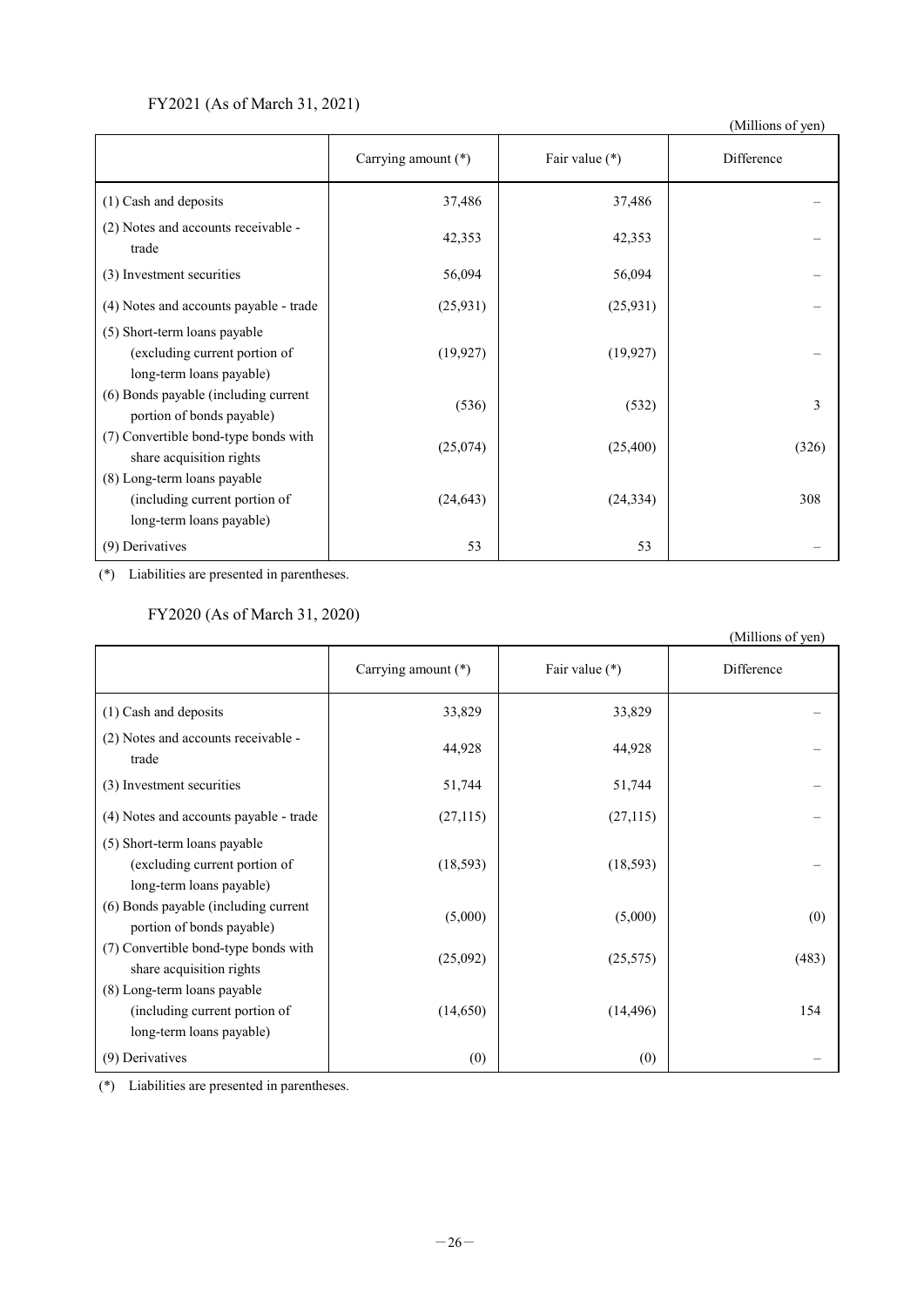Note 1: Calculation methods of the fair value of financial instruments and matters relating to securities and derivatives

(1) Cash and deposits and (2) Notes and accounts receivable - trade

The book value is used as the fair value, given that the fair value is almost equivalent to the amount of the book value, as they are settled in a short time.

(3) Investment securities

Stocks are valued at prices on stock exchanges and bonds are valued at prices obtained from financial institutions. For matters concerning securities by holding purpose, please refer to note on "Securities."

(4) Notes and accounts payable - trade and (5) Short-term loans payable

The book value is used as the fair value, given that the fair value is almost equivalent to the amount of the book value, as they are settled in a short time.

(6) Bonds payable

The fair value of bonds payable with available fair market value is valued at market prices. The fair value of bonds payable without available fair market value is estimated by discounting the total amount of principal and interest at a rate that reflects the remaining periods of the bonds and the credit risk.

(7) Convertible bond-type bonds with share acquisition rights

The fair value of convertible bond-type bonds with share acquisition rights is valued at market prices.

(8) Long-term loans payable

The fair value of long-term loans payable is estimated by discounting the total amount of principal and interest using an interest rate that would apply if the full amount of the principal were newly borrowed at the year-end date. Most of long-term loans payable with variable interest rates qualify for special treatment for interest rate swaps and the fair value is calculated by discounting the total amount of principal and interest with the interest rate swaps, using an interest rate that would apply if it were newly borrowed at the year-end date.

(9) Derivatives

Please refer to notes on "Derivatives."

Note 2: Carrying amounts of financial instruments whose fair values are deemed to be extremely difficult to determine

(Millions of yen)

 $\alpha$  curve of  $\alpha$ 

| Category                   | FY2021<br>(As of March 31, 2021) | <b>FY2020</b><br>(As of March 31, 2020) |  |
|----------------------------|----------------------------------|-----------------------------------------|--|
| Unlisted stocks and others | 9.715                            | 9.780                                   |  |

Unlisted stocks are not included in "(3) Investment securities" because they have no market prices and their fair values are deemed to be extremely difficult to determine as future cash flow cannot be estimated.

Note 3: Redemption schedule for monetary receivables and securities with maturities after the consolidated balance sheet date

| FY2021 (As of March 31, 2021) |  |  |  |  |
|-------------------------------|--|--|--|--|
|-------------------------------|--|--|--|--|

|                                                                                                                            |                 |                                    |                                     | (Millions 01 yen) |
|----------------------------------------------------------------------------------------------------------------------------|-----------------|------------------------------------|-------------------------------------|-------------------|
|                                                                                                                            | Within one year | Over one year<br>within five years | Over five years<br>within ten years | Over ten years    |
| Deposits                                                                                                                   | 37,277          |                                    |                                     |                   |
| Notes and accounts receivable -<br>trade<br>Securities and investment<br>securities<br>Other securities with<br>maturities | 42,353          | $\equiv$                           | $\qquad \qquad \longleftarrow$      |                   |
| (1) Bonds (Corporate bonds)                                                                                                | 29              | 331                                | 227                                 | 113               |
| $(2)$ Other                                                                                                                | $\equiv$        | 290                                | 131                                 |                   |
| Total                                                                                                                      | 79,660          | 621                                | 358                                 | 113               |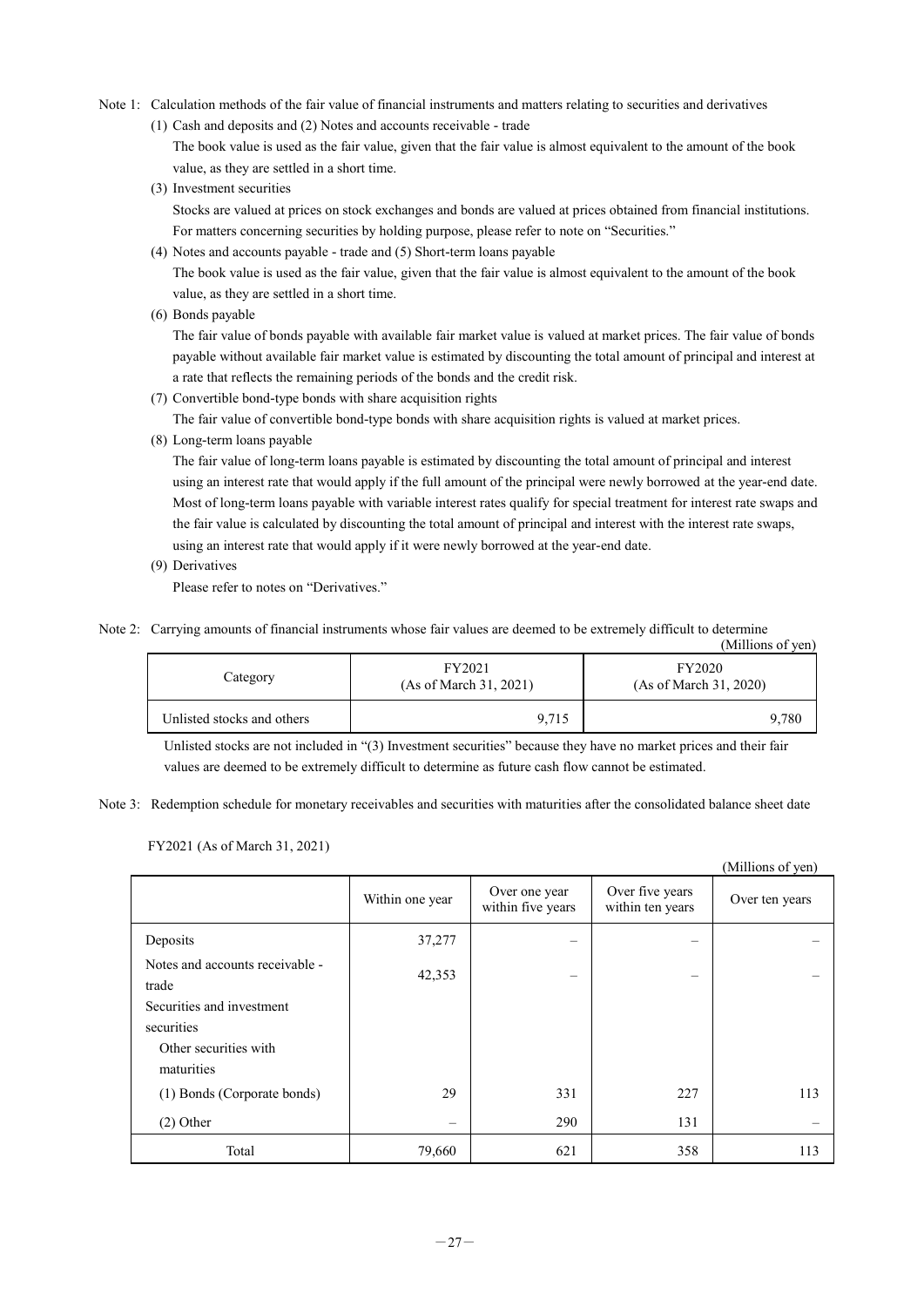#### FY2020 (As of March 31, 2020)

|                                          |                          |                                    |                                     | (Millions of yen) |
|------------------------------------------|--------------------------|------------------------------------|-------------------------------------|-------------------|
|                                          | Within one year          | Over one year<br>within five years | Over five years<br>within ten years | Over ten years    |
| Deposits                                 | 33,688                   |                                    |                                     |                   |
| Notes and accounts receivable -<br>trade | 44,928                   |                                    |                                     |                   |
| Securities and investment<br>securities  |                          |                                    |                                     |                   |
| Other securities with<br>maturities      |                          |                                    |                                     |                   |
| (1) Bonds (Corporate bonds)              | 21                       | 345                                | 217                                 | 105               |
| $(2)$ Other                              | $\overline{\phantom{m}}$ | 173                                | 159                                 |                   |
| Total                                    | 78,638                   | 518                                | 376                                 | 105               |

#### Note 4: Repayment schedule for short-term loans payable, bonds payable, convertible bond-type bonds with share acquisition rights and long-term loans payable after the consolidated balance sheet date

FY2021 (As of March 31, 2021)

|                                                              |                          |                                   |                                      |                                       |                                      | (Millions of yen) |
|--------------------------------------------------------------|--------------------------|-----------------------------------|--------------------------------------|---------------------------------------|--------------------------------------|-------------------|
|                                                              | Within one year          | Over one year<br>within two years | Over two years<br>within three years | Over three years<br>within four years | Over four years<br>within five years | Over five years   |
| Short-term loans payable                                     | 19,927                   | $\overline{\phantom{a}}$          | -                                    | $\overline{\phantom{a}}$              |                                      |                   |
| Bonds payable                                                | $\overline{\phantom{a}}$ | 187                               | 221                                  | 28                                    | 100                                  |                   |
| Convertible bond-type bonds<br>with share acquisition rights | $\overline{\phantom{a}}$ | $\overline{\phantom{a}}$          | -                                    | $\overline{\phantom{0}}$              | 25,000                               |                   |
| Long-term loans payable                                      | 2,461                    | 1,681                             | 2,746                                | 2,622                                 | 2,018                                | 13,112            |
| Total                                                        | 22,388                   | 1,868                             | 2,967                                | 2,650                                 | 27,118                               | 13,112            |

#### FY2020 (As of March 31, 2020)

|                                                              |                          |                                   |                                      |                                       |                                      | (Millions of yen) |
|--------------------------------------------------------------|--------------------------|-----------------------------------|--------------------------------------|---------------------------------------|--------------------------------------|-------------------|
|                                                              | Within one year          | Over one year<br>within two years | Over two years<br>within three years | Over three years<br>within four years | Over four years<br>within five years | Over five years   |
| Short-term loans payable                                     | 18,593                   | $\overline{\phantom{a}}$          | -                                    |                                       |                                      |                   |
| Bonds payable                                                | 5,000                    |                                   |                                      | -                                     |                                      |                   |
| Convertible bond-type bonds<br>with share acquisition rights | $\overline{\phantom{a}}$ | -                                 | -                                    | -                                     |                                      | 25,000            |
| Long-term loans payable                                      | 2,231                    | 1,674                             | 1,534                                | 2,334                                 | 2,410                                | 4,464             |
| Total                                                        | 25,824                   | 1,674                             | 1,534                                | 2,334                                 | 2,410                                | 29,464            |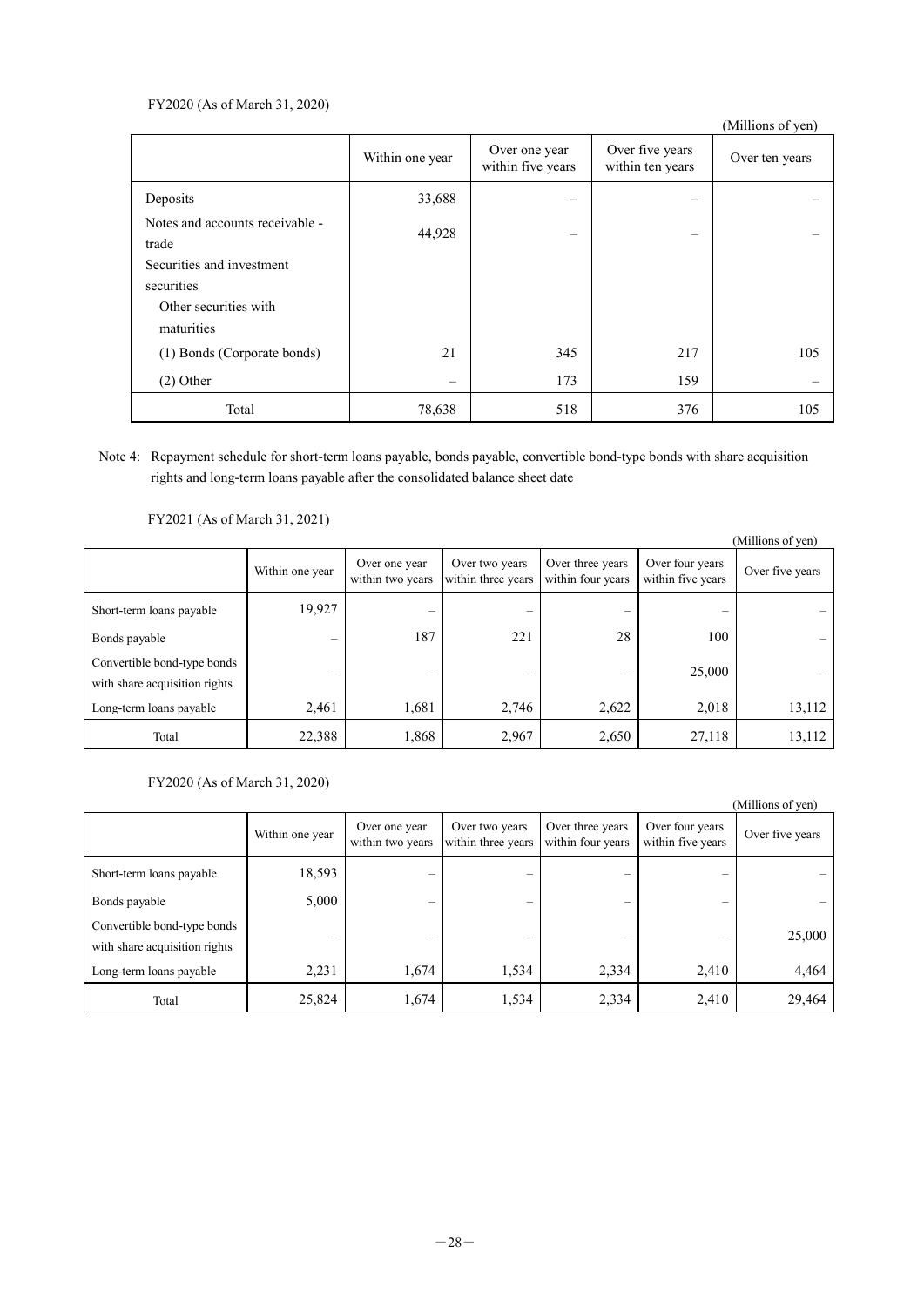#### (Securities)

#### 1. Other securities

#### FY2021 (As of March 31, 2021)

|                                                                                  |                                                                      |                          |                  | (Millions of yen) |
|----------------------------------------------------------------------------------|----------------------------------------------------------------------|--------------------------|------------------|-------------------|
|                                                                                  | Type                                                                 | Carrying amount          | Acquisition cost | Difference        |
| Securities whose<br>carrying amount                                              | (1) Stocks                                                           | 53,734                   | 13,581           | 40,153            |
|                                                                                  | $(2)$ Bonds<br>Government bonds and local<br>(i)<br>government bonds |                          |                  |                   |
| exceeds their                                                                    | Corporate bonds<br>(ii)                                              | 99                       | 92               | 6                 |
| acquisition cost                                                                 | (iii) Other                                                          | $\qquad \qquad -$        |                  |                   |
|                                                                                  | $(3)$ Other                                                          | 578                      | 504              | 74                |
|                                                                                  | Subtotal                                                             | 54,412                   | 14,177           | 40,234            |
|                                                                                  | (1) Stocks                                                           | 946                      | 1,094            | (147)             |
|                                                                                  | $(2)$ Bonds                                                          |                          |                  |                   |
| Securities whose<br>carrying amount does<br>not exceed their<br>acquisition cost | Government bonds and local<br>(i)<br>government bonds                | -                        |                  |                   |
|                                                                                  | Corporate bonds<br>(ii)                                              | 638                      | 706              | (68)              |
|                                                                                  | (iii) Other                                                          | $\overline{\phantom{0}}$ |                  |                   |
|                                                                                  | $(3)$ Other                                                          | 126                      | 131              | (5)               |
|                                                                                  | Subtotal                                                             | 1,711                    | 1,932            | (221)             |
| Total                                                                            |                                                                      | 56,124                   | 16,110           | 40,013            |

Note: Unlisted stocks (carrying amount: ¥4,208 million) are not included in "Other securities" in the above table because they have no market prices and their fair values are deemed to be extremely difficult to determine.

#### FY2020 (As of March 31, 2020)

|                                                                                  |                                                       |                 |                  | (Millions of yen) |
|----------------------------------------------------------------------------------|-------------------------------------------------------|-----------------|------------------|-------------------|
|                                                                                  | Type                                                  | Carrying amount | Acquisition cost | Difference        |
|                                                                                  | (1) Stocks                                            | 49,248          | 13,458           | 35,789            |
|                                                                                  | $(2)$ Bonds                                           |                 |                  |                   |
| Securities whose                                                                 | Government bonds and local<br>(i)<br>government bonds |                 |                  |                   |
| carrying amount<br>exceeds their                                                 | Corporate bonds<br>(i)                                | 60              | 57               | 3                 |
| acquisition cost                                                                 | (iii) Other                                           |                 |                  |                   |
|                                                                                  | $(3)$ Other                                           | 121             | 115              | 6                 |
|                                                                                  | Subtotal                                              | 49,430          | 13,631           | 35,799            |
|                                                                                  | (1) Stocks                                            | 1,231           | 1,499            | (268)             |
|                                                                                  | $(2)$ Bonds                                           |                 |                  |                   |
| Securities whose<br>carrying amount does<br>not exceed their<br>acquisition cost | Government bonds and local<br>(i)<br>government bonds |                 |                  |                   |
|                                                                                  | Corporate bonds<br>(ii)                               | 595             | 767              | (171)             |
|                                                                                  | (iii) Other                                           | -               |                  |                   |
|                                                                                  | $(3)$ Other                                           | 507             | 698              | (190)             |
|                                                                                  | Subtotal                                              | 2,334           | 2,964            | (630)             |
| Total                                                                            |                                                       | 51,764          | 16,595           | 35,168            |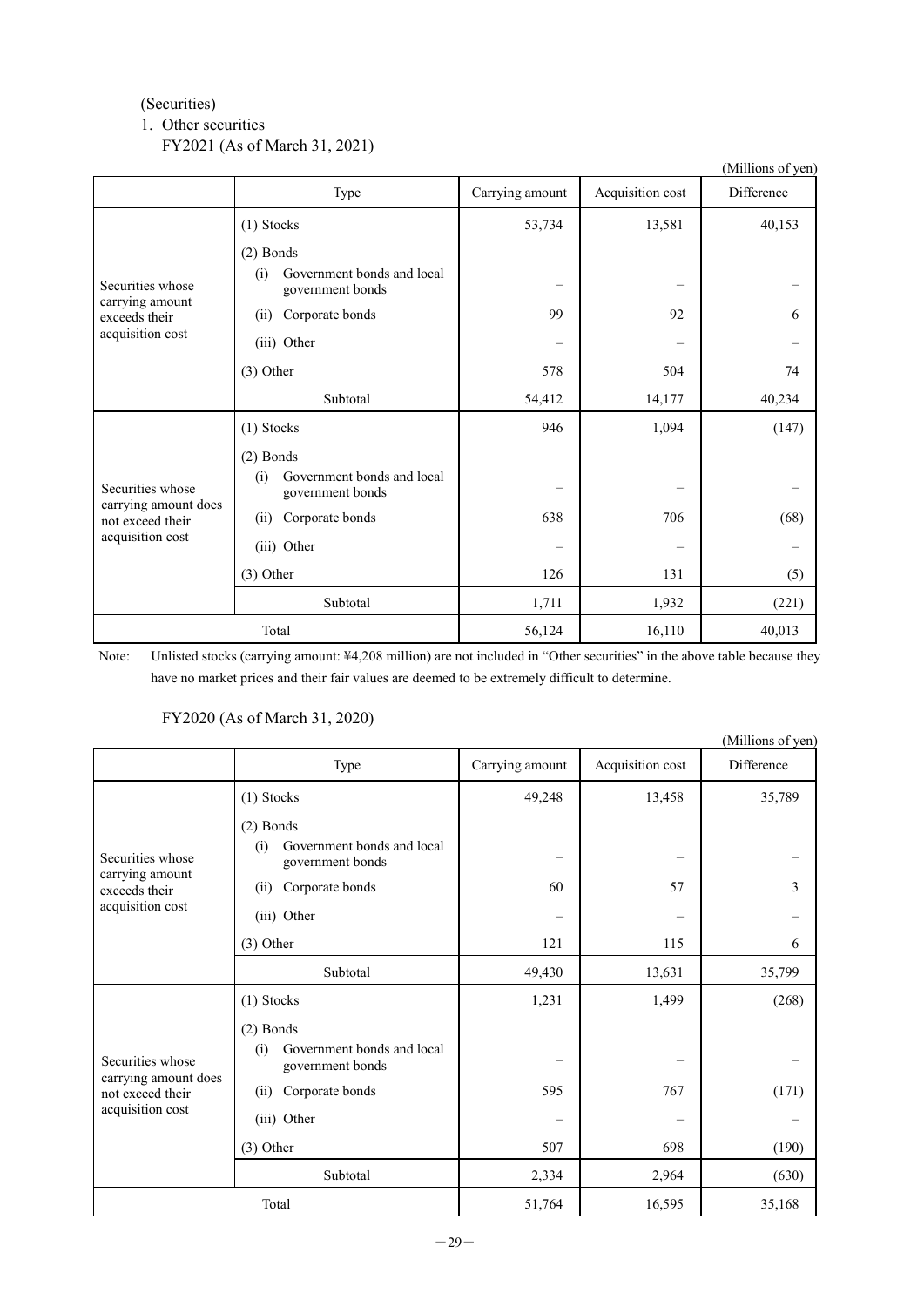Note: Unlisted stocks (carrying amount: ¥4,633 million) are not included in "Other securities" in the above table because they have no market prices and their fair values are deemed to be extremely difficult to determine.

#### 2. Other securities sold

FY2021 (From April 1, 2020 to March 31, 2021)

|                                                    |                          |                     | (Millions of yen)        |
|----------------------------------------------------|--------------------------|---------------------|--------------------------|
| Type                                               | Proceeds from sales      | Total gain on sales | Total loss on sales      |
| $(1)$ Stocks                                       | 1,701                    | 891                 | (10)                     |
| $(2)$ Bonds                                        |                          |                     |                          |
| Government bonds and local government bonds<br>(i) | $\overline{\phantom{0}}$ | –                   | $\overline{\phantom{0}}$ |
| Corporate bonds<br>(11)                            |                          |                     |                          |
| (iii) Other                                        |                          |                     |                          |
| $(3)$ Other                                        | 213                      | 27                  |                          |
| Total                                              | 1,915                    | 918                 | (10)                     |

FY2020 (From April 1, 2019 to March 31, 2020)

|                                                    |                     |                     | (Millions of yen)   |
|----------------------------------------------------|---------------------|---------------------|---------------------|
| Type                                               | Proceeds from sales | Total gain on sales | Total loss on sales |
| (1) Stocks                                         | 1,132               | 841                 |                     |
| $(2)$ Bonds                                        |                     |                     |                     |
| Government bonds and local government bonds<br>(i) |                     |                     |                     |
| Corporate bonds<br>(ii)                            |                     |                     |                     |
| (iii) Other                                        |                     |                     |                     |
| $(3)$ Other                                        | 161                 |                     |                     |
| Total                                              | 1,294               | 846                 |                     |

#### 3. Securities subject to impairment

In the previous fiscal year, the Company recognized ¥247 million as impairment loss for securities. In the current fiscal year, the Company recognized ¥73 million as impairment loss for securities. When the fair value of securities as of the end of the fiscal year declines by greater than or equal to 50% compared to their cost, the Company recognizes impairment losses, and when such decline is between 30% and 50%, the Company recognizes impairment losses for the amount deemed necessary taking into consideration the possibility of a recovery in value. For securities whose fair value is deemed to be extremely difficult to determine, the Company recognizes impairment losses of securities for which actual value at the consolidated balance sheet date declines by greater than or equal to 50 % compared to the cost, in principle, except in cases where there is a possibility of recovery in value.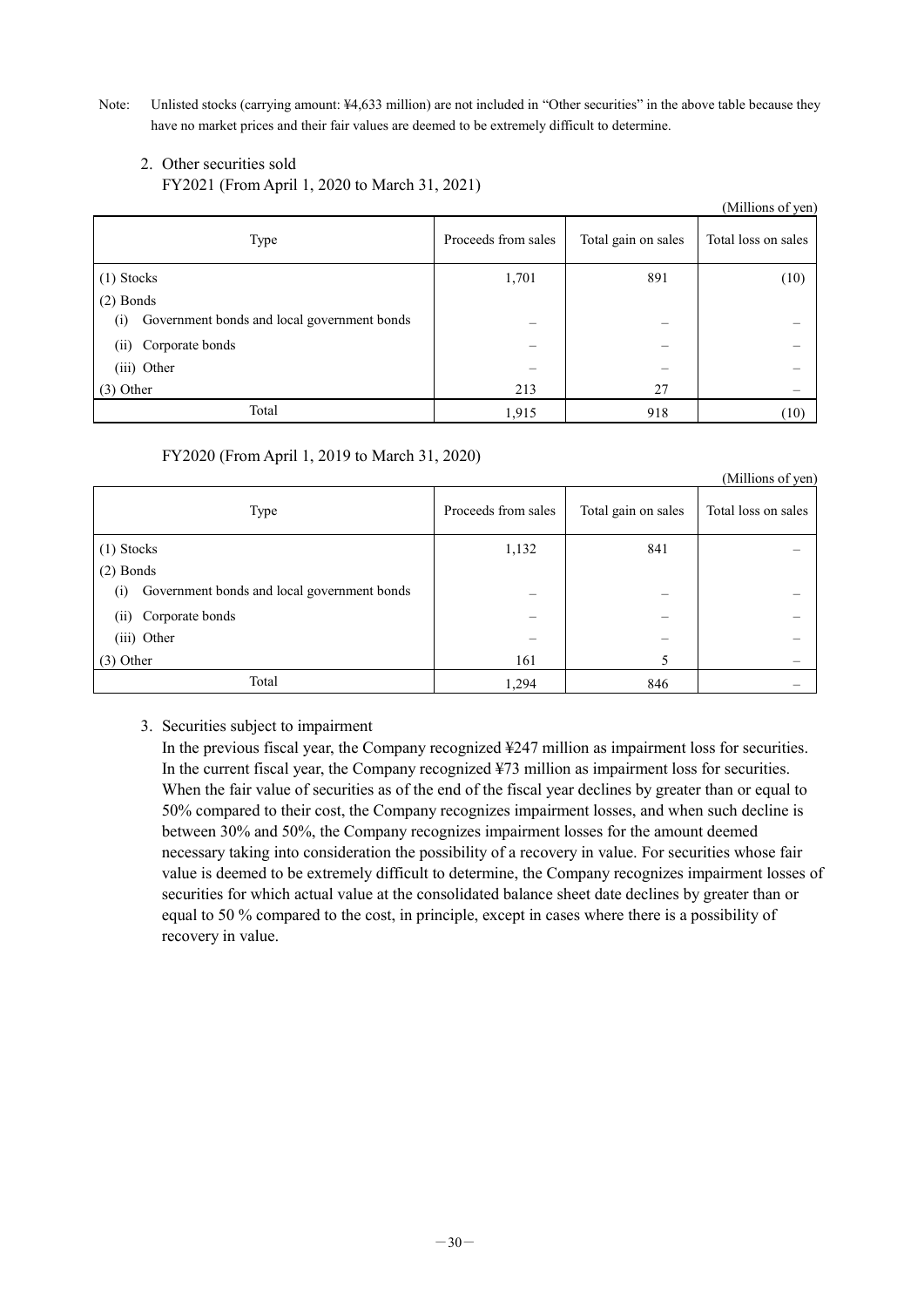(Derivatives)

1. Derivatives for which hedge accounting is not applied FY2021 (From April 1, 2020 to March 31, 2021) Not applicable

FY2020 (From April 1, 2019 to March 31, 2020) Not applicable

- 2. Derivatives for which hedge accounting is applied
	- (1) Currency-related transactions

| Hedge accounting             | Type of transaction                  | Major hedged items                 | Contract<br>amount, etc.<br>(Millions of yen) | Contract amount,<br>etc. over one year<br>(Millions of yen) | Fair value<br>(Millions of yen) |
|------------------------------|--------------------------------------|------------------------------------|-----------------------------------------------|-------------------------------------------------------------|---------------------------------|
|                              | Forward exchange<br>contracts<br>Buy |                                    |                                               |                                                             |                                 |
| Deferred hedge<br>accounting | <b>USD</b><br><b>EUR</b>             | <b>Accounts</b><br>payable - trade | 1,219<br>81                                   |                                                             | 54<br>$\bf{0}$                  |
|                              | Sell<br><b>USD</b>                   | Accounts<br>receivable - trade     | 108                                           |                                                             | (1)                             |
| Total                        |                                      | 1,410                              |                                               | 53                                                          |                                 |

#### FY2021 (As of March 31, 2021)

Note: Calculation methods of fair value Valued at prices obtained from counterparty financial institutions and others.

| Hedge accounting             | Type of transaction                  | Major hedged items             | Contract<br>amount, etc.<br>(Millions of yen) | Contract amount,<br>etc. over one year<br>(Millions of yen) | Fair value<br>(Millions of yen) |
|------------------------------|--------------------------------------|--------------------------------|-----------------------------------------------|-------------------------------------------------------------|---------------------------------|
|                              | Forward exchange<br>contracts<br>Buy |                                |                                               |                                                             |                                 |
| Deferred hedge<br>accounting | <b>USD</b><br><b>EUR</b>             | Accounts<br>payable - trade    | 1,116<br>246                                  | $\overline{\phantom{a}}$                                    | $\Omega$<br>$\mathbf{0}$        |
|                              | Sell<br><b>USD</b>                   | Accounts<br>receivable - trade | 95                                            | $\overline{\phantom{a}}$                                    | (1)                             |
|                              | Total                                |                                | 1,459                                         |                                                             | 0                               |

#### FY2020 (As of March 31, 2020)

Note: Calculation methods of fair value Valued at prices obtained from counterparty financial institutions and others.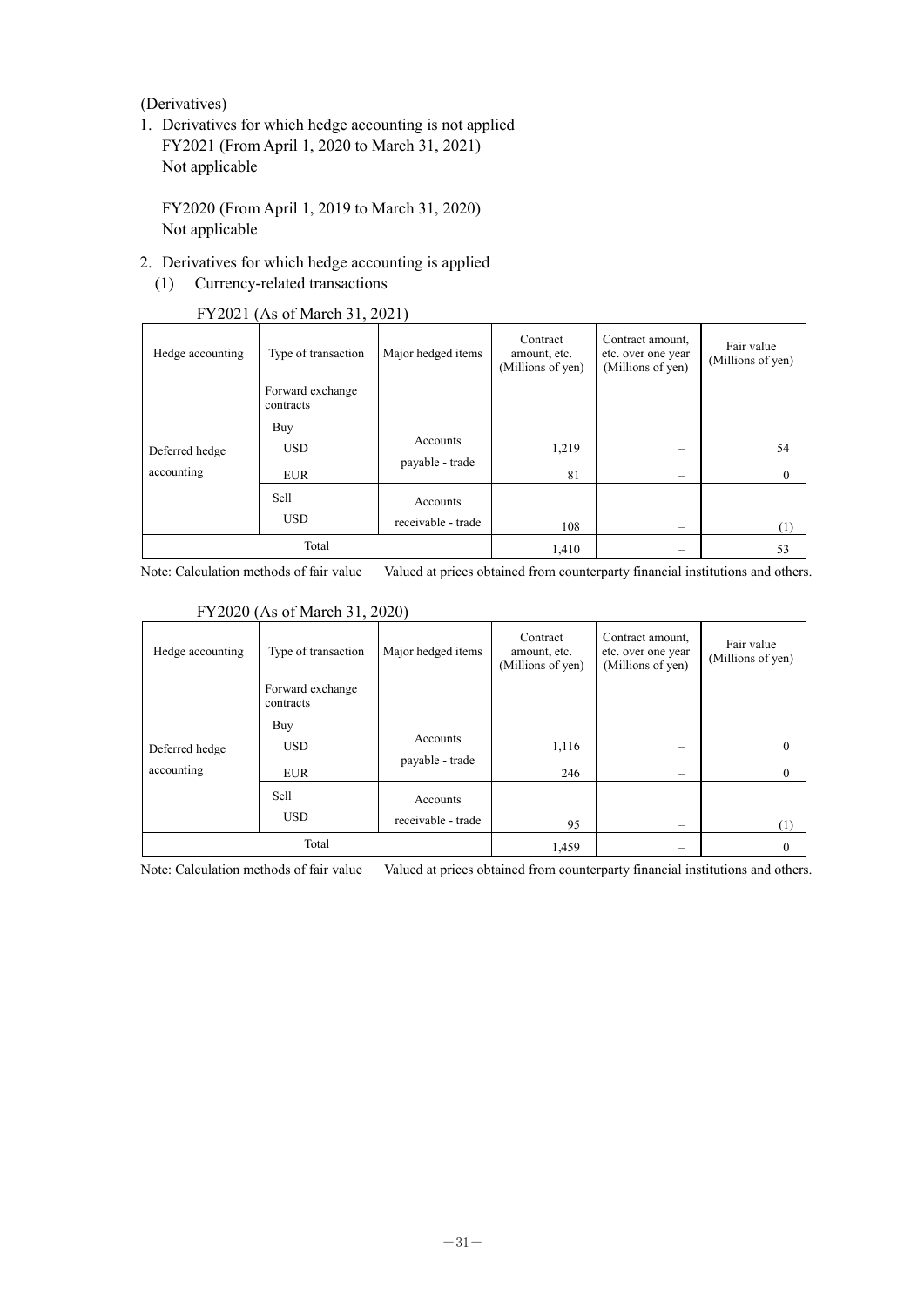(2) Interest rate-related transactions FY2021 (As of March 31, 2021) Not applicable

> FY2020 (As of March 31, 2020) Not applicable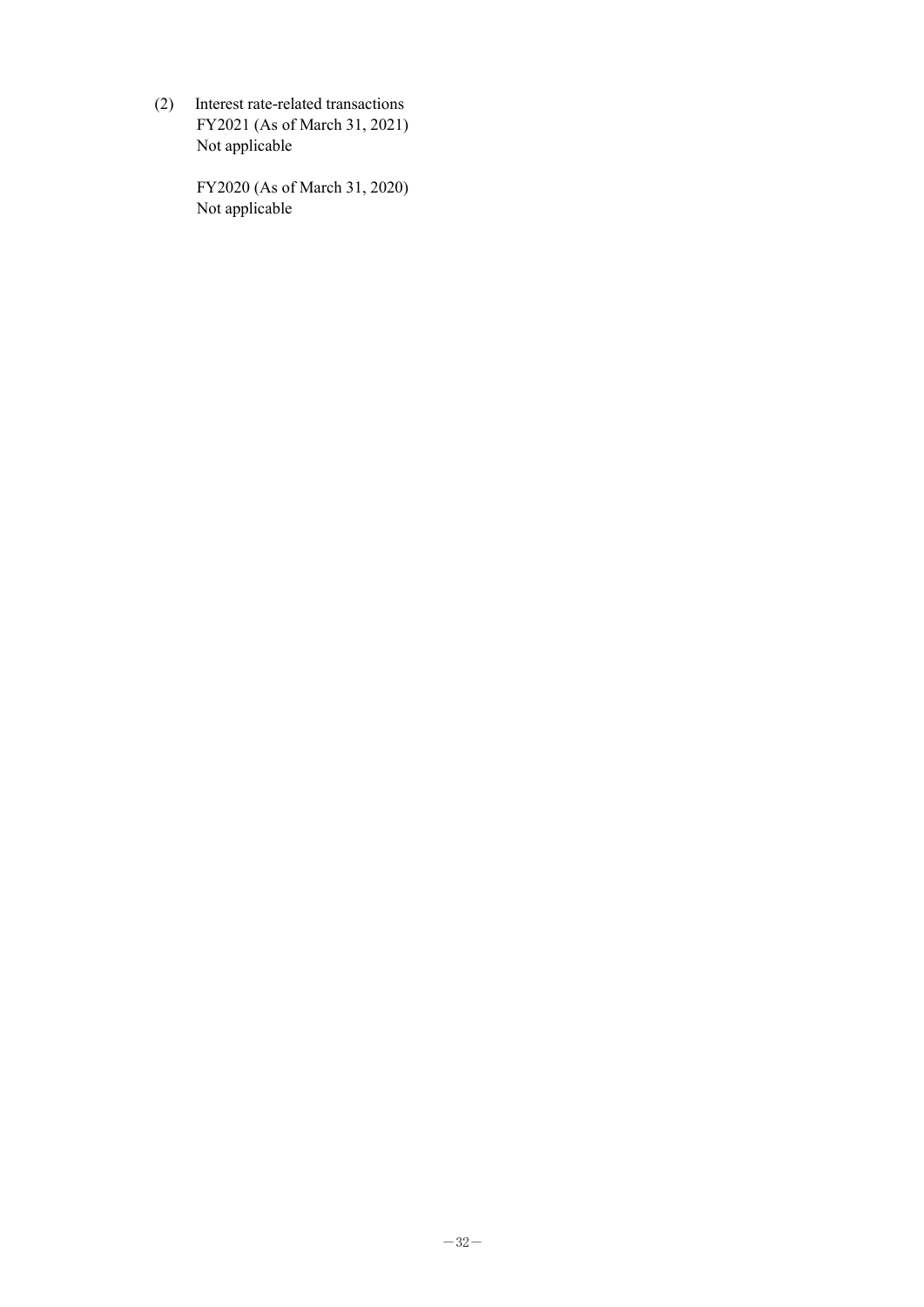(Retirement benefits)

1. Overview of retirement benefit plan adopted by the Company

The Company and certain domestic consolidated subsidiaries have a defined benefit pension plan which includes a defined benefit corporate pension plan and a defined contribution plan, and the Company has established a retirement benefit trust. Certain other domestic consolidated subsidiaries have a retirement lump-sum plan as a defined benefit plan.

In the retirement lump-sum plan partially adopted by the domestic consolidated subsidiaries, liabilities for retirement benefits and retirement benefit cost are calculated using the simplified method. Certain domestic consolidated subsidiaries are members of multi-employer corporate pension plans. For such multi-employer plans whereby the amount of plan assets corresponding to the member companies' contributions cannot be calculated reasonably, the same accounting treatment as that for the defined contribution plan is applied.

Regarding the Restaurant Industry JF Social Pension Fund that some domestic consolidated subsidiaries had joined, after receiving authorization for the transfer of the substitution part of future periods from the Minister of Health, Labour and Welfare on April 1, 2018, the fund has been dissolved as of January 1, 2019, and liquidation procedures are currently being carried out. Additional expenses to be borne by the Company are not expected to arise due to the dissolution of the said fund.

- 2. Defined benefit plan
	- (1) Reconciliation of beginning and ending balances of retirement benefit obligations (excluding plans to which the simplified method is applied)

|                                                                     |                                                     | (Millions of yen)                                    |
|---------------------------------------------------------------------|-----------------------------------------------------|------------------------------------------------------|
|                                                                     | FY2021<br>(From April 1, 2020<br>to March 31, 2021) | FY2020<br>(From April 1, 2019)<br>to March 31, 2020) |
| Balance of retirement benefit obligations at<br>beginning of period | 16,807                                              | 16,633                                               |
| Service cost                                                        | 891                                                 | 871                                                  |
| Interest cost                                                       | 118                                                 | 116                                                  |
| Actuarial gain or loss                                              | (88)                                                | 88                                                   |
| Retirement benefit paid                                             | (978)                                               | (902)                                                |
| Other                                                               | $\theta$                                            | 0                                                    |
| Balance of retirement benefit obligations at<br>end of period       | 16,749                                              | 16,807                                               |

(2) Reconciliation of beginning and ending balances of plan assets (excluding plans to which simplified method is applied)

|                                               |                                                      | (Millions of yen)                                    |
|-----------------------------------------------|------------------------------------------------------|------------------------------------------------------|
|                                               | FY2021<br>(From April 1, 2020)<br>to March 31, 2021) | FY2020<br>(From April 1, 2019)<br>to March 31, 2020) |
| Balance of plan assets at beginning of period | 13,472                                               | 13,866                                               |
| Expected return                               | 246                                                  | 232                                                  |
| Actuarial gain or loss                        | 1,874                                                | (1,098)                                              |
| Employer's contribution                       | 1,211                                                | 1,185                                                |
| Retirement benefit payments                   | (778)                                                | (713)                                                |
| Balance of plan assets at end of period       | 16,026                                               | 13,472                                               |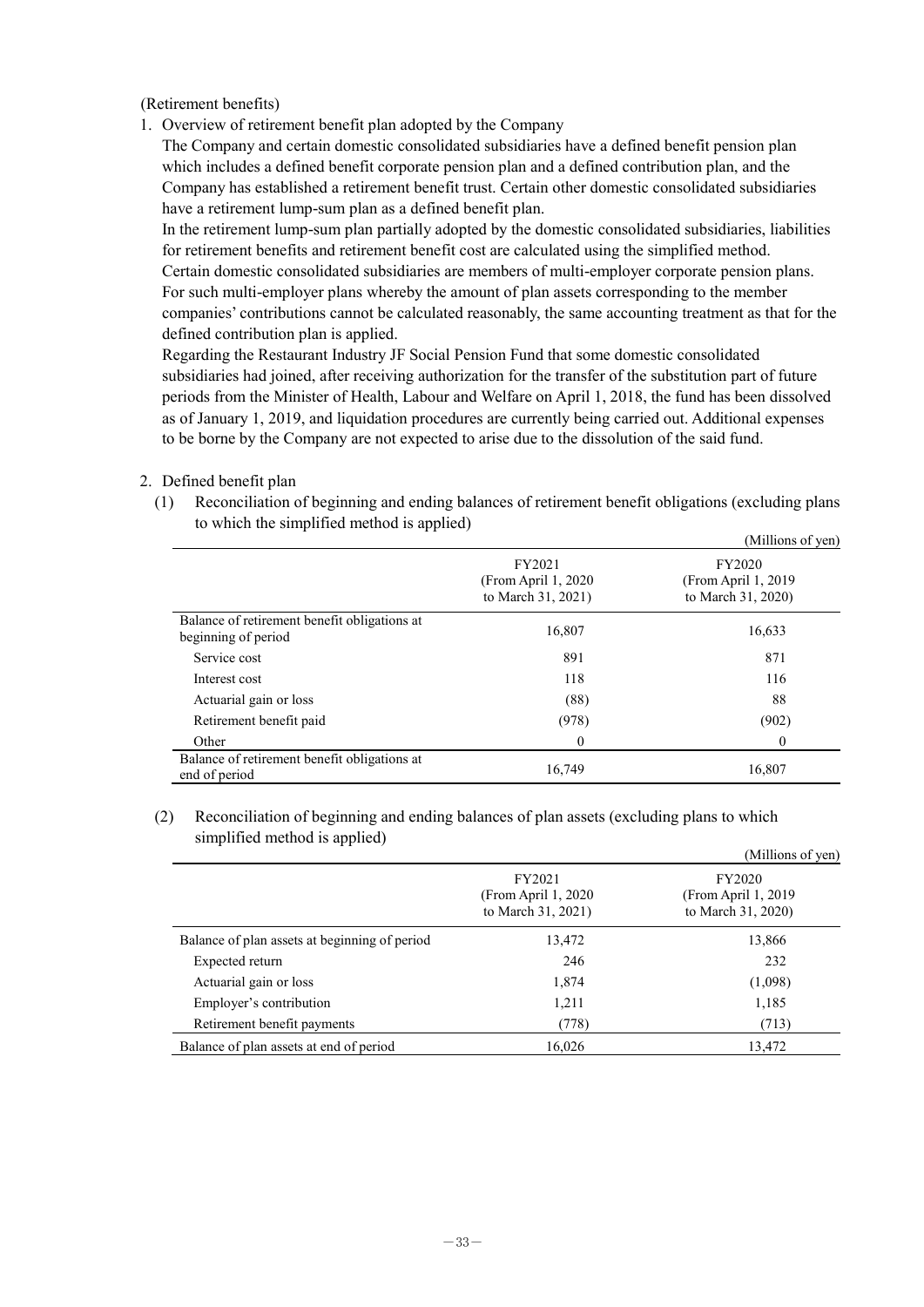(3) Reconciliation of beginning and ending balances of net defined benefit liability and net defined benefit asset relating to retirement benefit plans to which the simplified method is applied<br>(Millie

|                                                                                       |                                                      | (Millions of yen)                                    |
|---------------------------------------------------------------------------------------|------------------------------------------------------|------------------------------------------------------|
|                                                                                       | FY2021<br>(From April 1, 2020)<br>to March 31, 2021) | FY2020<br>(From April 1, 2019)<br>to March 31, 2020) |
| Net defined benefit liability and net defined<br>benefit asset at beginning of period | 1,679                                                | 1,635                                                |
| Retirement benefit expenses                                                           | 261                                                  | 271                                                  |
| Retirement benefit paid                                                               | (111)                                                | (181)                                                |
| Contributions to plans                                                                | (62)                                                 | (52)                                                 |
| Other                                                                                 | 55                                                   |                                                      |
| Net defined benefit liability and net defined<br>benefit asset at end of period       | 1,821                                                | 1,679                                                |

(4) Reconciliation of ending balances of retirement benefit obligations and plan assets and retirement benefit liabilities and assets in the consolidated balance sheets

|                                                    |                 | (Millions of yen) |  |
|----------------------------------------------------|-----------------|-------------------|--|
|                                                    | FY2021          | FY2020            |  |
|                                                    | (As of          | (As of            |  |
|                                                    | March 31, 2021) | March 31, 2020)   |  |
| Retirement benefit obligation for funded plans     | 17,572          | 17,572            |  |
| Plan assets                                        | (16,891)        | (14,248)          |  |
|                                                    | 680             | 3,323             |  |
| Retirement benefit obligation for non-funded plans | 1,864           | 1,690             |  |
| Net liabilities and assets recorded on the         | 2,545           | 5,013             |  |
| consolidated balance sheets                        |                 |                   |  |
|                                                    |                 |                   |  |
| Net defined benefit liability                      | 3,747           | 5,212             |  |
| Net defined benefit asset                          | (1,202)         | (198)             |  |
| Net liabilities and assets recorded on the         |                 |                   |  |
| consolidated balance sheets                        | 2,545           | 5,013             |  |

Note: Figures include those for plans to which the simplified method is applied.

#### (5) Retirement benefit expenses and the breakdown

|                                                                 |                                                      | (Millions of yen)                                    |
|-----------------------------------------------------------------|------------------------------------------------------|------------------------------------------------------|
|                                                                 | FY2021<br>(From April 1, 2020)<br>to March 31, 2021) | FY2020<br>(From April 1, 2019)<br>to March 31, 2020) |
| Service cost                                                    | 891                                                  | 871                                                  |
| Interest cost                                                   | 118                                                  | 116                                                  |
| Expected return                                                 | (246)                                                | (232)                                                |
| Amortization of actuarial gain or loss                          | 266                                                  | 59                                                   |
| Retirement benefit expenses based on simplified<br>method       | 261                                                  | 271                                                  |
| Other                                                           | (0)                                                  |                                                      |
| Retirement benefit expenses relating to defined<br>benefit plan | 1,290                                                | 1,085                                                |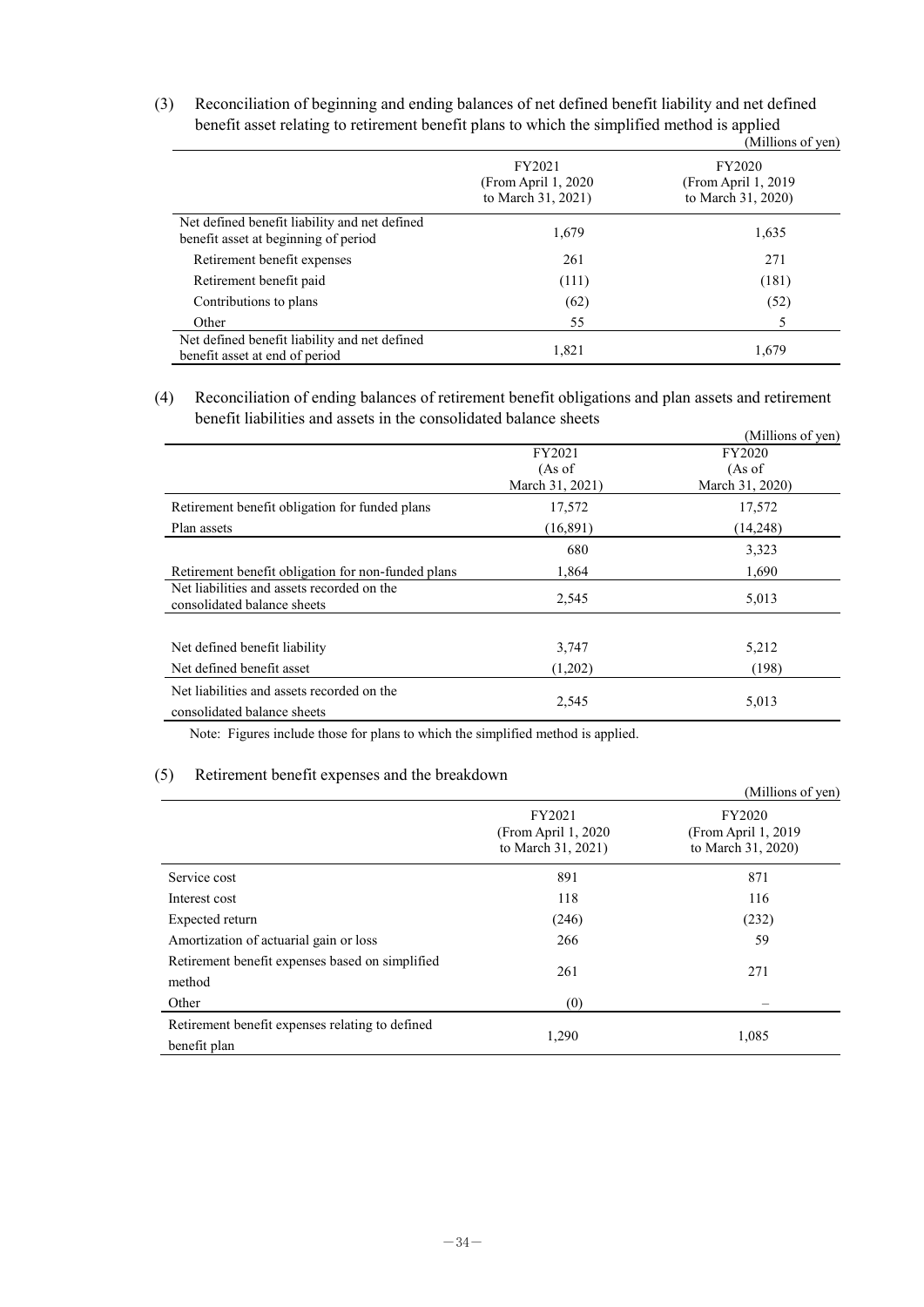#### (6) Retirement benefits liability adjustments

Components of retirement benefits liability adjustments (before tax effect) are as follows:

|                        |                                                      | (Millions of yen)                                    |
|------------------------|------------------------------------------------------|------------------------------------------------------|
|                        | FY2021<br>(From April 1, 2020)<br>to March 31, 2021) | FY2020<br>(From April 1, 2019)<br>to March 31, 2020) |
| Actuarial gain or loss | 2.229                                                | (1,128)                                              |

#### (7) Accumulated retirement benefits liability adjustments

Components of accumulated retirement benefits liability adjustments (before tax effect) are as follows:

|                                         |                                  | (Millions of yen)                |
|-----------------------------------------|----------------------------------|----------------------------------|
|                                         | FY2021<br>(As of March 31, 2021) | FY2020<br>(As of March 31, 2020) |
| Unrecognized actuarial gains and losses | (496)                            | 1.732                            |

#### (8) Matters relating to plan assets

(i) Major breakdown of plan assets

|                 | FY2021                 | FY2020<br>(As of March 31, 2020)<br>(%) |  |
|-----------------|------------------------|-----------------------------------------|--|
|                 | (As of March 31, 2021) |                                         |  |
|                 | $(\%)$                 |                                         |  |
| <b>Bonds</b>    | 36                     | 39                                      |  |
| <b>Stocks</b>   | 39                     | 30                                      |  |
| General account |                        |                                         |  |
| Other           | 24                     | 30                                      |  |
| Total           | 100                    | 100                                     |  |

The ratio of major classes in the plan assets are as follows:

Note: The total plan assets include a retirement benefit trust established for the corporate pension plan, accounting for 21% of the total plan assets as of the end of the current fiscal year (24% as of the end of the previous fiscal year).

### (ii) Method for determining long-term expected rate of return on plan assets

To determine a long-term expected rate of return on plan assets, the Company considers the allocations of current and expected plan assets and the current and expected long-term rates of return from various assets that constitute the plan assets.

#### (9) Matters relating to calculation basis for actuarial assumptions Calculation basis for major actuarial assumptions

|                                                  | FY2021                 | FY2020                 |
|--------------------------------------------------|------------------------|------------------------|
|                                                  | (As of March 31, 2021) | (As of March 31, 2020) |
|                                                  | (%)                    | $\frac{1}{2}$          |
| Discount rate                                    | Mainly 0.8             | Mainly 0.8             |
| Long-term expected rate of return on plan assets | $0.0 - 2.5$            | $0.0 - 2.5$            |
| Expected rate of salary increase                 | $0.0 - 4.1$            | $0.0 - 4.6$            |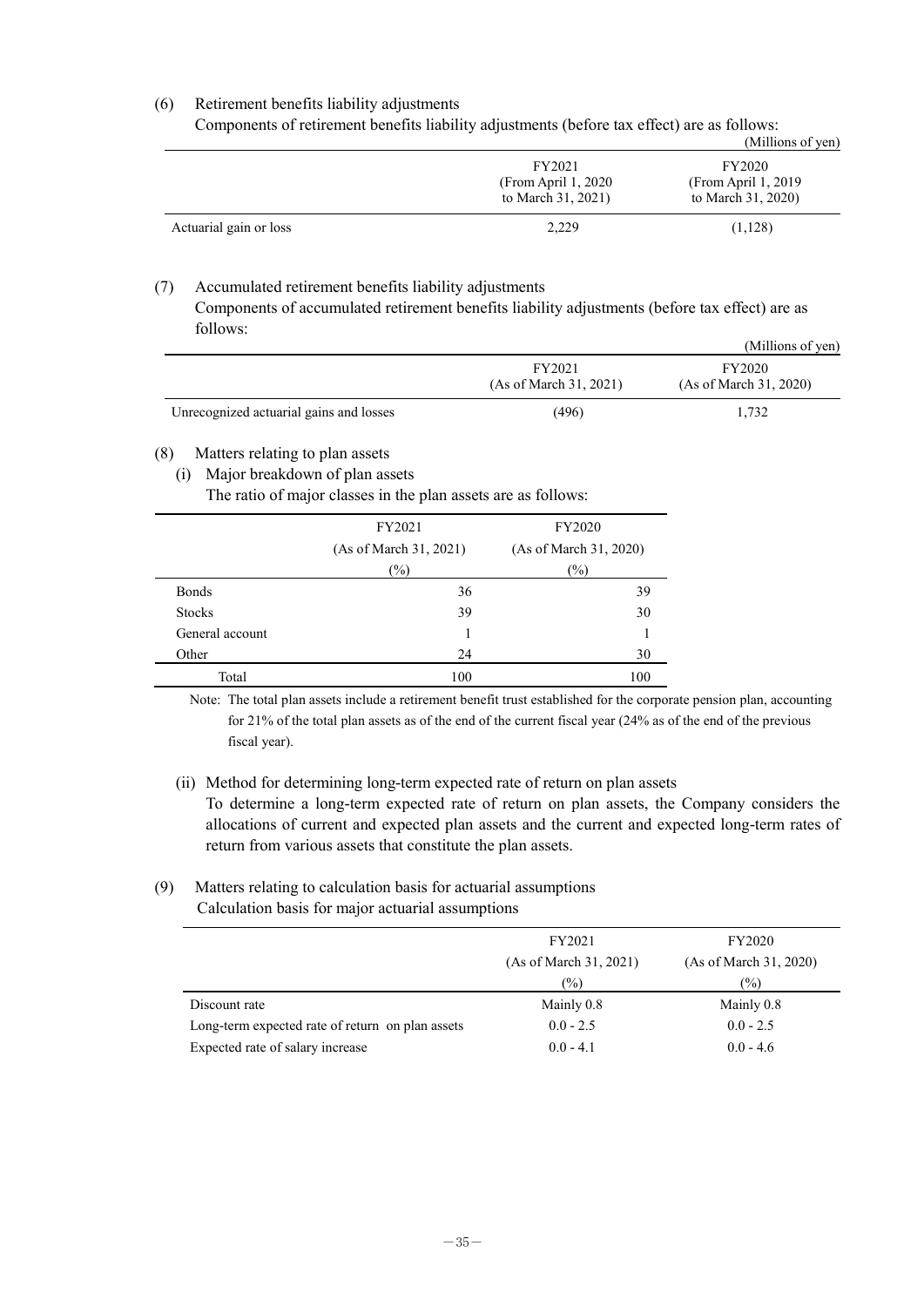#### 3. Defined contribution plan

|                                                                                            |                                                      | (Millions of yen)                                    |
|--------------------------------------------------------------------------------------------|------------------------------------------------------|------------------------------------------------------|
|                                                                                            | FY2021<br>(From April 1, 2020)<br>to March 31, 2021) | FY2020<br>(From April 1, 2019)<br>to March 31, 2020) |
| Required contributions to defined contribution<br>plan for consolidated subsidiaries       | 31                                                   | 34                                                   |
| 4. Multi-employer plans<br>FY2021 (From April 1, 2020 to March 31, 2021)<br>Not applicable |                                                      |                                                      |
| FY2020 (From April 1, 2019 to March 31, 2020)<br>Not applicable                            |                                                      |                                                      |

Regarding the Restaurant Industry JF Social Pension Fund that some domestic consolidated subsidiaries had joined, after receiving authorization for the transfer of the substitution part of future periods from the Minister of Health, Labour and Welfare on April 1, 2018, the fund has been dissolved as of January 1, 2019. As liquidation procedures are currently being carried out, this information has been omitted.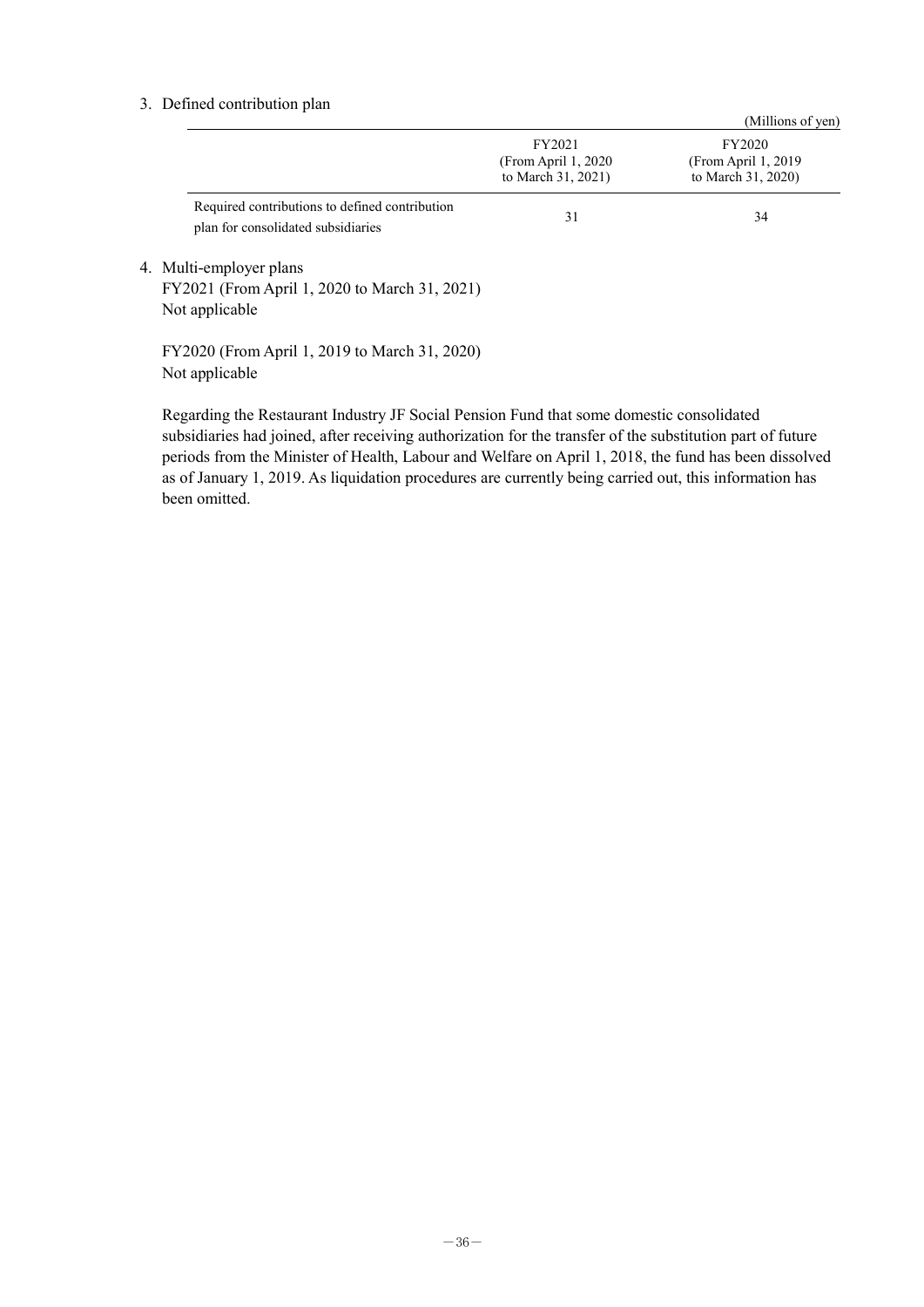#### (Stock options)

#### 1. Corresponding account and amount of stock options charged as expenses

|                                                 |                      | (Millions of yen)    |
|-------------------------------------------------|----------------------|----------------------|
|                                                 | FY2021               | FY2020               |
|                                                 | (From April 1, 2020) | (From April 1, 2019) |
|                                                 | to March 31, 2021)   | to March 31, 2020)   |
| Selling, general and administrative<br>expenses | 77                   | 77                   |

#### 2. Details, size and changes in stock options

#### (1) Details of stock options

|                                                     | 2020 Stock Options                                                                                                                                                                                                                      | 2019 Stock Options                                                                                                                                                                                                                      |
|-----------------------------------------------------|-----------------------------------------------------------------------------------------------------------------------------------------------------------------------------------------------------------------------------------------|-----------------------------------------------------------------------------------------------------------------------------------------------------------------------------------------------------------------------------------------|
| Category and number of<br>grantees                  | Directors of the Company; 9                                                                                                                                                                                                             | Directors of the Company; 12                                                                                                                                                                                                            |
| Number of stock options by<br>type of shares (Note) | 48,500 shares of common stock                                                                                                                                                                                                           | 45,700 shares of common stock                                                                                                                                                                                                           |
| Grant date                                          | July 28, 2020                                                                                                                                                                                                                           | July 29, 2019                                                                                                                                                                                                                           |
| Vesting conditions                                  | In principle, the eligible person may<br>exercise his/her share subscription rights on<br>a lump sum basis between the subsequent<br>day of the expiration of position as Director<br>of the Company and the 10th day from such<br>day. | In principle, the eligible person may<br>exercise his/her share subscription rights on<br>a lump sum basis between the subsequent<br>day of the expiration of position as Director<br>of the Company and the 10th day from such<br>day. |
| Vesting period                                      | From July 1, 2020 to June 30, 2021                                                                                                                                                                                                      | From July 1, 2019 to June 30, 2020                                                                                                                                                                                                      |
| Exercise period                                     | From July 29, 2020 to July 28, 2050                                                                                                                                                                                                     | From July 30, 2019 to July 29, 2049                                                                                                                                                                                                     |

|                                                     | 2018 Stock Options                                                                                                                                                                                                                      | 2017 Stock Options                                                                                                                                                                                                                      |
|-----------------------------------------------------|-----------------------------------------------------------------------------------------------------------------------------------------------------------------------------------------------------------------------------------------|-----------------------------------------------------------------------------------------------------------------------------------------------------------------------------------------------------------------------------------------|
| Category and number of<br>grantees                  | Directors of the Company; 13                                                                                                                                                                                                            | Directors of the Company; 13                                                                                                                                                                                                            |
| Number of stock options by<br>type of shares (Note) | 46,900 shares of common stock                                                                                                                                                                                                           | 47,950 shares of common stock                                                                                                                                                                                                           |
| Grant date                                          | July 25, 2018                                                                                                                                                                                                                           | July 26, 2017                                                                                                                                                                                                                           |
| Vesting conditions                                  | In principle, the eligible person may<br>exercise his/her share subscription rights on<br>a lump sum basis between the subsequent<br>day of the expiration of position as Director<br>of the Company and the 10th day from such<br>day. | In principle, the eligible person may<br>exercise his/her share subscription rights on<br>a lump sum basis between the subsequent<br>day of the expiration of position as Director<br>of the Company and the 10th day from such<br>day. |
| Vesting period                                      | From July 1, 2018 to June 30, 2019                                                                                                                                                                                                      | From July 1, 2017 to June 30, 2018                                                                                                                                                                                                      |
| Exercise period                                     | From July 26, 2018 to July 25, 2048                                                                                                                                                                                                     | From July 27, 2017 to July 26, 2047                                                                                                                                                                                                     |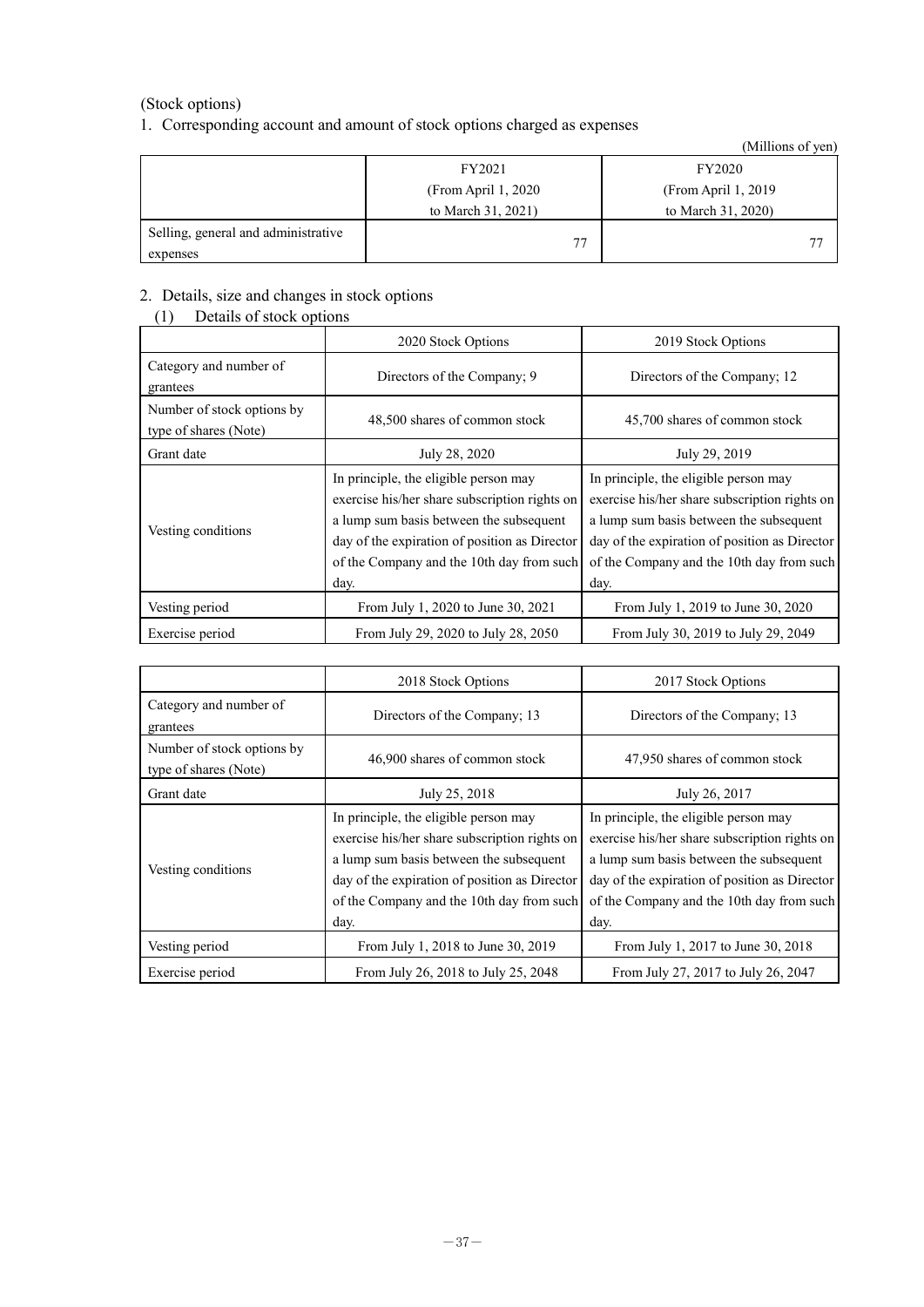|                                                     | 2016 Stock Options                                                                                                                                                                                                                      | 2015 Stock Options                                                                                                                                                                                                                      |
|-----------------------------------------------------|-----------------------------------------------------------------------------------------------------------------------------------------------------------------------------------------------------------------------------------------|-----------------------------------------------------------------------------------------------------------------------------------------------------------------------------------------------------------------------------------------|
| Category and number of<br>grantees                  | Directors of the Company; 12                                                                                                                                                                                                            | Directors of the Company; 11                                                                                                                                                                                                            |
| Number of stock options by<br>type of shares (Note) | 51,700 shares of common stock                                                                                                                                                                                                           | 51,100 shares of common stock                                                                                                                                                                                                           |
| Grant date                                          | July 27, 2016                                                                                                                                                                                                                           | July 23, 2015                                                                                                                                                                                                                           |
| Vesting conditions                                  | In principle, the eligible person may<br>exercise his/her share subscription rights on<br>a lump sum basis between the subsequent<br>day of the expiration of position as Director<br>of the Company and the 10th day from such<br>day. | In principle, the eligible person may<br>exercise his/her share subscription rights on<br>a lump sum basis between the subsequent<br>day of the expiration of position as Director<br>of the Company and the 10th day from such<br>day. |
| Vesting period                                      | From July 1, 2016 to June 30, 2017                                                                                                                                                                                                      | From July 1, 2015 to June 30, 2016                                                                                                                                                                                                      |
| Exercise period                                     | From July 28, 2016 to July 27, 2046                                                                                                                                                                                                     | From July 24, 2015 to July 23, 2045                                                                                                                                                                                                     |

|                                                     | 2014 Stock Options                                                                                                                                                                                                                      |
|-----------------------------------------------------|-----------------------------------------------------------------------------------------------------------------------------------------------------------------------------------------------------------------------------------------|
| Category and number of<br>grantees                  | Directors of the Company; 9                                                                                                                                                                                                             |
| Number of stock options by<br>type of shares (Note) | 61,700 shares of common stock                                                                                                                                                                                                           |
| Grant date                                          | July 24, 2014                                                                                                                                                                                                                           |
| Vesting conditions                                  | In principle, the eligible person may<br>exercise his/her share subscription rights on<br>a lump sum basis between the subsequent<br>day of the expiration of position as Director<br>of the Company and the 10th day from such<br>day. |
| Vesting period                                      | From July 1, 2014 to June 30, 2015                                                                                                                                                                                                      |
| Exercise period                                     | From July 25, 2014 to July 24, 2044                                                                                                                                                                                                     |

Note: The number of stock options represents the number of shares. As the Company conducted a 1-for-2 share consolidation on October 1, 2016, the number of shares reflects the amount after the share consolidation.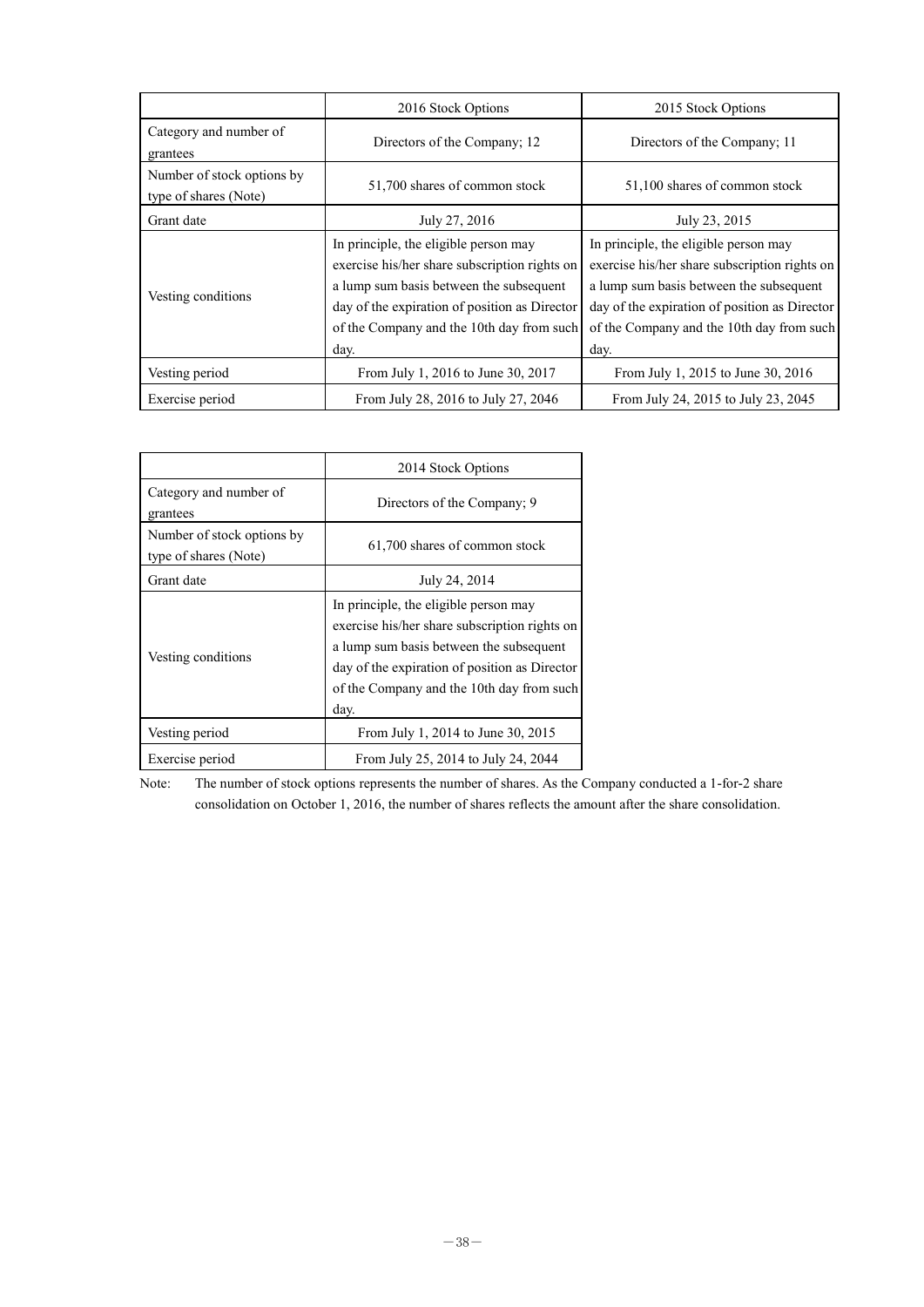#### (2) Size and changes in stock options

The following describes the number of stock options that existed during FY2021 (fiscal year ended March 31, 2021). The number of stock options represents the number of shares.

|                         | 2020                     | 2019    | 2018    | 2017    | 2016                           | 2015    | 2014    |
|-------------------------|--------------------------|---------|---------|---------|--------------------------------|---------|---------|
|                         | Stock                    | Stock   | Stock   | Stock   | Stock                          | Stock   | Stock   |
|                         | Options                  | Options | Options | Options | Options                        | Options | Options |
| Before vesting (Shares) |                          |         |         |         |                                |         |         |
| As of March 31, 2020    |                          | 45,700  | 34,150  | 32,300  | 25,500                         | 19,900  | 18,100  |
| Granted                 | 48,500                   | —       |         |         | $\qquad \qquad \longleftarrow$ |         |         |
| Forfeited               | -                        |         |         |         | $\qquad \qquad \longleftarrow$ |         |         |
| Vested                  |                          | 17,050  | 15,550  | 12,950  | 8,700                          | 4,700   | 5,400   |
| Unvested                | 48,500                   | 28,650  | 18,600  | 19,350  | 16,800                         | 15,200  | 12,700  |
| After vesting (Shares)  |                          |         |         |         |                                |         |         |
| As of March 31, 2020    | -                        | —       |         |         | $\qquad \qquad \longleftarrow$ |         |         |
| Vested                  |                          | 17,050  | 15,550  | 12,950  | 8,700                          | 4,700   | 5,400   |
| Exercised               | $\overline{\phantom{0}}$ | 17,050  | 15,550  | 12,950  | 8,700                          | 4,700   | 5,400   |
| Forfeited               |                          |         |         |         | $\qquad \qquad \longleftarrow$ |         |         |
| Exercisable             |                          |         |         |         |                                |         |         |

(i) Number of stock options

Note: As the Company conducted a 1-for-2 share consolidation on October 1, 2016, the number of shares reflects the amount after the share consolidation.

#### (ii) Unit price information

|                                                | 2020<br>Stock<br>Options | 2019<br>Stock<br>Options | 2018<br>Stock<br>Options | 2017<br>Stock<br>Options | 2016<br>Stock<br>Options | 2015<br>Stock<br>Options | 2014<br>Stock<br>Options |
|------------------------------------------------|--------------------------|--------------------------|--------------------------|--------------------------|--------------------------|--------------------------|--------------------------|
| Exercise price (Yen)                           |                          |                          |                          |                          |                          |                          |                          |
| Average price per share<br>upon exercise (Yen) | $\overline{\phantom{0}}$ | 1,649                    | 1,649                    | 1,648                    | 1,648                    | 1,648                    | 1,648                    |
| Fair value per share at<br>grant date (Yen)    | 1,612                    | 1,658                    | 1,798                    | 1,667                    | 1,512                    | 1,590                    | 1,008                    |

Note: As the Company conducted a 1-for-2 share consolidation on October 1, 2016, per share price reflects the amount after the share consolidation.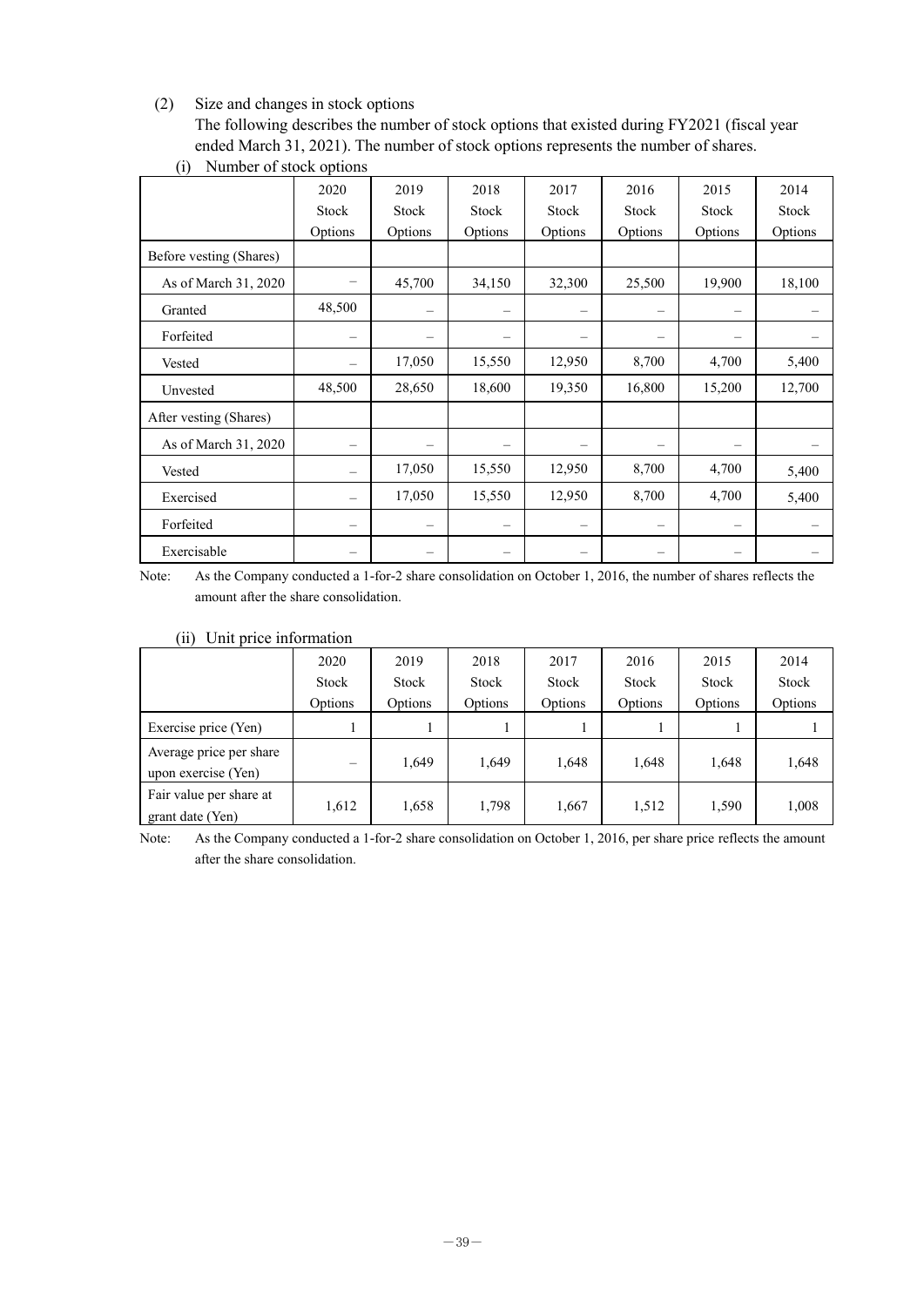3. Method for estimating the fair value of stock options

The method for estimating the fair value of the 2020 stock options granted in the current fiscal year is as follows:

- (i) Valuation method: Black-Scholes Model
- (ii) Main assumptions and estimation method:

|                                                       | 2020 Stock Options        |
|-------------------------------------------------------|---------------------------|
| Volatility of share price (Note 1)                    | $17.1\%$                  |
| Estimated remaining outstanding<br>period<br>(Note 2) | Three years and 10 months |
| Estimated dividend<br>(Note 3)                        | $434$ per share           |
| Risk-free interest rate<br>(Note 4)                   | $(0.14)\%$                |

Notes: 1. Calculated based on the stock market performance for the three years and 11 months (from August 2016 to July 2020).

- 2. Estimated based on the average remaining service period for Directors at the allotment date of the stock options, which is based on the average service period of past Directors and the current service periods of incumbent Directors between their inauguration dates and the allotment date of stock options.
- 3. Dividend was estimated based on the actual dividends for the fiscal year ended March 31, 2020.
- 4. The yield on government bonds for the period corresponding to the estimated remaining outstanding period.
- 4. Method for estimating the number of stock options vested Because it is difficult to reasonably estimate the number of stock options that will expire in the future, the number here reflects only stock options that have actually been forfeited.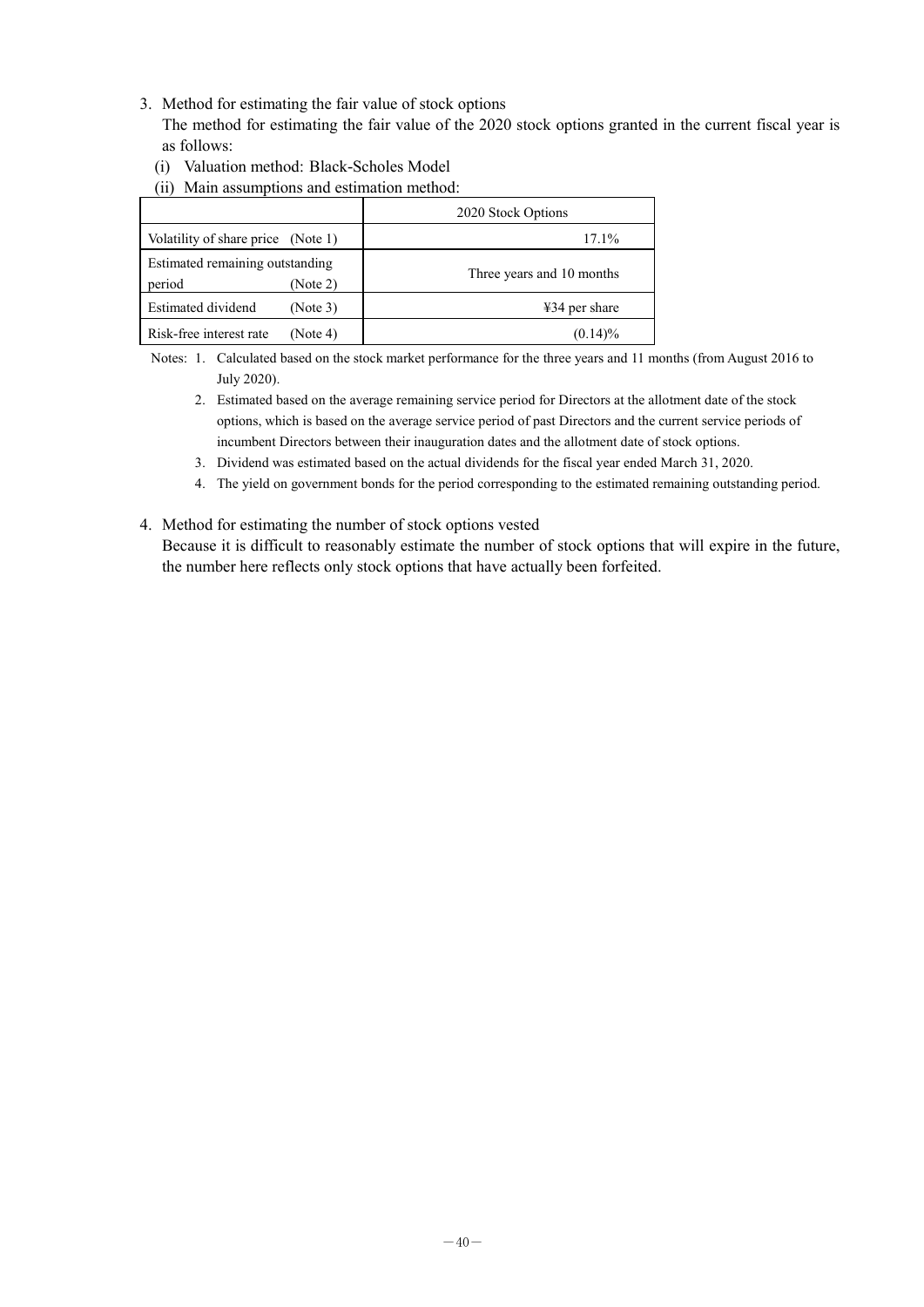### (Tax effect accounting)

1. Significant components of deferred tax assets and liabilities

|                                                                                | FY2021<br>(As of March 31, 2021) | (Millions of yen)<br>FY2020<br>(As of March 31, 2020) |
|--------------------------------------------------------------------------------|----------------------------------|-------------------------------------------------------|
| Deferred tax assets                                                            |                                  |                                                       |
| Tax loss carried forward (Note 1)                                              | 2,003                            | 1,341                                                 |
| Non-deductible accrued enterprise tax                                          | 205                              | 200                                                   |
| Accrued bonuses                                                                | 548                              | 549                                                   |
| Net defined benefit liability                                                  | 2,418                            | 2,492                                                 |
| Loss on valuation of securities                                                | 92                               | 75                                                    |
| Unrealized gain on sales of fixed assets                                       | 945                              | 926                                                   |
| Loss on valuation of non-current assets                                        | 458                              | 303                                                   |
| Other                                                                          | 1,876                            | 2,733                                                 |
| Subtotal deferred tax assets                                                   | 8,548                            | 8,620                                                 |
| Valuation allowance for tax loss carried forward<br>(Note 1)                   | (1,881)                          | (1,298)                                               |
| Valuation allowance for total future deductible<br>temporary differences, etc. | (1,381)                          | (1,239)                                               |
| Subtotal valuation allowance                                                   | (3,263)                          | (2,538)                                               |
| Total deferred tax assets                                                      | 5,284                            | 6,082                                                 |
| Amount offset by deferred tax liabilities                                      | 3,631                            | 4,515                                                 |
| Net deferred tax assets                                                        | 1,653                            | 1,567                                                 |
| Deferred tax liabilities                                                       |                                  |                                                       |
| Reserve for reduction entry                                                    | 2,877                            | 2,846                                                 |
| Unrealized holding gain (loss) on securities                                   | 12,246                           | 10,763                                                |
| Gain on contribution of securities to retirement                               |                                  |                                                       |
| benefit trust                                                                  | 435                              | 435                                                   |
| Other                                                                          | 1,409                            | 1,392                                                 |
| Subtotal deferred tax liabilities                                              | 16,967                           | 15,439                                                |
| Amount offset by deferred tax assets                                           | 3,631                            | 4,515                                                 |
| Net deferred tax liabilities                                                   | 13,336                           | 10,923                                                |

Notes: 1. Tax loss carried forward and amount of said deferred tax assets by deferred deadline FY2021 (As of March 31, 2021)

|                                       |                          |                                      |                                         |                                          |                                         |                    | (Millions of yen) |
|---------------------------------------|--------------------------|--------------------------------------|-----------------------------------------|------------------------------------------|-----------------------------------------|--------------------|-------------------|
|                                       | Within one<br>year       | Over one year<br>within two<br>years | Over two<br>years within<br>three years | Over three<br>years within<br>four years | Over four<br>years within<br>five years | Over five<br>years | Total             |
| Tax loss<br>carried<br>forward $(*1)$ | 100                      | 45                                   | 199                                     | 87                                       | 105                                     | 1,465              | 2,004             |
| Valuation<br>allowance                | (100)                    | (45)                                 | (199)                                   | (87)                                     | (83)                                    | (1,365)            | (1,881)           |
| Deferred tax<br>assets                | $\overline{\phantom{0}}$ |                                      | $\overline{\phantom{0}}$                | —                                        | 22                                      | 100                | 122               |

(\*1) Tax loss carried forward is the amount derived from multiplying by the effective statutory tax rate.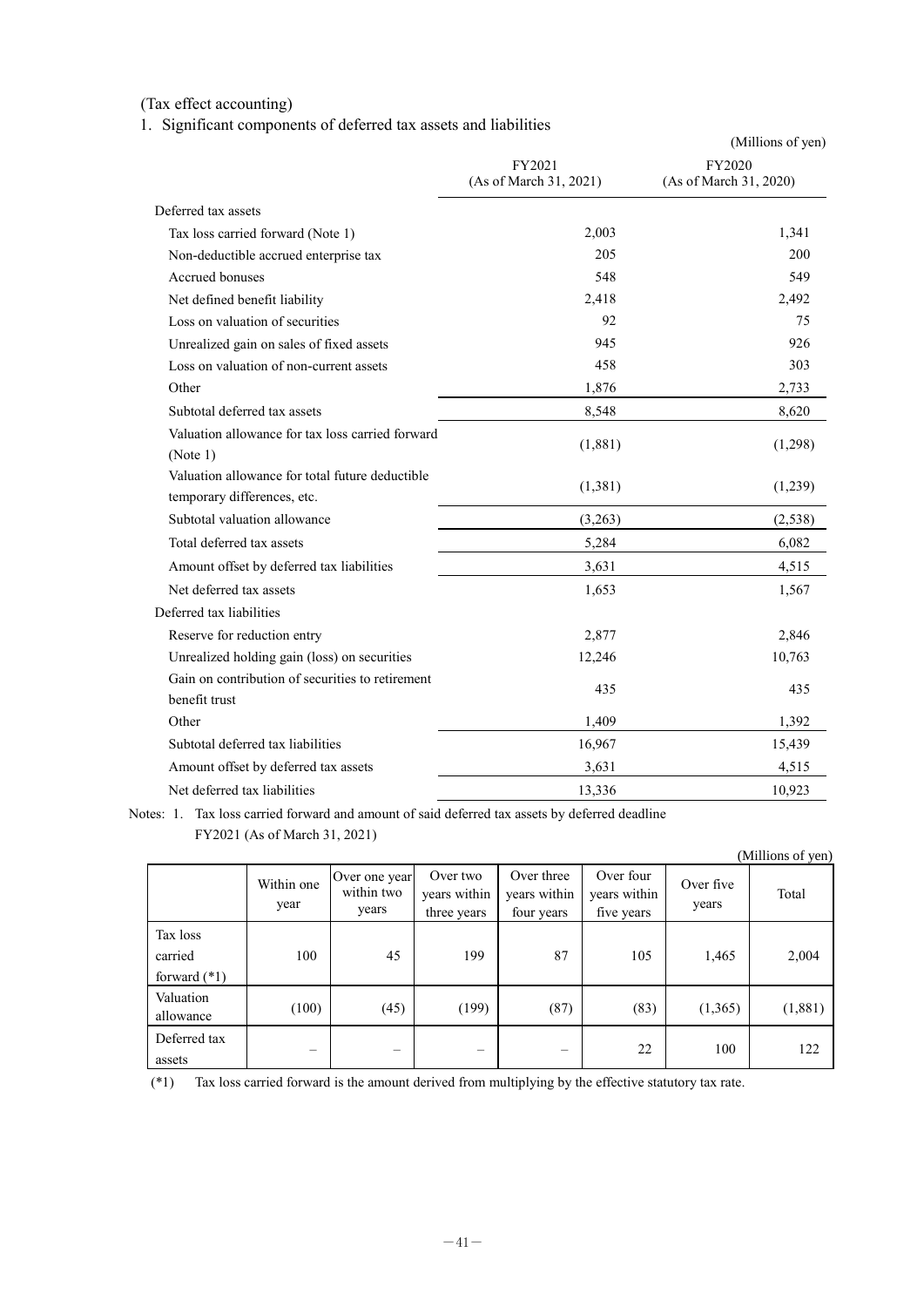#### FY2020 (As of March 31, 2020)

|                                       |                    |                                      |                                         |                                          |                                         |                    | (Millions of yen) |
|---------------------------------------|--------------------|--------------------------------------|-----------------------------------------|------------------------------------------|-----------------------------------------|--------------------|-------------------|
|                                       | Within one<br>year | Over one year<br>within two<br>years | Over two<br>years within<br>three years | Over three<br>years within<br>four years | Over four<br>years within<br>five years | Over five<br>years | Total             |
| Tax loss<br>carried<br>forward $(*1)$ | 133                | 92                                   | 137                                     | 123                                      | 41                                      | 812                | 1,341             |
| Valuation<br>allowance                | (125)              | (92)                                 | (134)                                   | (123)                                    | (41)                                    | (781)              | (1,298)           |
| Deferred tax<br>assets                | 8                  |                                      | 2                                       |                                          | –                                       | 31                 | 42                |

(\*1) Tax loss carried forward is the amount derived from multiplying by the effective statutory tax rate.

2. Significant components in the reconciliation of difference between the effective statutory tax rate and effective tax rate reflected in the consolidated financial statements

|                                                       | FY2021                 | FY2020                 |
|-------------------------------------------------------|------------------------|------------------------|
|                                                       | (As of March 31, 2021) | (As of March 31, 2020) |
|                                                       | $(\%)$                 | $(\%)$                 |
| Effective statutory tax rate                          | 30.6                   | 30.6                   |
| (Adjustments)                                         |                        |                        |
| Entertainment expenses and other non-deductible       | 0.5                    | 0.8                    |
| permanent differences                                 |                        |                        |
| Non-taxable permanent differences such as             | (0.7)                  | (0.7)                  |
| dividend income                                       |                        |                        |
| Per capita inhabitant taxes                           | 0.7                    | 0.7                    |
| Special deductions from income tax                    | (1.3)                  | (1.5)                  |
| Effect of change in effective tax rate                |                        |                        |
| Differences of tax rates at foreign subsidiaries      | (0.4)                  | (0.4)                  |
| Other                                                 | 3.4                    | 3.1                    |
| Actual effective tax rate after tax effect accounting | 32.8                   | 32.6                   |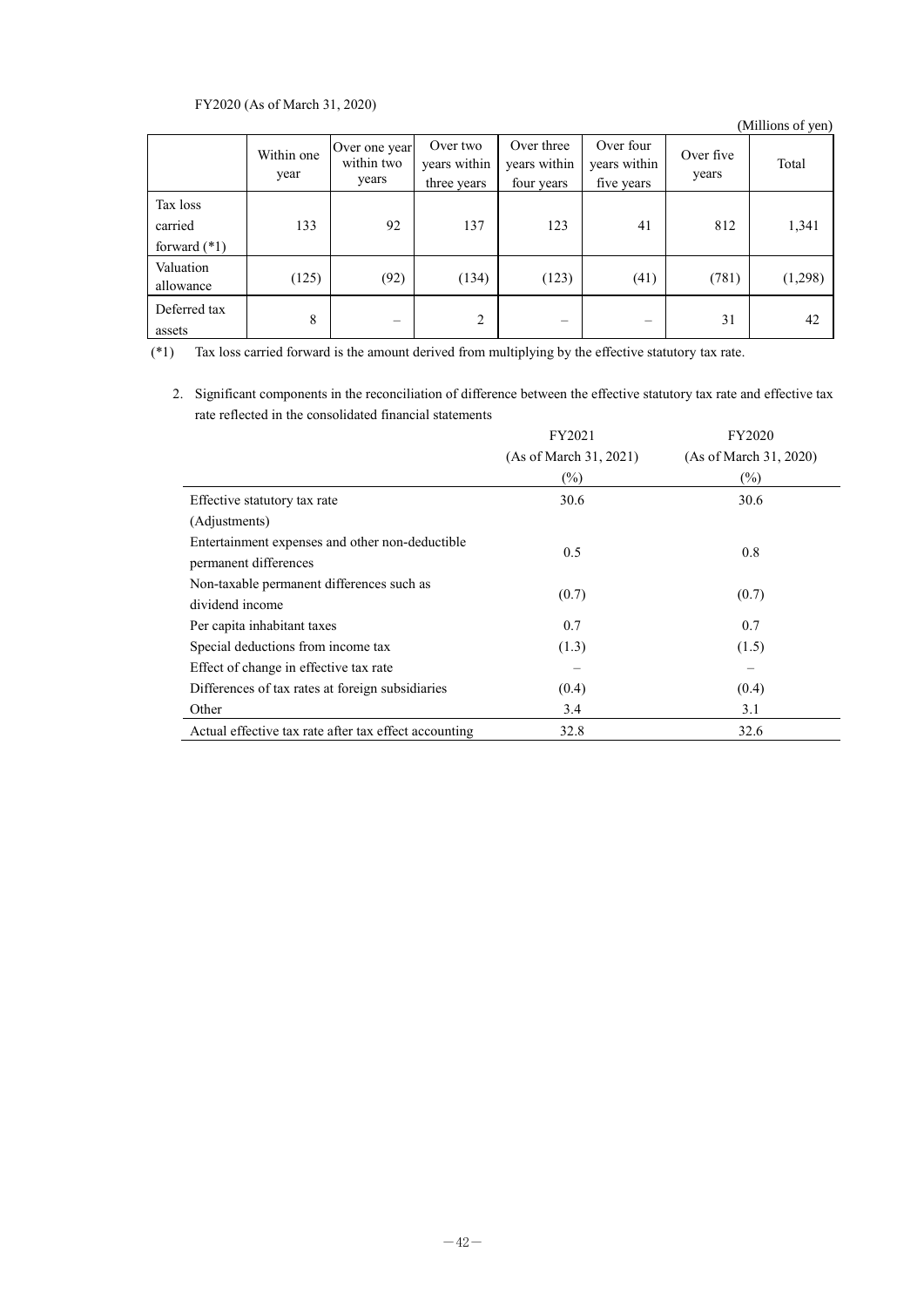(Business combination)

FY2021 (From April 1, 2020 to March 31, 2021) Business combination through acquisition

- 1. Overview of business combination
- (1) Name and business contents of the acquired companies
	- Name of the acquiring company: NIPPUN SHOJI CORPORATION
	- (i) Name of the acquired company: Jackle Urashimaya Co., Ltd. Business contents: Operation of food mass-market retailers
	- (ii) Name of the acquired company: G&L mart Co., Ltd. Business contents: Operation of food mass-market retailers
- Note: The acquired companies will conduct a merger on July 1, 2021 in which G&L mart Co., Ltd. will be the surviving company and Jackle Urashimaya Co., Ltd. will be the dissolving company.
- (2) Principal reasons for business combination
- Shares in Jackle Urashimaya Co., Ltd. were acquired based on the judgement that a synergistic effect can be achieved by reorganizing the capital relationship through a business combination and streamlining the two companies' business operations.
- (3) Date of business combination
- February 1, 2021
- (4) Legal form of the business combination

Share acquisition in exchange for cash

(5) Corporate name after the business combination

There is no change in the corporate name after the business combination.

- (6) Ratio of voting rights acquired
- (i) Jackle Urashimaya Co., Ltd.
	- Ratio of voting rights owned prior to the business combination:  $-\%$
	- Ratio of voting rights additionally acquired on business combination date: 100.00% Ratio of voting rights after the acquisition: 100.00%
- (ii) G&L mart Co., Ltd.

Ratio of voting rights owned prior to the business combination: 46.43% Ratio of voting rights additionally acquired on business combination date: 46.43% (including indirect holding of 46.43%)

Ratio of voting rights after the acquisition: 92.86% (including indirect holding of 46.43%)

(7) Grounds for determining the acquiring company

Share acquisition in exchange for cash conducted by NIPPUN SHOJI CORPORATION, a consolidated subsidiary of the Company

2. Period of the acquired companies' business results included in the consolidated financial statements From February 1, 2021 to March 31, 2021

3. Cost of the acquisition of the acquired companies and the breakdown thereof

|                                         | (Millions of yen) |
|-----------------------------------------|-------------------|
| Consideration for the acquisition: Cash | 1.297             |
| Acquisition cost                        | 1.297             |

4. Difference between the cost of acquisition of the acquired companies and the total of acquisition cost of each transaction until the completion of acquisition

|                                                                                   | (Millions of yen) |
|-----------------------------------------------------------------------------------|-------------------|
| Cost of acquisition of the acquired companies                                     | 523               |
| Total of acquisition cost of each transaction until the completion of acquisition | 38                |
| Difference (Gain on step acquisitions)                                            | 485               |

5. Principal expenses related to the acquisitions and amount thereof Due diligence costs, etc.: ¥6 million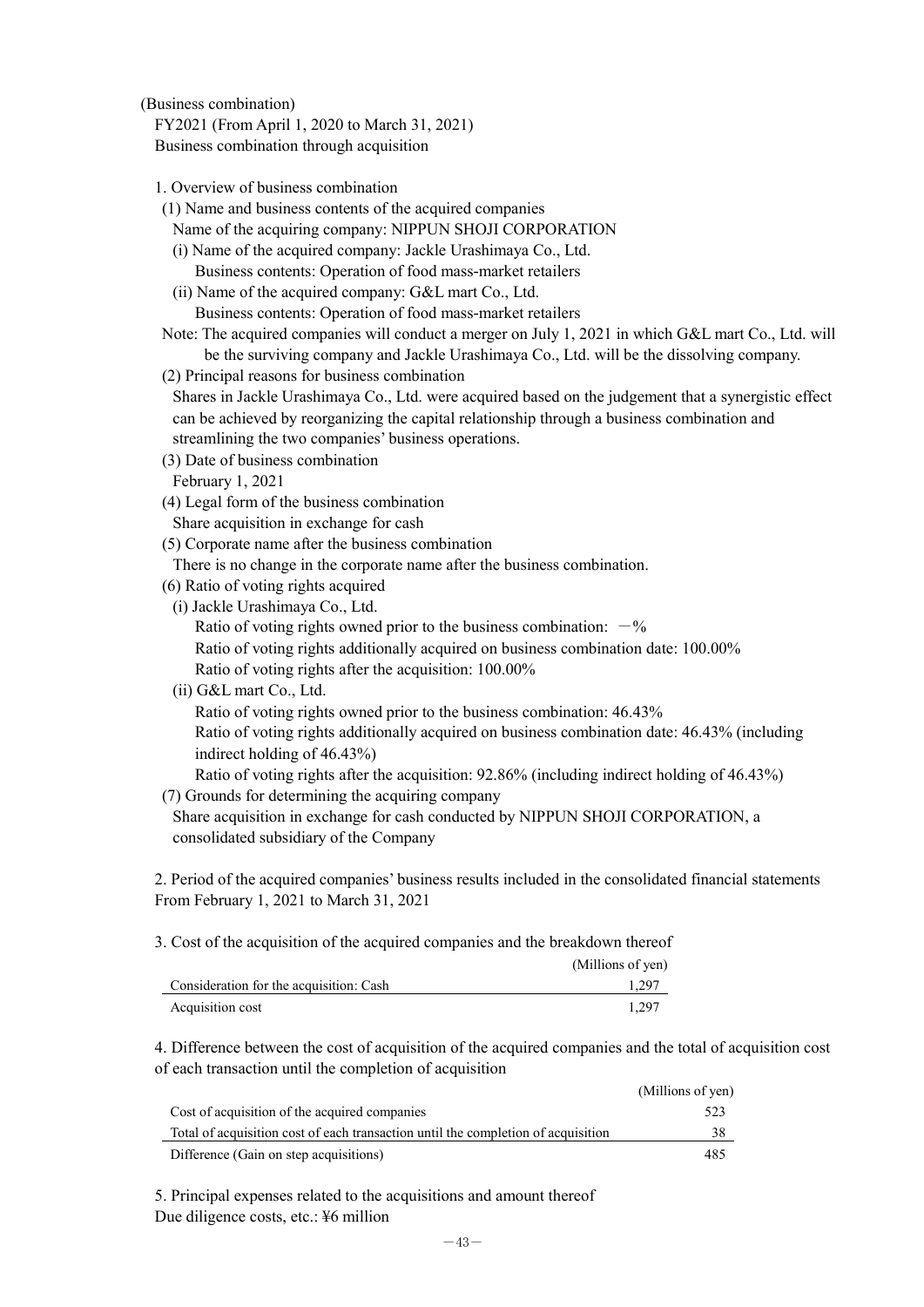6. Amount of goodwill arising from the acquisition, reason for the goodwill, and method and period for amortization of goodwill

- (1) Amount of goodwill arising from the acquisition: ¥1,264 million
- (2) Reason for the goodwill
- The goodwill arose in relation to the anticipated future profit.
- (3) Method and period for amortization of goodwill

Goodwill will be amortized by the straight-line method over a period of ten years.

7. Amounts of assets acquired and liabilities assumed on the date of business combination, and breakdown thereof

|                         | (Millions of yen) |
|-------------------------|-------------------|
| Current assets          | 2,553             |
| Non-current assets      | 1,680             |
| Total assets            | 4,233             |
| Current liabilities     | 2,161             |
| Non-current liabilities | 1,439             |
| Total liabilities       | 3,600             |

8. Approximate amount and calculation method of the impact of business combination on the consolidated statements of income for the current fiscal year assuming that the acquisition was completed on the first day of the current fiscal year

|                                         | (Millions of yen) |
|-----------------------------------------|-------------------|
| Net sales                               | 13,559            |
| Operating income                        | 324               |
| Ordinary Income                         | 360               |
| Profit before income taxes              | 360               |
| Profit attributable to owners of parent | 235               |

(Calculation method of approximate amount)

The approximate amount is the difference between the amount of net sales and profit and loss information, which were calculated assuming that the business combination was completed on the first day of the current fiscal year, and net sales and profit and loss information on the acquired companies' consolidated statements of income.

This note has not received audit certification.

#### (Asset retirement obligations)

#### As of March 31, 2021

The Group recognizes liabilities relating to the restoration of real estate to its original state upon withdrawal from real estate based on real estate lease contracts for factories and others as asset retirement obligations. However, the description of this information has been omitted as the total amount of the obligations is immaterial.

#### As of March 31, 2020

The Group recognizes liabilities relating to the restoration of real estate to its original state upon withdrawal from real estate based on real estate lease contracts for factories and others as asset retirement obligations. However, the description of this information has been omitted as the total amount of the obligations is immaterial.

#### (Rental property and other real estate)

#### FY2021 (From April 1, 2020 to March 31, 2021)

The Group owns office buildings and other properties for rent (including land) in Tokyo and other areas. Income from the rental properties in the current fiscal year was ¥652 million (primary rental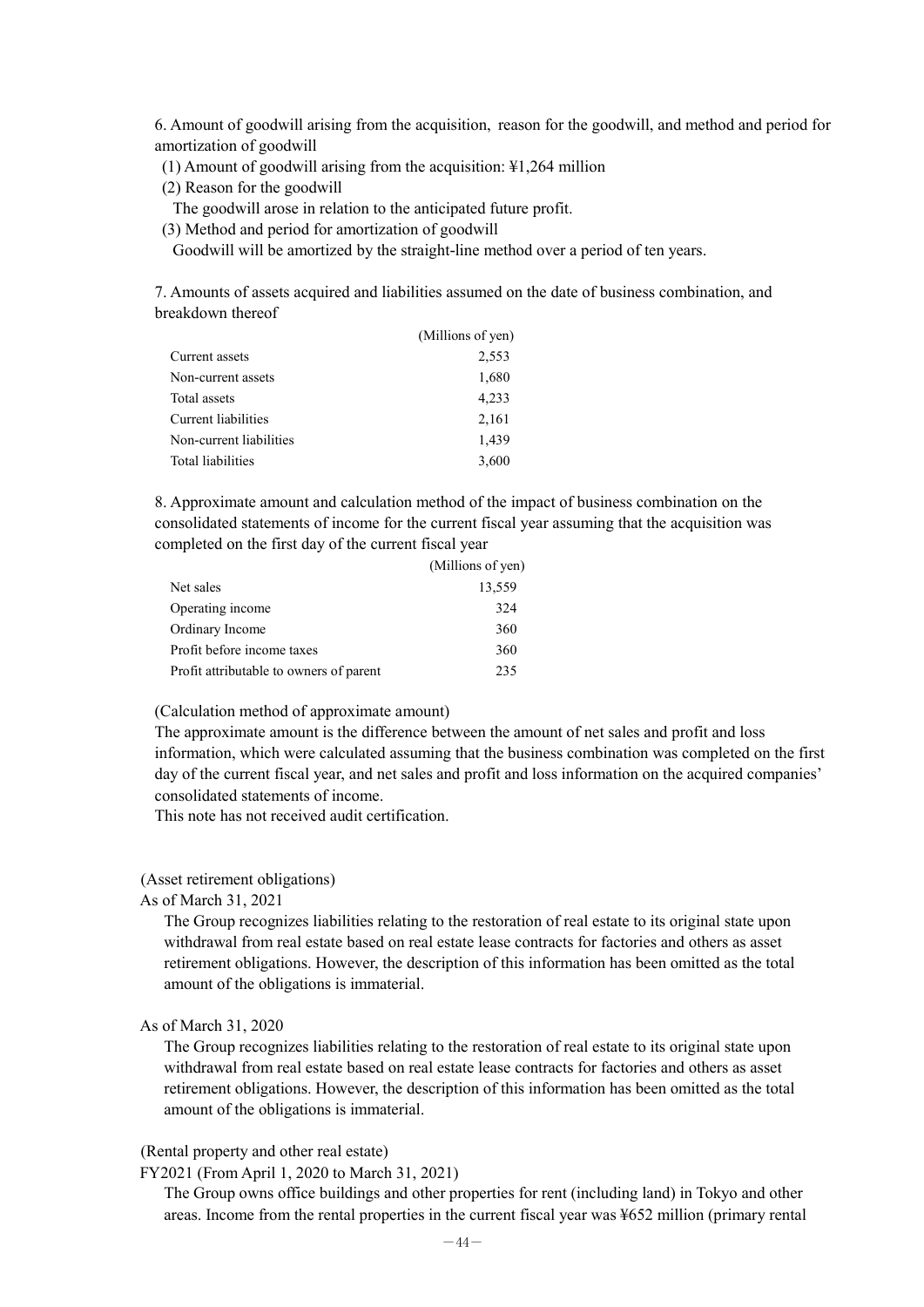revenue is booked as net sales and primary rental expenses as cost of sales). The carrying amount of the rental properties and its changes and fair value are as follows:

|                                                    |                      |                | (Millions of yen) |
|----------------------------------------------------|----------------------|----------------|-------------------|
| Carrying amount on the consolidated balance sheets | Fair value at end of |                |                   |
| Balance at beginning of                            | current period       |                |                   |
| current period                                     | current period       | current period |                   |
| 7,873                                              | (145)                | 7,727          | 24,877            |

Notes: 1. The carrying amount on the consolidated balance sheets represents the acquisition cost less accumulated depreciation and accumulated impairment loss.

- 2. The increase in the carrying amount during the current fiscal year mainly consists of an increase of ¥75 million due to new acquisitions, and the decrease mainly consists of ¥220 million of depreciation.
- 3. The fair value of key properties at the end of the fiscal year is determined based on appraisal reports obtained from independent real estate appraisers and other information. For other less important properties, the fair value is determined based on certain appraisal values or relevant indexes that are deemed to properly reflect the market prices.

#### FY2020 (From April 1, 2019 to March 31, 2020)

The Group owns office buildings and other properties for rent (including land) in Tokyo and other areas. Income from the rental properties in the current fiscal year was ¥410 million (primary rental revenue is booked as net sales and primary rental expenses as cost of sales), and gain on sales of rental properties was ¥130 million (booked as non-operating income).

The carrying amount of the rental properties and its changes and fair value are as follows:

|                                                    |                      |       | (Millions of yen) |
|----------------------------------------------------|----------------------|-------|-------------------|
| Carrying amount on the consolidated balance sheets | Fair value at end of |       |                   |
| Balance at beginning of<br>current period          | current period       |       |                   |
| 3,536                                              | 4,336                | 7,873 | 24,287            |

Notes: 1. The carrying amount on the consolidated balance sheets represents the acquisition cost less accumulated depreciation and accumulated impairment loss.

2. The increase in the carrying amount during the current fiscal year mainly consists of an increase of ¥4,621 million due to new acquisitions, and the decrease mainly consists of ¥146 million of depreciation and ¥139 million due to sales of properties.

3. The fair value of key properties at the end of the fiscal year is determined based on appraisal reports obtained from independent real estate appraisers and other information. For other less important properties, the fair value is determined based on certain appraisal values or relevant indexes that are deemed to properly reflect the market prices.

(Public facility management) Not applicable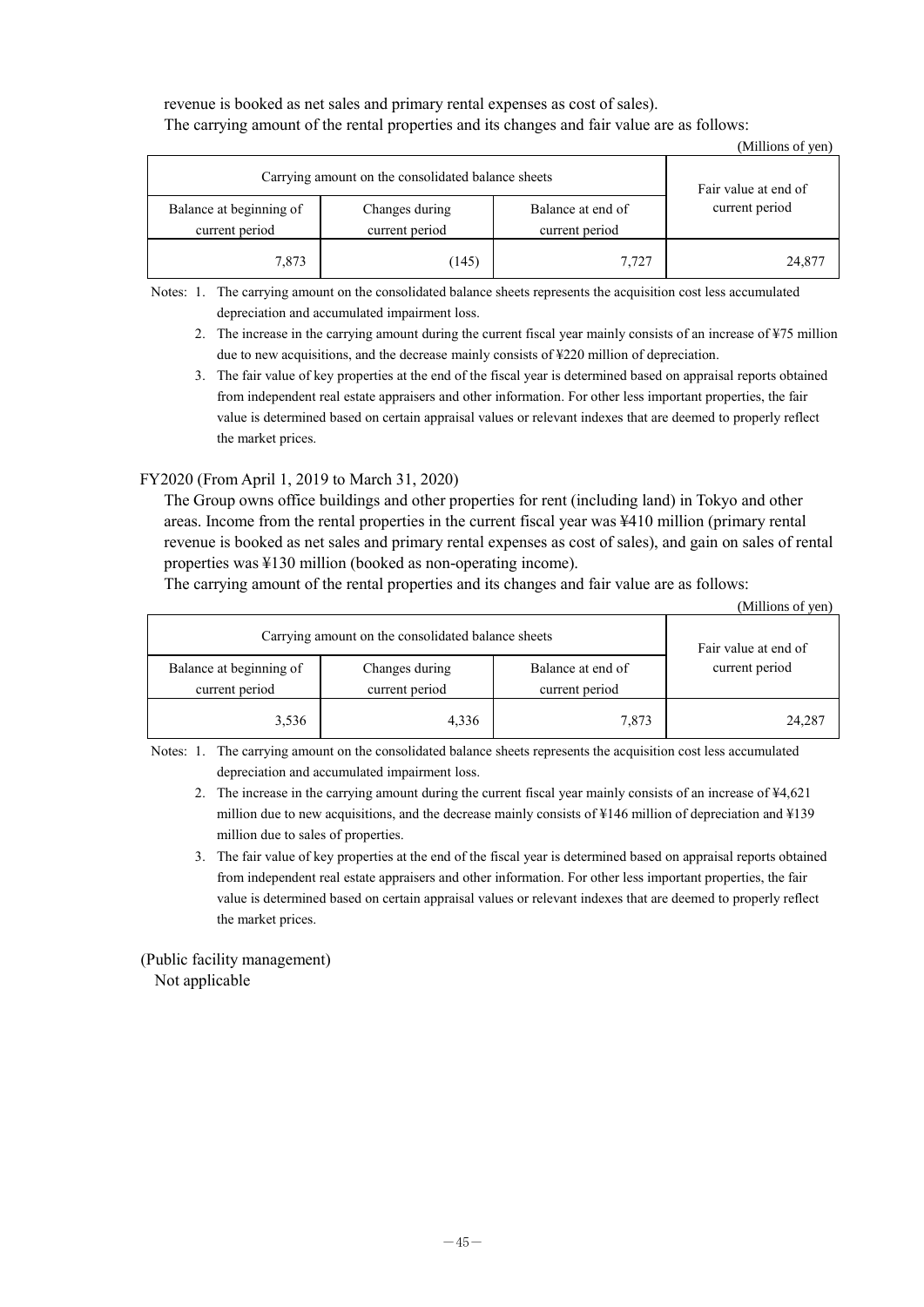(Segment information)

- [Segment information]
- 1. Overview of reportable segments

The Group's reportable segments are group components which are regularly reviewed by the Board of Directors using the discrete financial information available to determine the allocation of management resources and evaluate business results.

The Group consists of three main business units classified by product types—Flour Milling, Food and Other. Each business unit formulates business strategies and promotes business activities. The Group has classified its operations into two reportable segments: Flour Milling and Food. The Flour Milling segment covers wheat flour, wheat bran, and buckwheat flour, while the Food segment covers wheat flour for home use, premixes, pasta, frozen foods, delicatessen foods, and rice flour.

2. Calculation methods of sales, income (loss), assets, liabilities and other items by reportable segment The accounting methods used for reportable segments are the same as those described under "Basis of preparation of the consolidated financial statements."

Profit figures of reportable segments are based on operating income. Inter-segment sales and transfers are based on prevailing market prices.

3. Information on sales, income (loss), assets, liabilities and other items by reportable segment

| (Millions of yen)                                                     |                     |         |         |        |         |             |                                         |
|-----------------------------------------------------------------------|---------------------|---------|---------|--------|---------|-------------|-----------------------------------------|
|                                                                       | Reportable segments |         |         |        |         |             | Amounts<br>recorded on                  |
|                                                                       | Flour Milling       | Food    | Total   | Other  | Total   | Adjustments | consolidated<br>financial<br>statements |
| Net sales                                                             |                     |         |         |        |         |             |                                         |
| Net sales to external<br>customers                                    | 97,653              | 196,514 | 294,167 | 35,398 | 329,566 |             | 329,566                                 |
| Internal sales or transfers<br>between segments                       | 1,977               | 515     | 2,493   | 6,646  | 9,139   | (9,139)     |                                         |
| Total                                                                 | 99,631              | 197,029 | 296,661 | 42,044 | 338,705 | (9,139)     | 329,566                                 |
| Segment income                                                        | 5,102               | 4,264   | 9,366   | 1,034  | 10,401  | (70)        | 10,331                                  |
| Segment assets                                                        | 103,555             | 118,224 | 221,779 | 23,192 | 244,972 | 63,045      | 308,017                                 |
| Other items                                                           |                     |         |         |        |         |             |                                         |
| Depreciation                                                          | 3,093               | 4,251   | 7,344   | 1,277  | 8,622   | 358         | 8,981                                   |
| Increase in property, plant<br>and equipment and<br>intangible assets | 3,563               | 13,205  | 16,768  | 1,248  | 18,016  | (1,321)     | 16,695                                  |

FY2021 (From April 1, 2020 to March 31, 2021)

Notes: 1. The "Other" column indicates businesses not included in the reportable segments, including pet food, health food, engineering and real estate leasing.

2. Segment income adjustment of ¥(70) million includes elimination of inter-segment transactions and corporate expenses.

- 3. Corporate assets included in adjustments of segment assets amounted to ¥63,572 million and mainly comprise the Company's surplus funds (cash and deposits, and securities) and property, plant and equipment concerning administrative departments.
- 4. Adjustments amounting to ¥(1,321) million for the increase in property, plant and equipment and intangible assets mainly relate to capital investment by the administrative departments and elimination of inter-segment transactions.
- 5. Segment income is adjusted to reconcile total segment income to operating income on the consolidated financial statements.

6. Depreciation expenses and an increase in property, plant and equipment and intangible assets include an increase in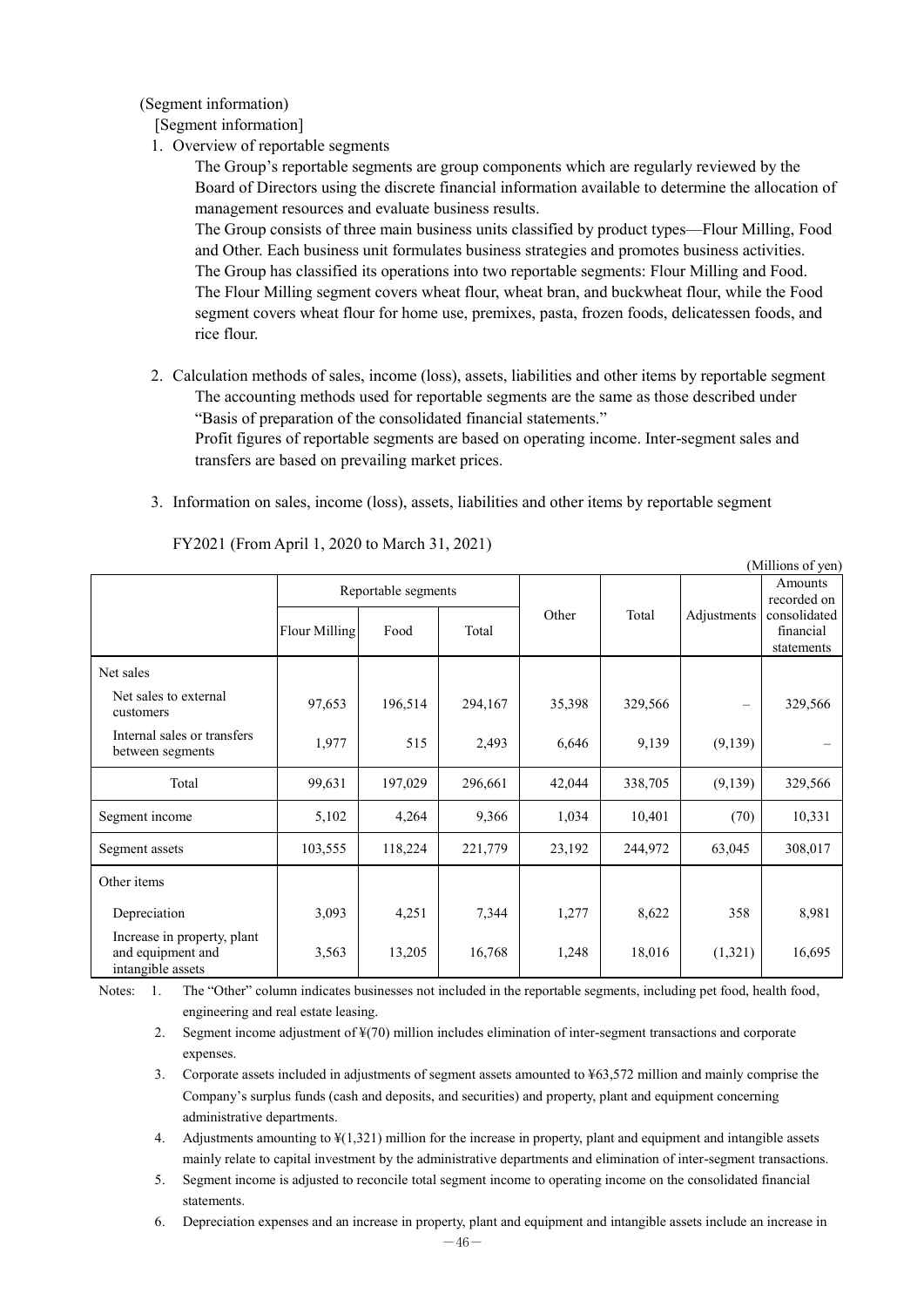long-term prepaid expenses and amortization thereof.

7. Different criteria are applied for allocation of non-current assets to each segment and for allocation of relevant depreciation expenses to each segment, respectively.

| (Millions of yen)                                                     |                     |         |         |        |         |             |                                         |
|-----------------------------------------------------------------------|---------------------|---------|---------|--------|---------|-------------|-----------------------------------------|
|                                                                       | Reportable segments |         |         |        |         |             | Amounts<br>recorded on                  |
|                                                                       | Flour Milling       | Food    | Total   | Other  | Total   | Adjustments | consolidated<br>financial<br>statements |
| Net sales                                                             |                     |         |         |        |         |             |                                         |
| Net sales to external<br>customers                                    | 102,621             | 204,399 | 307,021 | 37,818 | 344,839 |             | 344,839                                 |
| Internal sales or transfers<br>between segments                       | 2,137               | 627     | 2,764   | 2,086  | 4,851   | (4, 851)    |                                         |
| Total                                                                 | 104,758             | 205,027 | 309,786 | 39,904 | 349,691 | (4, 851)    | 344,839                                 |
| Segment income                                                        | 5,657               | 4,865   | 10,522  | 547    | 11,070  | 31          | 11,101                                  |
| Segment assets                                                        | 106,318             | 105,149 | 211,468 | 23,640 | 235,108 | 55,320      | 290,428                                 |
| Other items                                                           |                     |         |         |        |         |             |                                         |
| Depreciation                                                          | 2,994               | 3,912   | 6,907   | 1,128  | 8,036   | 338         | 8,375                                   |
| Increase in property, plant<br>and equipment and<br>intangible assets | 3,133               | 5,772   | 8,905   | 4,803  | 13,709  | (117)       | 13,592                                  |

#### FY2020 (From April 1, 2019 to March 31, 2020)

Notes: 1. The "Other" column indicates businesses not included in the reportable segments, including pet food, health food, engineering and real estate leasing.

- 2. Segment income adjustment of ¥31 million includes elimination of inter-segment transactions and corporate expenses.
- 3. Corporate assets included in adjustments of segment assets amounted to ¥56,549 million and mainly comprise the Company's surplus funds (cash and deposits, and securities) and property, plant and equipment concerning administrative departments.
- 4. Adjustments amounting to ¥(117) million for the increase in property, plant and equipment and intangible assets mainly relate to capital investment by the administrative departments and elimination of inter-segment transactions.
- 5. Segment income is adjusted to reconcile total segment income to operating income on the consolidated financial statements.
- 6. Depreciation expenses and an increase in property, plant and equipment and intangible assets include an increase in long-term prepaid expenses and amortization thereof.
- 7. Different criteria are applied for allocation of non-current assets to each segment and for allocation of relevant depreciation expenses to each segment, respectively.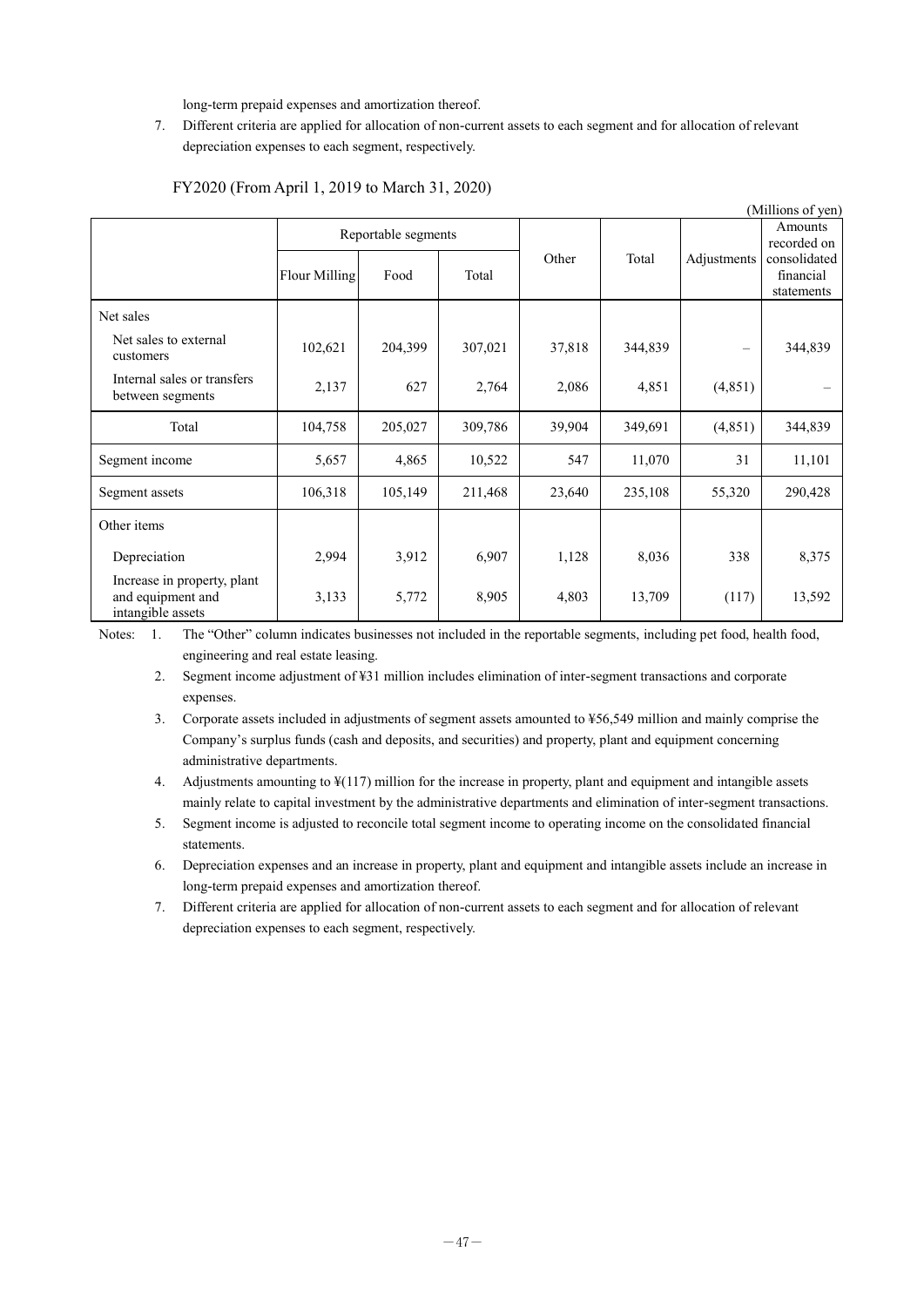[Related information]

#### FY2021 (From April 1, 2020 to March 31, 2021)

1. Information by product and service

This information has been omitted as the same information is disclosed in Segment information.

- 2. Information by geographical area
- (1) Net sales

This information has been omitted as net sales to external customers in Japan account for more than 90% of net sales recorded on the consolidated statement of income.

(2) Property, plant and equipment

This information has been omitted because the amount of property, plant and equipment located in Japan excesses 90% of the amount of property, plant and equipment in the consolidated balance sheet.

3. Information by major customer

| Name of customer          | Net sales<br>(Millions of yen) | Name of related segment         |
|---------------------------|--------------------------------|---------------------------------|
| FamilyMart Co., Ltd.      | 44.689                         | Food                            |
| <b>ITOCHU</b> Corporation |                                | 43,199   Flour Milling and Food |

#### FY2020 (From April 1, 2019 to March 31, 2020)

1. Information by product and service This information has been omitted as the same information is disclosed in Segment information.

- 2. Information by geographical area
- (1) Net sales

This information has been omitted as net sales to external customers in Japan account for more than 90% of net sales recorded on the consolidated statement of income.

(2) Property, plant and equipment

This information has been omitted because the amount of property, plant and equipment located in Japan excesses 90% of the amount of property, plant and equipment in the consolidated balance sheet.

#### 3. Information by major customer

| Name of customer          | Net sales<br>(Millions of yen) | Name of related segment         |
|---------------------------|--------------------------------|---------------------------------|
| FamilyMart Co., Ltd.      | $50,479$ Food                  |                                 |
| <b>ITOCHU</b> Corporation |                                | 43,722   Flour Milling and Food |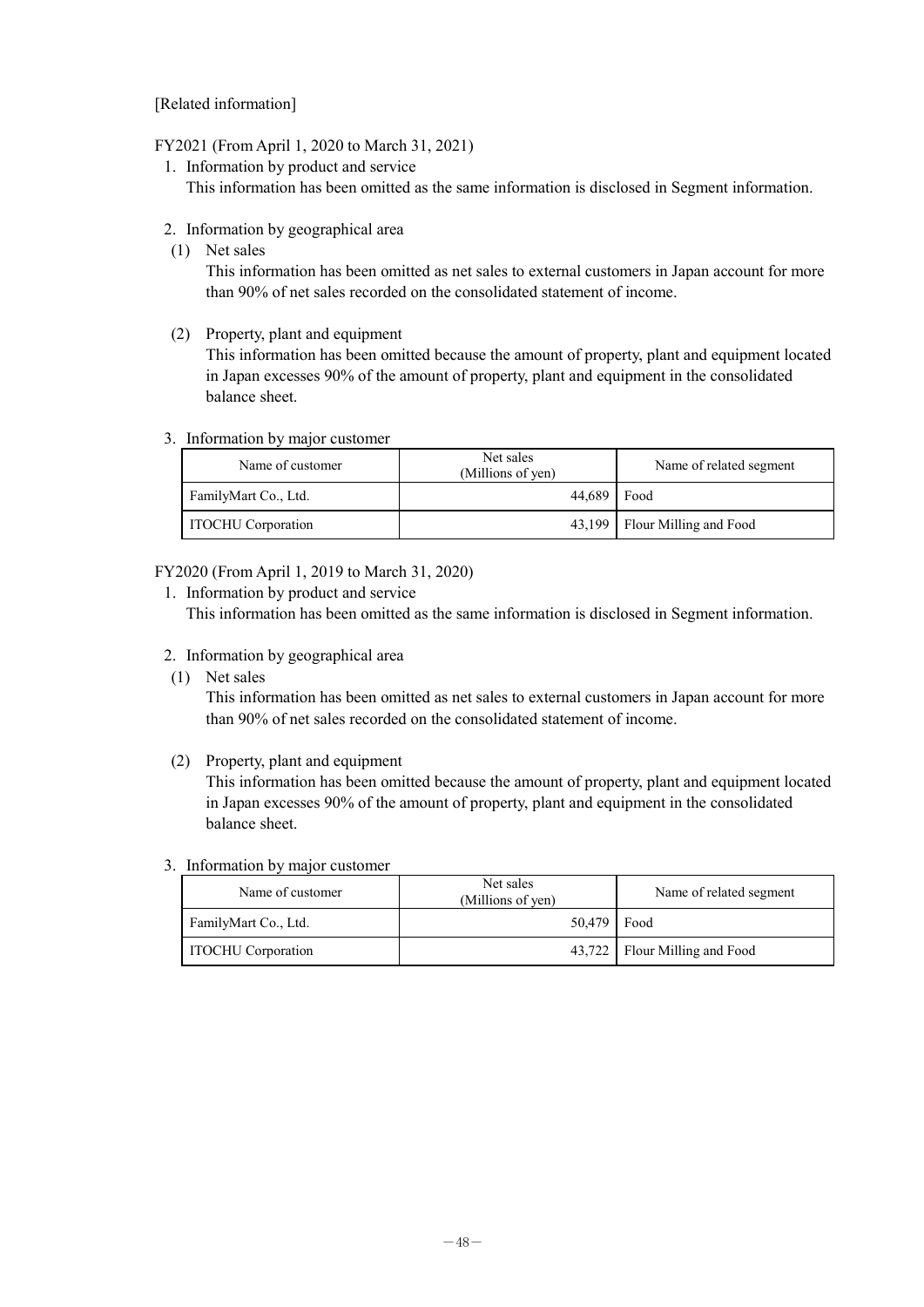#### [Information on impairment loss on non-current assets by reportable segment] FY2021 (From April 1, 2020 to March 31, 2021)

|                 |                 |       |              |                                | (Millions of yen) |
|-----------------|-----------------|-------|--------------|--------------------------------|-------------------|
|                 | Flour Milling   | Food  | Other (Note) | Adjustments and<br>elimination | Total             |
| Impairment loss | $\qquad \qquad$ | 1 J 1 | 424          |                                | 576               |

Note: The amounts in "Other" are those relating to the restaurant business and others.

#### FY2020 (From April 1, 2019 to March 31, 2020)

|                 |                                 |      |              |                                | (Millions of yen) |
|-----------------|---------------------------------|------|--------------|--------------------------------|-------------------|
|                 | Flour Milling                   | Food | Other (Note) | Adjustments and<br>elimination | Total             |
| Impairment loss | $\hspace{0.1mm}-\hspace{0.1mm}$ |      | 33           |                                |                   |

Note: The amounts in "Other" are those relating to the restaurant business and others.

#### [Information on amortization and balance of goodwill by reportable segment]

#### FY2021 (From April 1, 2020 to March 31, 2021)

|                                          |               |       |              |                                | (Millions of yen) |
|------------------------------------------|---------------|-------|--------------|--------------------------------|-------------------|
|                                          | Flour Milling | Food  | Other (Note) | Adjustments and<br>elimination | Total             |
| Amortization<br>during current<br>period |               | 71    | 62           |                                | 133               |
| Balance at end of<br>current period      |               | 1,329 | 315          |                                | 1,644             |

Note: The amounts in "Other" are those relating to the restaurant business and others.

#### FY2020 (From April 1, 2019 to March 31, 2020)

|                                          |               |      |              |                                | (Millions of yen) |
|------------------------------------------|---------------|------|--------------|--------------------------------|-------------------|
|                                          | Flour Milling | Food | Other (Note) | Adjustments and<br>elimination | Total             |
| Amortization<br>during current<br>period |               | 49   | 62           |                                | 112               |
| Balance at end of<br>current period      |               | 136  | 377          |                                | 514               |

Note: The amounts in "Other" are those relating to the restaurant business and others.

[Information on gain on bargain purchase by reportable segment]

FY2021 (From April 1, 2020 to March 31, 2021) Not applicable

FY2020 (From April 1, 2019 to March 31, 2020) Not applicable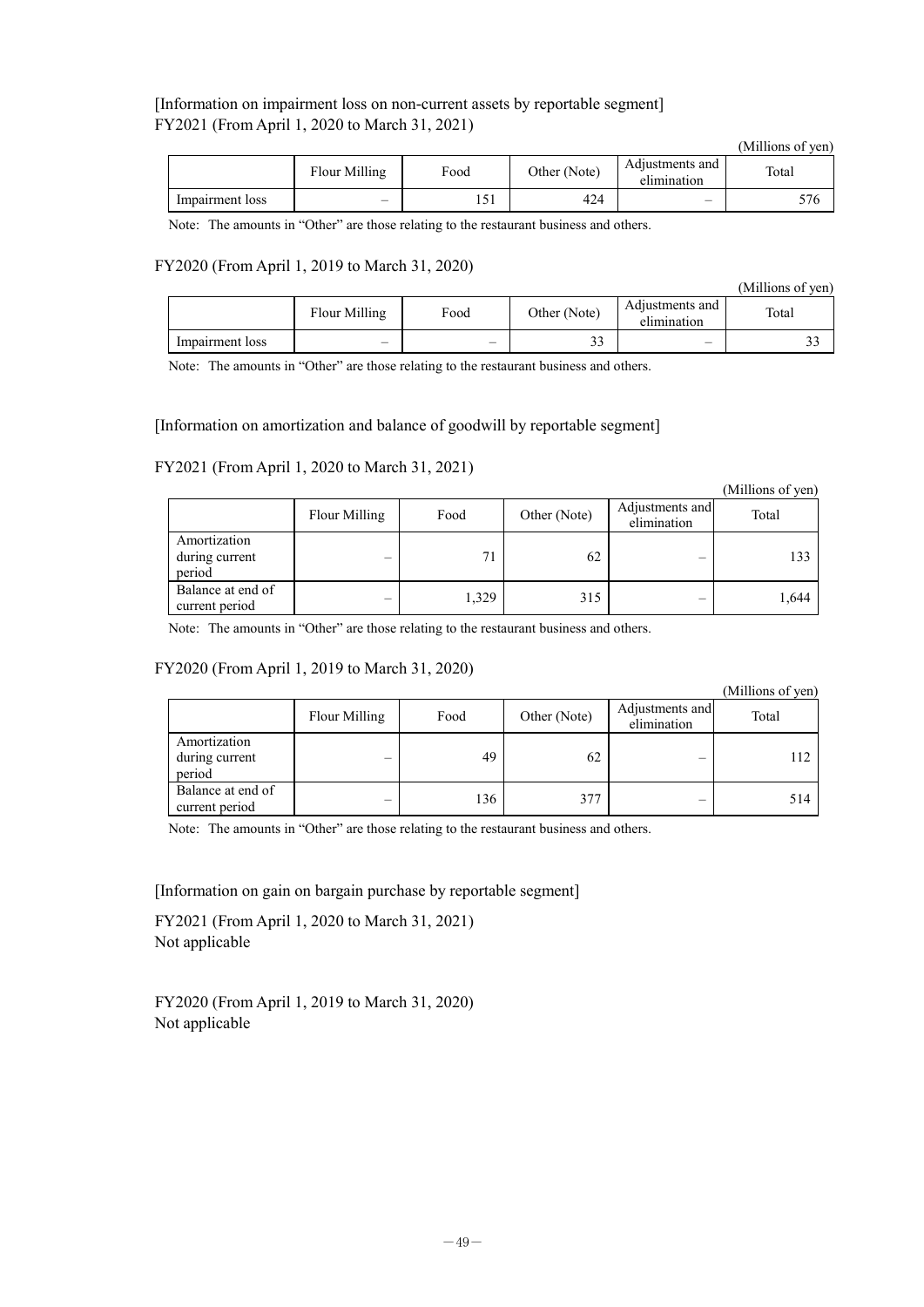[Related parties]

FY2021 (From April 1, 2020 to March 31, 2021) Not applicable

#### FY2020 (From April 1, 2019 to March 31, 2020) Not applicable

(Per share information)

|                                                                                                                               |                                                     | (Yen)                                               |
|-------------------------------------------------------------------------------------------------------------------------------|-----------------------------------------------------|-----------------------------------------------------|
|                                                                                                                               | FY2021<br>(From April 1, 2020<br>to March 31, 2021) | FY2020<br>(From April 1, 2019<br>to March 31, 2020) |
| Net assets per share                                                                                                          | 2,141.91                                            | 2,006.14                                            |
| Basic profit per share                                                                                                        | 112.27                                              | 116.71                                              |
| Fully diluted profit per share                                                                                                | 97.94                                               | 101.82                                              |
| Basis for the calculation of basic profit per share and fully diluted profit per share is as follows:<br>Note:                |                                                     |                                                     |
|                                                                                                                               | FY2021<br>(From April 1, 2020<br>to March 31, 2021) | FY2020<br>(From April 1, 2019<br>to March 31, 2020) |
| Basic profit per share                                                                                                        |                                                     |                                                     |
| Profit attributable to owners of parent<br>(Millions of yen)                                                                  | 8,608                                               | 8,941                                               |
| Amount not attributable to common shareholders<br>(Millions of yen)                                                           |                                                     |                                                     |
| Amount pertaining to common stock<br>(Millions of yen)                                                                        | 8,608                                               | 8,941                                               |
| Average number of shares of common stock in<br>the fiscal year (Thousands of shares)                                          | 76,680                                              | 76,617                                              |
| Fully diluted profit per share                                                                                                |                                                     |                                                     |
| Adjustments on profit attributable to owners of<br>parent (Millions of yen)                                                   | (12)                                                | (12)                                                |
| <of (after="" deducting="" income="" interest="" the<br="" which="">amount equivalent to tax) (Millions of yen)&gt;</of>      | [(12)]                                              | [(12)]                                              |
| Increase in common stock (Thousands of shares)                                                                                | 11,091                                              | 11,081                                              |
| Summary of residual securities not included in<br>calculation of fully diluted profit per share due to<br>non dilutive effect |                                                     |                                                     |

(Significant subsequent events)

Common control transaction, etc.

(Absorption-type merger of a consolidated subsidiary)

The Company resolved at a meeting of the Board of Directors held on February 18, 2021 to absorb Tofuku Flour Mills Co., Ltd., a wholly owned subsidiary of the Company. Following the execution of a merger agreement on the same date, the Company has absorbed the subsidiary on April 1, 2021.

- 1. Overview of the transaction
- (1) Name and business contents of the company involved in the business combination Name of the company involved in the business combination: Tofuku Flour Mills Co., Ltd.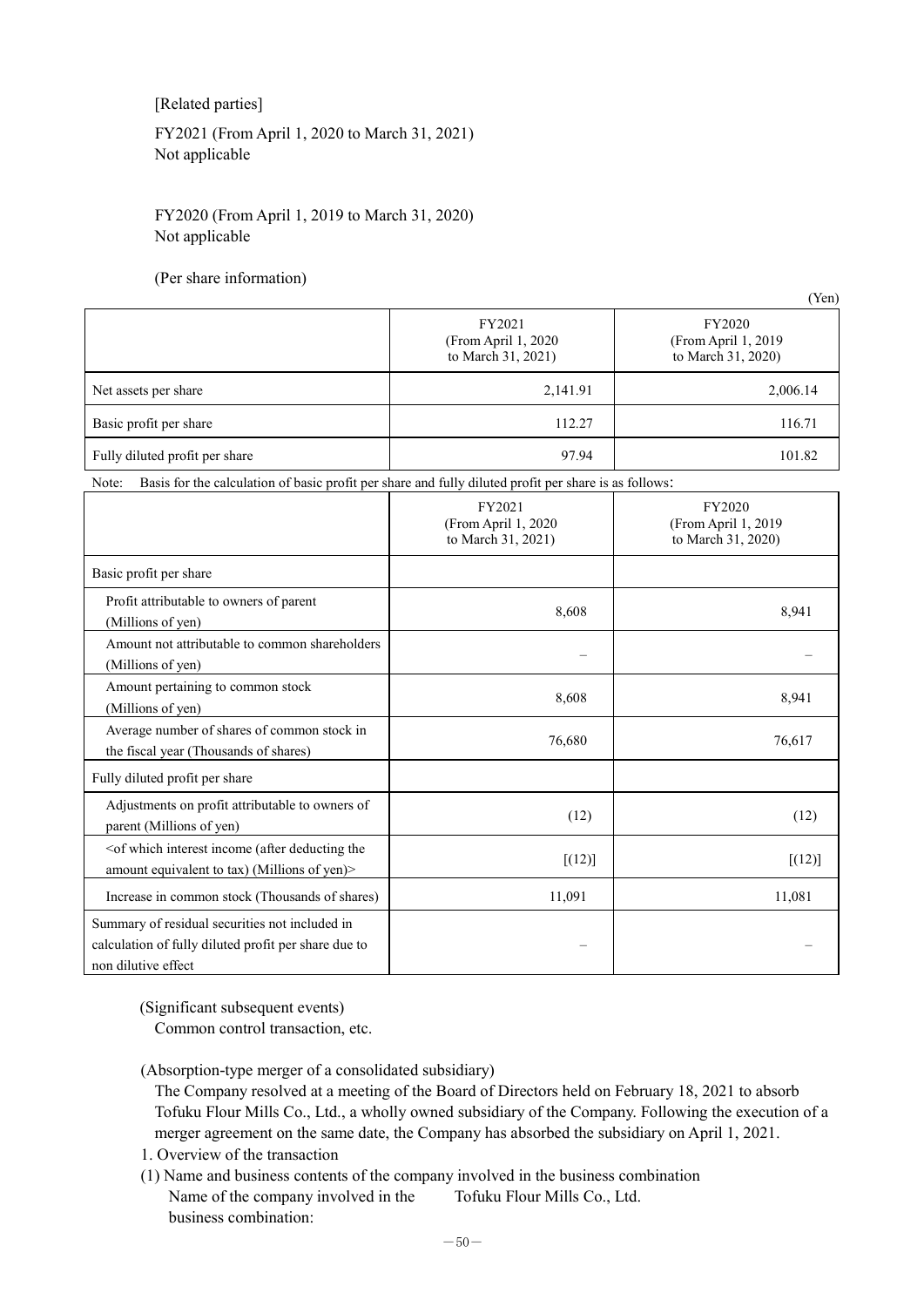Business contents: Manufacture and sale of products made from wheat or other agricultural products, such as wheat flour and mixed flour; purchase and sale of noodles, grains, and other commodities

- (2) Date of business combination April 1, 2021
- (3) Legal form of the business combination Absorption-type merger with the Company becoming the surviving company and Tofuku Flour Mills Co., Ltd. becoming the dissolving company
	- (4) Corporate name after the business combination NIPPN CORPORATION
	- (5) Other matters relating to the overview of the transaction The merger is intended to develop business strategies through swift decision-making and build an efficient management system.

#### 2. Overview of the accounting treatment

The merger was accounted for as a common control transaction pursuant to the "Accounting Standard for Business Combinations" (ASBJ Statement No. 21, January 16, 2019) and "Implementation Guidance on Accounting Standard for Business Combinations and Accounting Standard for Business Divestitures" (ASBJ Guidance No. 10, January 16, 2019).

#### (Business transfer from a consolidated subsidiary)

The Company resolved at a meeting of the Board of Directors held on February 25, 2021 to take over the frozen foods business operated by NIPPN Frozen Foods Co., Ltd., a wholly owned subsidiary of the Company. Following the execution of a business transfer agreement on the same date, the Company has taken over the business on April 1, 2021.

- 1. Overview of the transaction
- (1) Name and business contents of the company involved in the business combination Name of the company involved in the business combination: NIPPN Frozen Foods Co., Ltd. Business contents: Frozen foods business
- (2) Date of business combination April 1, 2021
- (3) Legal form of the business combination Business transfer with NIPPN Frozen Foods Co., Ltd. as the business transferor company and the Company as the business transferee company
- (4) Corporate name after the business combination There is no change in the corporate name after the business combination.
- (5) Other matters relating to the overview of the transaction

The objective of the business transfer is to enable speedier decision-making and implementation of measures and to establish a business organization in which production, sales and management operations are executed in an integrated style, which will improve the quality and cost competitiveness of products.

#### 2. Overview of the accounting treatment

The business transfer was accounted for as a common control transaction pursuant to the "Accounting Standard for Business Combinations" (ASBJ Statement No. 21, January 16, 2019) and "Implementation Guidance on Accounting Standard for Business Combinations and Accounting Standard for Business Divestitures" (ASBJ Guidance No. 10, January 16, 2019).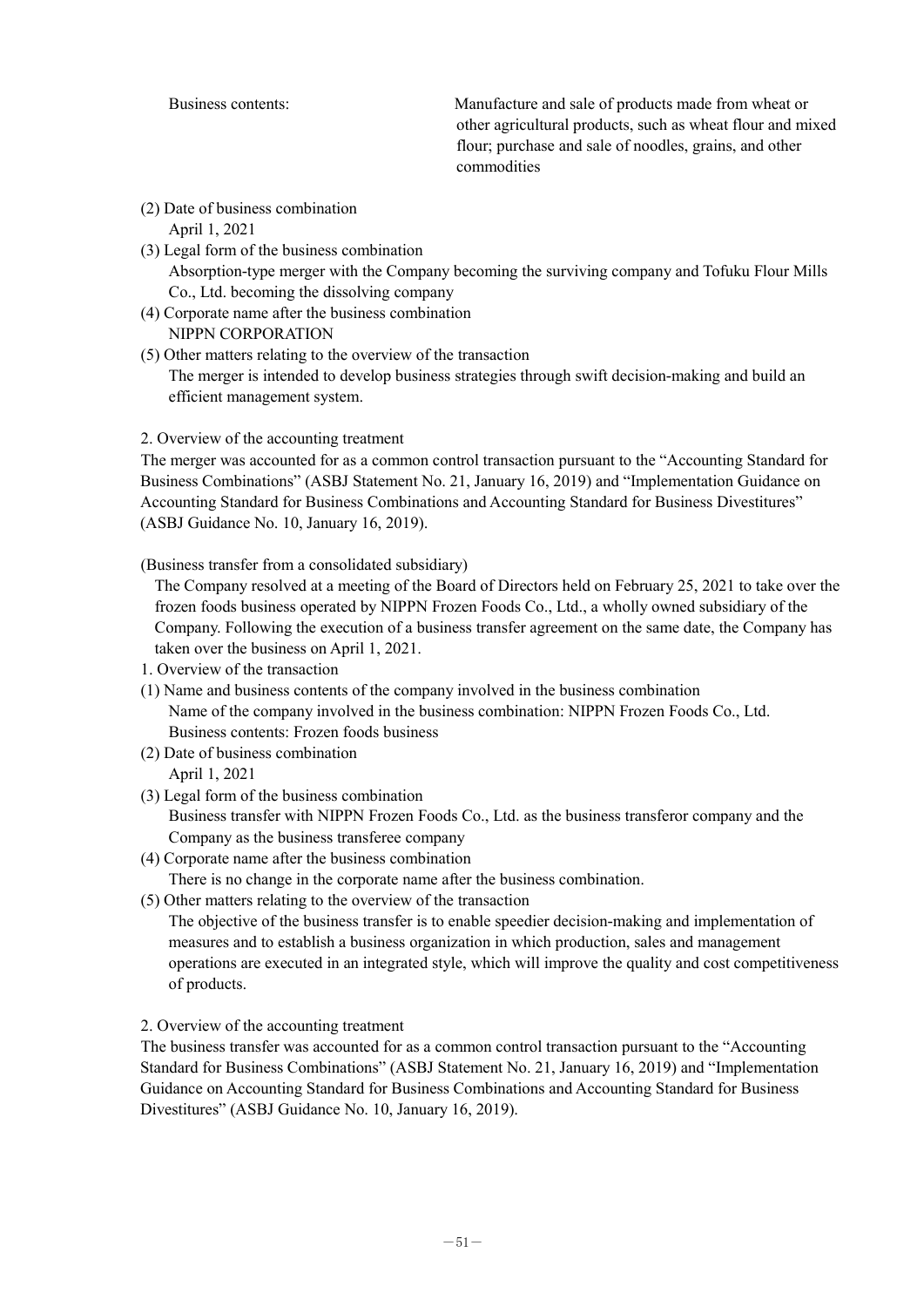#### (v) Consolidated supplemental schedules (Schedule of bonds payable)

| Company<br>name                               | Security titles                                                                                                     | Issue date            | Balance at<br>beginning of<br>current period<br>(Millions of yen) | Balance at end of<br>current period<br>(Millions of yen) | Interest rate<br>$(\%)$ | Collateral | Maturity              |
|-----------------------------------------------|---------------------------------------------------------------------------------------------------------------------|-----------------------|-------------------------------------------------------------------|----------------------------------------------------------|-------------------------|------------|-----------------------|
| <b>NIPPN</b><br><b>CORPORA</b><br><b>TION</b> | 4th Series of<br>Unsecured<br><b>Straight Bonds</b>                                                                 | April 19,<br>2013     | 5,000                                                             |                                                          | 0.524                   | None       | April 17,<br>2020     |
| Same as<br>above                              | Euro-yen<br>denominated<br>convertible bond-<br>type bonds with<br>share acquisition<br>rights due 2025<br>(Note 2) | June 22,<br>2018      | 25,092                                                            | 25,074                                                   |                         | None       | June 20,<br>2025      |
| Jackle<br>Urashimaya<br>Co., Ltd.             | 17th Series of<br>Unsecured<br><b>Straight Bonds</b>                                                                | September<br>29, 2017 |                                                                   | 15                                                       | 0.230                   | None       | September<br>30, 2022 |
| Same as<br>above                              | 18th Series of<br>Bank-guaranteed<br>Private Placement<br><b>Bonds</b>                                              | September<br>10, 2018 |                                                                   | 50                                                       | 0.490                   | None       | September<br>8,2023   |
| Same as<br>above                              | 19th Series of<br>Unsecured<br><b>Straight Bonds</b>                                                                | September<br>28, 2018 |                                                                   | 25                                                       | 0.290                   | None       | September<br>29, 2023 |
| Same as<br>above                              | 20th Series of<br>Credit Guarantee<br>Association-<br>guaranteed<br>Private Placement<br><b>Bonds</b>               | February 25,<br>2019  |                                                                   | 150                                                      | 0.400                   | None       | February 22,<br>2024  |
| Same as<br>above                              | 21st Series of<br>Bank-guaranteed<br>Private Placement<br>Bonds                                                     | September<br>25, 2019 |                                                                   | 196                                                      | 0.300                   | None       | September<br>25, 2024 |
| Same as<br>above                              | 22nd Series of<br>Unsecured<br><b>Straight Bonds</b>                                                                | September<br>25, 2019 |                                                                   | 100                                                      | 0.100                   | None       | September<br>25, 2025 |
| Total                                         | -                                                                                                                   |                       | 30,092                                                            | 25,610                                                   |                         | -          |                       |

Notes: 1. Repayment schedule for five years after the consolidated balance sheet date is as follows:

(Millions of yen)

| Due within one year | Due after one year | Due after two years | Due after three years | Due after four years |
|---------------------|--------------------|---------------------|-----------------------|----------------------|
|                     | within two years   | within three years  | within four years     | within five years    |
|                     | 87                 |                     | 28                    | 25,100               |

2. Information regarding bonds with share acquisition rights are as follows:

| Security titles     | Euro-yen denominated convertible<br>bond-type bonds with share<br>acquisition rights due 2025 |
|---------------------|-----------------------------------------------------------------------------------------------|
| Shares to be issued | Common stock                                                                                  |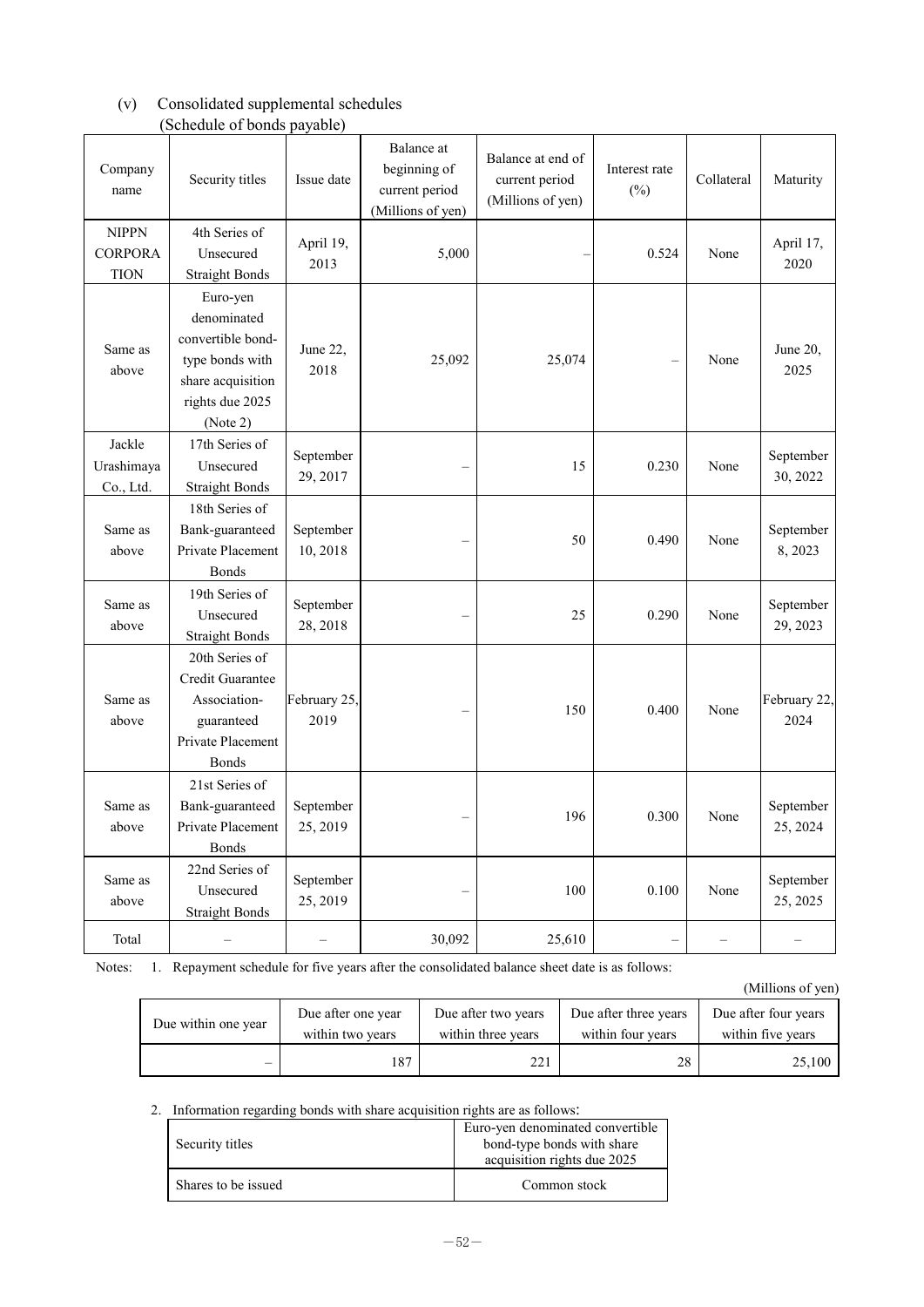| Issue price of stock acquisition rights (Yen)                                                                             | Free of charge               |
|---------------------------------------------------------------------------------------------------------------------------|------------------------------|
| Issue price of shares (Yen)                                                                                               | 2,287.9                      |
| Aggregate amount of issue price (Millions of<br>yen)                                                                      | 25,000                       |
| Aggregate amount of issue price of shares<br>issued through the exercise of stock acquisition<br>rights (Millions of yen) |                              |
| Ratio of stock acquisition rights granted (%)                                                                             | 100                          |
| Exercise period of stock acquisition rights                                                                               | July 6, 2018 to June 6, 2025 |

Note: When exercising each stock acquisition right, the bond regarding the stock acquisition right shall be funded. The price of the bond shall be equal to the face value of the bond.